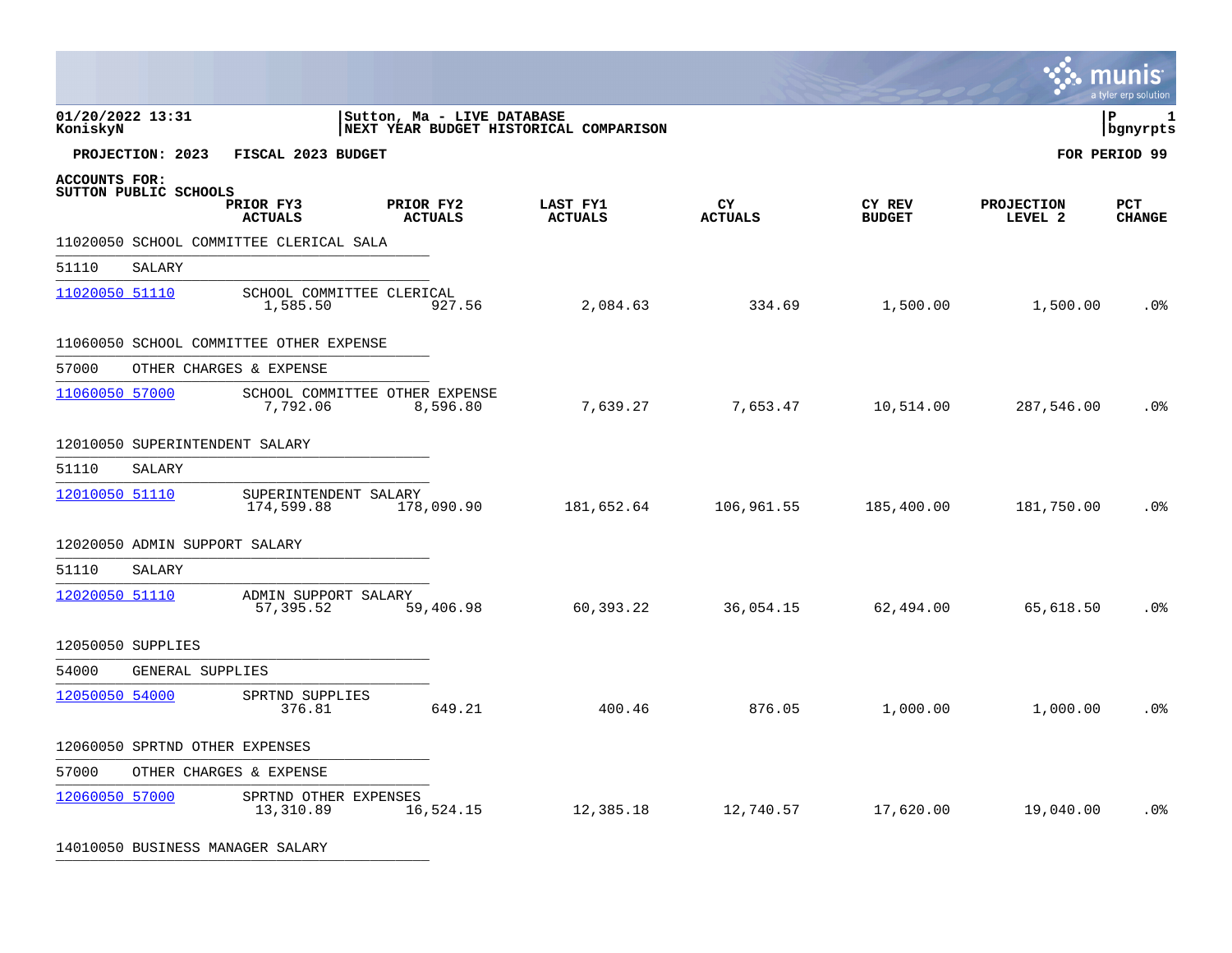|                      |                                |                                           |                             |                                        |                      |                         |                              | <b>S. MUNIS</b><br>a tyler erp solution |
|----------------------|--------------------------------|-------------------------------------------|-----------------------------|----------------------------------------|----------------------|-------------------------|------------------------------|-----------------------------------------|
| KoniskyN             | 01/20/2022 13:31               |                                           | Sutton, Ma - LIVE DATABASE  | NEXT YEAR BUDGET HISTORICAL COMPARISON |                      |                         |                              | l P<br>  bgnyrpts                       |
|                      | PROJECTION: 2023               | FISCAL 2023 BUDGET                        |                             |                                        |                      |                         |                              | FOR PERIOD 99                           |
| <b>ACCOUNTS FOR:</b> | SUTTON PUBLIC SCHOOLS          | PRIOR FY3<br><b>ACTUALS</b>               | PRIOR FY2<br><b>ACTUALS</b> | LAST FY1<br><b>ACTUALS</b>             | CY<br><b>ACTUALS</b> | CY REV<br><b>BUDGET</b> | <b>PROJECTION</b><br>LEVEL 2 | <b>PCT</b><br><b>CHANGE</b>             |
| 51110                | SALARY                         |                                           |                             |                                        |                      |                         |                              |                                         |
| 14010050 51110       |                                | BUSINESS MANAGER SALARY<br>95,608.92      | 98,450.04                   | 100,564.88                             | 59, 192. 25          | 102,600.00              | 104,657.00                   | .0 <sub>8</sub>                         |
|                      |                                | 14020050 BUSOFF ADMIN SUPPORT SALARY      |                             |                                        |                      |                         |                              |                                         |
| 51110                | SALARY                         |                                           |                             |                                        |                      |                         |                              |                                         |
| 14020050 51110       |                                | BUSOFF ADMIN SUPPORT SALARY<br>90,144.72  | 90,678.84                   | 96,938.60                              | 54,226.57            | 98,535.00               | 110,239.85                   | .0 <sub>8</sub>                         |
|                      |                                | 14040050 BUSOFF CONTRACTED SERVICES       |                             |                                        |                      |                         |                              |                                         |
| 57900                | CONTRACT SERVICES              |                                           |                             |                                        |                      |                         |                              |                                         |
| 14040050 57900       |                                | BUSOFF CONTRACTED SERVICES<br>5,000.00    | 12,000.00                   | 5,050.00                               | .00                  | 7,150.00                | 10,800.00                    | $.0\%$                                  |
|                      |                                | 14050050 BUSOFF SUPPLIES&MATERIALS        |                             |                                        |                      |                         |                              |                                         |
| 54000                | GENERAL SUPPLIES               |                                           |                             |                                        |                      |                         |                              |                                         |
| 14050050 54000       |                                | BUSOFF SUPPLIES&MATERIALS<br>1,045.00     | 617.78                      | 694.81                                 | 272.96               | 1,200.00                | 1,200.00                     | .0 <sub>8</sub>                         |
|                      | 14060050 BUSOFF OTHER EXPENSES |                                           |                             |                                        |                      |                         |                              |                                         |
| 51110                | SALARY                         |                                           |                             |                                        |                      |                         |                              |                                         |
| 14060050 51110       |                                | SALARY<br>.00                             | 1,440.00                    | 1,560.00                               | 865.35               | 1,500.00                | 1,500.00                     | .0 <sub>8</sub>                         |
| 57000                |                                | OTHER CHARGES & EXPENSE                   |                             |                                        |                      |                         |                              |                                         |
| 14060050 57000       |                                | BUSOFF OTHER EXPENSES<br>2,354.09         | 1,042.03                    | 1,985.71                               | 355.00               | 2,025.00                | 2,125.00                     | .0%                                     |
|                      |                                | 14340050 BUSOFF LEGAL SERVICES FOR S/C    |                             |                                        |                      |                         |                              |                                         |
| 57900                | CONTRACT SERVICES              |                                           |                             |                                        |                      |                         |                              |                                         |
| 14340050 57900       |                                | BUSOFF LEGAL SERVICES FOR S/C<br>3,875.00 | 4,687.50                    | 4,312.50                               | 1,993.75             | 8,000.00                | 8,000.00                     | .0 <sub>8</sub>                         |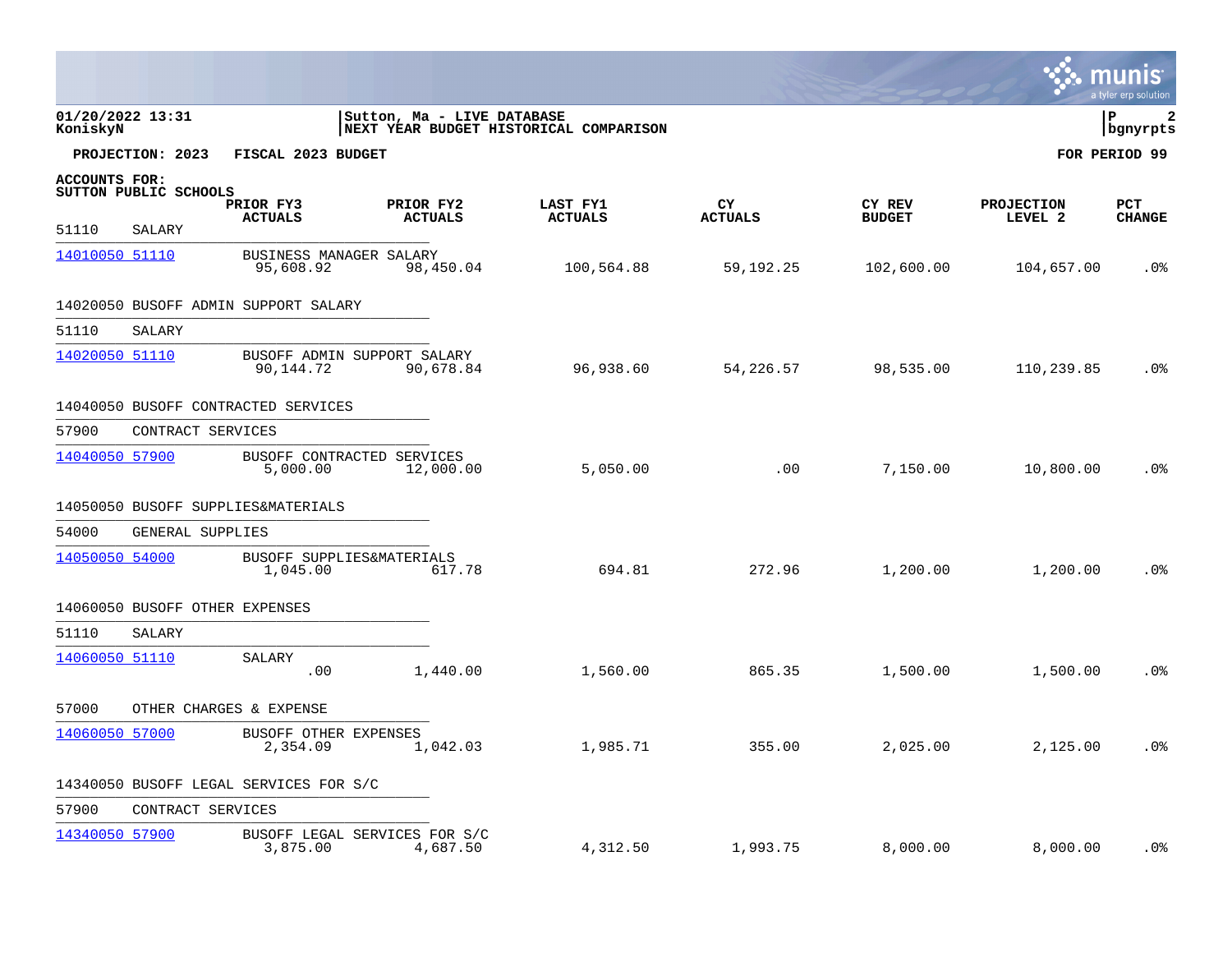|                                               |                                          |                                                                      |                            |                       |                         |                              | <b>INIS</b><br>mu<br>a tyler erp solution |
|-----------------------------------------------|------------------------------------------|----------------------------------------------------------------------|----------------------------|-----------------------|-------------------------|------------------------------|-------------------------------------------|
| 01/20/2022 13:31<br>KoniskyN                  |                                          | Sutton, Ma - LIVE DATABASE<br>NEXT YEAR BUDGET HISTORICAL COMPARISON |                            |                       |                         |                              | l P<br>3<br>bgnyrpts                      |
| PROJECTION: 2023                              | FISCAL 2023 BUDGET                       |                                                                      |                            |                       |                         |                              | FOR PERIOD 99                             |
| <b>ACCOUNTS FOR:</b><br>SUTTON PUBLIC SCHOOLS | PRIOR FY3<br><b>ACTUALS</b>              | PRIOR FY2<br><b>ACTUALS</b>                                          | LAST FY1<br><b>ACTUALS</b> | CY.<br><b>ACTUALS</b> | CY REV<br><b>BUDGET</b> | <b>PROJECTION</b><br>LEVEL 2 | <b>PCT</b><br><b>CHANGE</b>               |
| 14540050 CONTRACT SERVICES                    |                                          |                                                                      |                            |                       |                         |                              |                                           |
| 57900                                         | CONTRACT SERVICES                        |                                                                      |                            |                       |                         |                              |                                           |
| 14540050 57900                                | Info Mgmt & Tech Contracted<br>19,443.10 | 21,387.41                                                            | 25,541.51                  | 25,878.76             | 26,856.00               | 27,000.00                    | .0 <sup>°</sup>                           |
| 14550050 SUPPLIES&MATERIALS                   |                                          |                                                                      |                            |                       |                         |                              |                                           |
| 54000                                         | GENERAL SUPPLIES                         |                                                                      |                            |                       |                         |                              |                                           |
| 14550050 54000                                | 2,311.42                                 | INFO MGMT SUPPLIES & MATERIALS<br>2,433.70                           | 5,408.18                   | 2,087.56              | 4,500.00                | 4,500.00                     | .0 <sup>°</sup>                           |
| 14560050 OTHER EXPENSES                       |                                          |                                                                      |                            |                       |                         |                              |                                           |
| 51110<br>SALARY                               |                                          |                                                                      |                            |                       |                         |                              |                                           |
| 14560050 51110                                | SALARY<br>.00                            | 1,500.00                                                             | 1,500.00                   | 750.00                | 1,500.00                | 1,500.00                     | .0 <sub>8</sub>                           |
| 57000                                         | OTHER CHARGES & EXPENSE                  |                                                                      |                            |                       |                         |                              |                                           |
| 14560050 57000                                | INFO MGMT OTHER EXPENSES<br>4,098.29     | 645.00                                                               | 800.00                     | .00                   | 2,950.00                | 2,950.00                     | .0%                                       |
| 22000030 CURRICULUM/DEPT HEADS                |                                          |                                                                      |                            |                       |                         |                              |                                           |
| 51110<br>SALARY                               |                                          |                                                                      |                            |                       |                         |                              |                                           |
| 22000030 51110                                | <b>SALARY</b><br>.00                     | .00                                                                  | 2,500.00                   | .00                   | 2,500.00                | 5,256.50                     | .0%                                       |
| 22000040 CURRICULUM/DEPT HEAD                 |                                          |                                                                      |                            |                       |                         |                              |                                           |
| 51110<br>SALARY                               |                                          |                                                                      |                            |                       |                         |                              |                                           |
| 22000040 51110                                | DEPT HEAD<br>25,977.50                   | 25,982.50                                                            | 29,182.50                  | .00                   | 25,600.00               | 26,385.00                    | .0%                                       |
|                                               |                                          |                                                                      |                            |                       |                         |                              |                                           |

 $\bullet$ 

22100010 ELC PRINCIPAL **ELECT PROPRETTA**L

51110 SALARY \_\_\_\_\_\_\_\_\_\_\_\_\_\_\_\_\_\_\_\_\_\_\_\_\_\_\_\_\_\_\_\_\_\_\_\_\_\_\_\_\_\_\_\_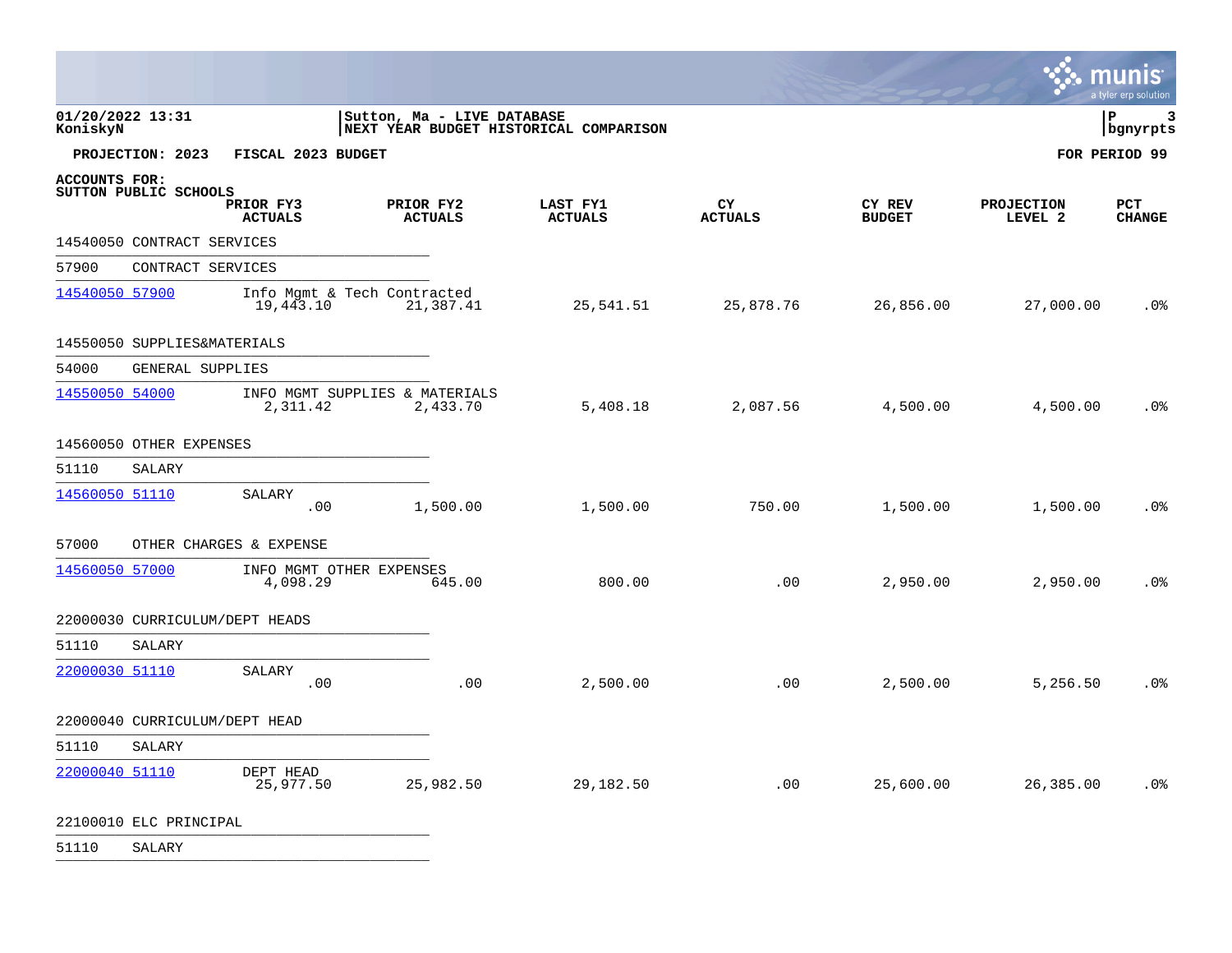|                      |                                |                                           |                             |                                        |                       |                         |                              | a tyler erp solution        |
|----------------------|--------------------------------|-------------------------------------------|-----------------------------|----------------------------------------|-----------------------|-------------------------|------------------------------|-----------------------------|
| KoniskyN             | 01/20/2022 13:31               |                                           | Sutton, Ma - LIVE DATABASE  | NEXT YEAR BUDGET HISTORICAL COMPARISON |                       |                         |                              | l P<br>  bgnyrpts           |
|                      | PROJECTION: 2023               | FISCAL 2023 BUDGET                        |                             |                                        |                       |                         |                              | FOR PERIOD 99               |
| <b>ACCOUNTS FOR:</b> | SUTTON PUBLIC SCHOOLS          |                                           |                             |                                        |                       |                         |                              |                             |
|                      |                                | PRIOR FY3<br><b>ACTUALS</b>               | PRIOR FY2<br><b>ACTUALS</b> | LAST FY1<br><b>ACTUALS</b>             | CY.<br><b>ACTUALS</b> | CY REV<br><b>BUDGET</b> | <b>PROJECTION</b><br>LEVEL 2 | <b>PCT</b><br><b>CHANGE</b> |
| 22100010 51110       |                                | ELC PRINCIPAL<br>98, 234. 24              | 101,181.08                  | 103,300.08                             | 63,657.75             | 105,340.00              | 112,547.00                   | .0%                         |
|                      | 22100020 ELEM PRINCIPAL        |                                           |                             |                                        |                       |                         |                              |                             |
| 51110                | SALARY                         |                                           |                             |                                        |                       |                         |                              |                             |
| 22100020 51110       |                                | ELEM PRINCIPAL<br>104,342.94              | 107, 474.12                 | 109,749.90                             | 64,615.35             | 112,000.00              | 114,240.00                   | .0 <sub>8</sub>             |
|                      |                                | 22100030 MIDDLE SCHOOL PRINCIPAL          |                             |                                        |                       |                         |                              |                             |
| 51110                | SALARY                         |                                           |                             |                                        |                       |                         |                              |                             |
| 22100030 51110       |                                | MIDDLE SCHOOL PRINCIPAL<br>114,924.24     | 118,990.04                  | 117,230.85                             | 72,683.50             | 124,000.00              | 113,220.00                   | .0 <sub>8</sub>             |
| 51120                | WAGES FULL-TIME                |                                           |                             |                                        |                       |                         |                              |                             |
| 22100030 51120       |                                | MS ASST PRINCIPAL<br>49,789.74            | 51,283.44                   | 53,269.37                              | 22, 211.53            | 49,980.00               | 53,550.00                    | .0 <sub>8</sub>             |
|                      | 22100040 HIGH SCHOOL PRINCIPAL |                                           |                             |                                        |                       |                         |                              |                             |
| 51110                | SALARY                         |                                           |                             |                                        |                       |                         |                              |                             |
| 22100040 51110       |                                | HIGH SCHOOL PRINCIPAL<br>117,632.84       | 121,162.08                  | 123,661.98                             | 72,778.80             | 126,150.00              | 128,673.00                   | .0%                         |
| 51120                | WAGES FULL-TIME                |                                           |                             |                                        |                       |                         |                              |                             |
| 22100040 51120       |                                | HIGH SCHOOL ASSIST PRINCIPAL<br>49,789.74 | 51,283.44                   | 48,999.87                              | 22, 211.53            | 49,980.00               | 53,550.00                    | .0 <sub>8</sub>             |
|                      |                                | 22120010 ELC ADMIN SUPPORT SALARY         |                             |                                        |                       |                         |                              |                             |
| 51110                | SALARY                         |                                           |                             |                                        |                       |                         |                              |                             |
| 22120010 51110       |                                | ELC ADMIN SUPPORT SALARY<br>46,022.61     | 48, 185. 15                 | 48,773.80                              | 26, 315.58            | 52,612.00               | 55,249.32                    | .0 <sub>8</sub>             |

22120020 ELEM ADMIN SUPPORT SALARY

51110 SALARY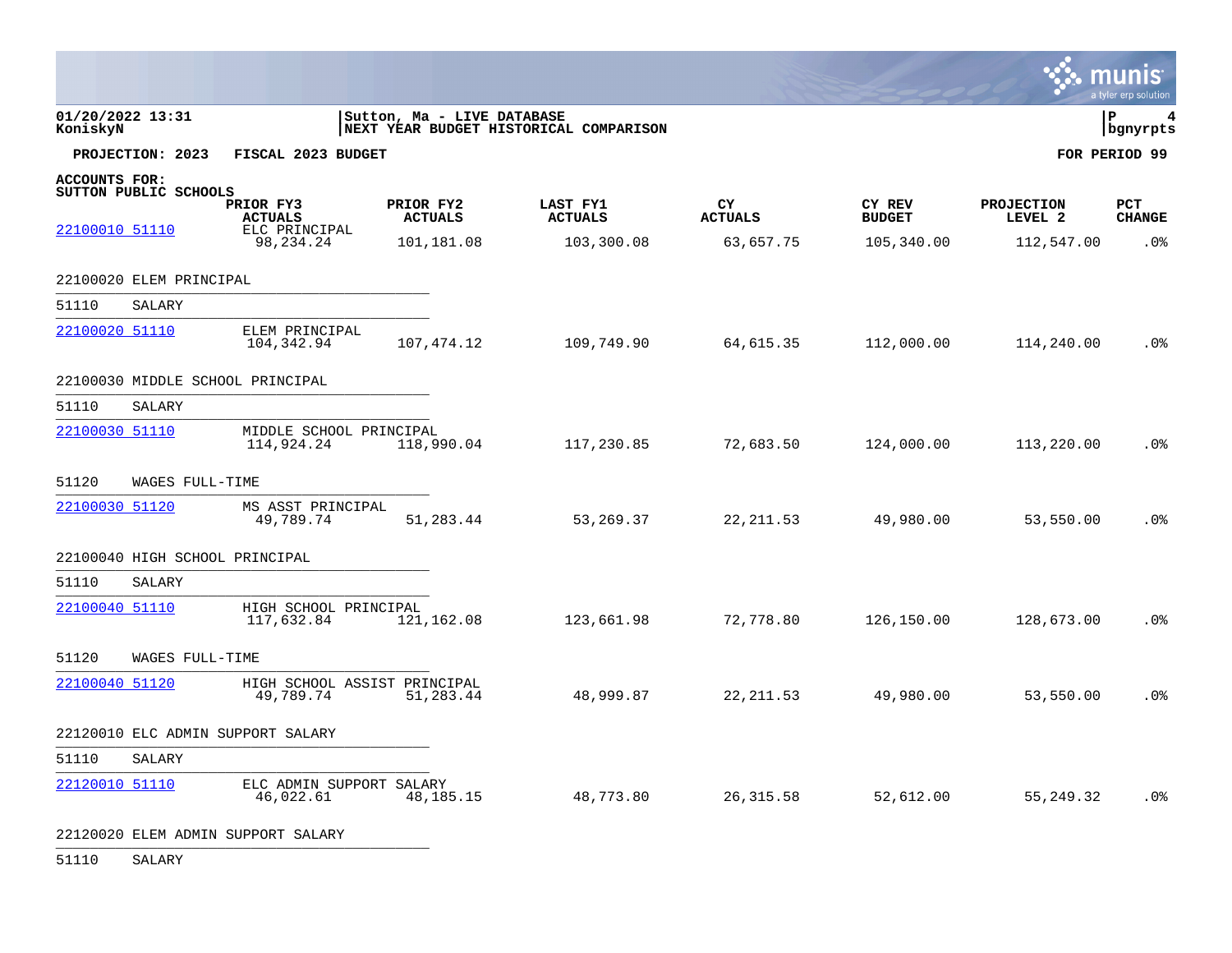|                |                       |                                          |                             |                                        |                      |                         |                       | a tyler erp solution  |
|----------------|-----------------------|------------------------------------------|-----------------------------|----------------------------------------|----------------------|-------------------------|-----------------------|-----------------------|
| KoniskyN       | 01/20/2022 13:31      |                                          | Sutton, Ma - LIVE DATABASE  | NEXT YEAR BUDGET HISTORICAL COMPARISON |                      |                         |                       | ΙP<br>5<br>  bgnyrpts |
|                | PROJECTION: 2023      | FISCAL 2023 BUDGET                       |                             |                                        |                      |                         |                       | FOR PERIOD 99         |
| ACCOUNTS FOR:  |                       |                                          |                             |                                        |                      |                         |                       |                       |
|                | SUTTON PUBLIC SCHOOLS | PRIOR FY3<br><b>ACTUALS</b>              | PRIOR FY2<br><b>ACTUALS</b> | LAST FY1<br><b>ACTUALS</b>             | CY<br><b>ACTUALS</b> | CY REV<br><b>BUDGET</b> | PROJECTION<br>LEVEL 2 | PCT<br><b>CHANGE</b>  |
| 22120020 51110 |                       | ELEM ADMIN SUPPORT SALARY<br>53, 295. 23 | 56,819.92                   | 58,663.12                              | 30,609.20            | 60,440.00               | 63,469.56             | .0 <sub>8</sub>       |
|                |                       | 22120030 MID ADMIN SUPPORT SALARY        |                             |                                        |                      |                         |                       |                       |
| 51110          | SALARY                |                                          |                             |                                        |                      |                         |                       |                       |
| 22120030 51110 |                       | MID ADMIN SUPPORT SALARY<br>35,903.20    | 37,558.13                   | 38,920.32                              | 21,043.20            | 39,934.00               | 41,932.80             | .0%                   |
|                |                       | 22120040 HS ADMIN SUPPORT SALARY         |                             |                                        |                      |                         |                       |                       |
| 51110          | SALARY                |                                          |                             |                                        |                      |                         |                       |                       |
| 22120040 51110 |                       | HS ADMIN SUPPORT SALARY<br>47,868.80     | 47,889.04                   | 49,775.12                              | 26, 238. 24          | 51,050.00               | 53,784.96             | .0 <sub>8</sub>       |
|                |                       | 22150010 ELC SUPPLIES&MATERIALS          |                             |                                        |                      |                         |                       |                       |
| 54000          | GENERAL SUPPLIES      |                                          |                             |                                        |                      |                         |                       |                       |
| 22150010 54000 |                       | ELC SUPPLIES&MATERIALS<br>1,558.12       | 1,159.36                    | 944.41                                 | 1,498.15             | 1,990.00                | 1,430.00              | .0 <sub>8</sub>       |
|                |                       | 22150020 ELEM SUPPLIES&MATERIALS         |                             |                                        |                      |                         |                       |                       |
| 54000          | GENERAL SUPPLIES      |                                          |                             |                                        |                      |                         |                       |                       |
| 22150020 54000 |                       | ELEM SUPPLIES&MATERIALS<br>1,861.51      | 1,171.82                    | 1,029.03                               | 63.30                | 1,500.00                | 1,500.00              | .0 <sub>8</sub>       |
|                |                       | 22150030 MID SUPPLIES&MATERIALS          |                             |                                        |                      |                         |                       |                       |
| 54000          | GENERAL SUPPLIES      |                                          |                             |                                        |                      |                         |                       |                       |
| 22150030 54000 |                       | MID SUPPLIES&MATERIALS<br>1,588.06       | 442.13                      | 752.65                                 | 530.98               | 1,600.00                | 1,600.00              | .0%                   |
|                |                       | 22150040 HS SUPPPLIES&MATERIALS          |                             |                                        |                      |                         |                       |                       |
| 54000          | GENERAL SUPPLIES      |                                          |                             |                                        |                      |                         |                       |                       |
| 22150040 54000 |                       | HS SUPPPLIES&MATERIALS<br>2,849.57       | 1,227.79                    | 980.04                                 | 773.23               | 2,000.00                | 2,000.00              | $.0\%$                |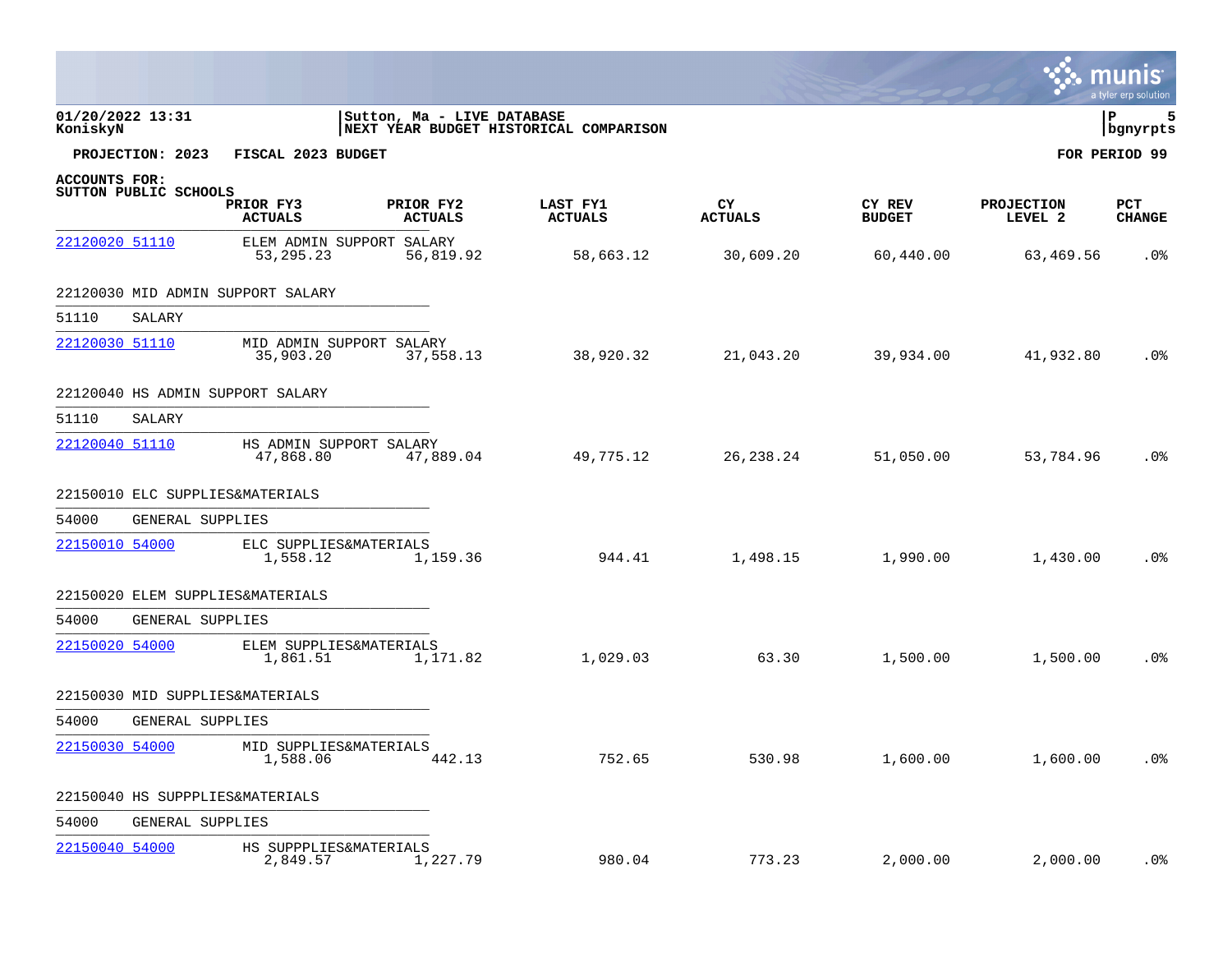|                              |                              |                                       |                             |           |                                        |                             |                         |                              | munis<br>a tyler erp solution |
|------------------------------|------------------------------|---------------------------------------|-----------------------------|-----------|----------------------------------------|-----------------------------|-------------------------|------------------------------|-------------------------------|
| 01/20/2022 13:31<br>KoniskyN |                              |                                       | Sutton, Ma - LIVE DATABASE  |           | NEXT YEAR BUDGET HISTORICAL COMPARISON |                             |                         |                              | lР<br>6<br>  bgnyrpts         |
|                              | PROJECTION: 2023             | FISCAL 2023 BUDGET                    |                             |           |                                        |                             |                         |                              | FOR PERIOD 99                 |
| ACCOUNTS FOR:                | SUTTON PUBLIC SCHOOLS        | PRIOR FY3<br><b>ACTUALS</b>           | PRIOR FY2<br><b>ACTUALS</b> |           | LAST FY1<br><b>ACTUALS</b>             | <b>CY</b><br><b>ACTUALS</b> | CY REV<br><b>BUDGET</b> | <b>PROJECTION</b><br>LEVEL 2 | PCT<br><b>CHANGE</b>          |
|                              | 22160010 ELC OTHER EXPENSES  |                                       |                             |           |                                        |                             |                         |                              |                               |
| 57000                        |                              | OTHER CHARGES & EXPENSE               |                             |           |                                        |                             |                         |                              |                               |
| 22160010 57000               |                              | ELC OTHER EXPENSES<br>110.67          |                             | 699.66    | 551.45                                 | 360.66                      | 1,225.00                | 4,099.50                     | .0 <sub>8</sub>               |
|                              | 22160020 ELEM OTHER EXPENSES |                                       |                             |           |                                        |                             |                         |                              |                               |
| 57000                        |                              | OTHER CHARGES & EXPENSE               |                             |           |                                        |                             |                         |                              |                               |
| 22160020 57000               |                              | ELEM OTHER EXPENSES<br>2,191.96       |                             | 1,065.66  | 1,457.34                               | 675.89                      | 1,259.00                | 3,259.00                     | .0 <sub>8</sub>               |
|                              | 22160030 MID OTHER EXPENSES  |                                       |                             |           |                                        |                             |                         |                              |                               |
| 57000                        |                              | OTHER CHARGES & EXPENSE               |                             |           |                                        |                             |                         |                              |                               |
| 22160030 57000               |                              | MID OTHER EXPENSES<br>2,247.79        |                             | 1,766.00  | 1,427.74                               | 412.41                      | 1,822.00                | 2,724.00                     | .0%                           |
|                              | 22160040 HS OTHER EXPENSES   |                                       |                             |           |                                        |                             |                         |                              |                               |
| 51110                        | SALARY                       |                                       |                             |           |                                        |                             |                         |                              |                               |
| 22160040 51110               |                              | SALARY<br>502.68                      |                             | .00       | .00                                    | .00                         | .00                     | 1,000.00                     | .0 <sub>8</sub>               |
| 57000                        |                              | OTHER CHARGES & EXPENSE               |                             |           |                                        |                             |                         |                              |                               |
| 22160040 57000               |                              | HS OTHER EXPENSES<br>16,585.00        |                             | 11,785.06 | 18,652.66                              | 6,611.99                    | 19,620.00               | 22,715.00                    | .0%                           |
|                              |                              | 22160050 CURR OTHER MATERIALS         |                             |           |                                        |                             |                         |                              |                               |
| 57000                        |                              | OTHER CHARGES & EXPENSE               |                             |           |                                        |                             |                         |                              |                               |
| 22160050 57000               |                              | CURR OTHER MATERIALS<br>3,280.67      |                             | 3,221.67  | 3,200.00                               | 3,200.00                    | 3,200.00                | 3,400.00                     | .0 <sub>8</sub>               |
|                              |                              | 23050001 ELC CLASSROOM TEACHER SALARY |                             |           |                                        |                             |                         |                              |                               |

51110 SALARY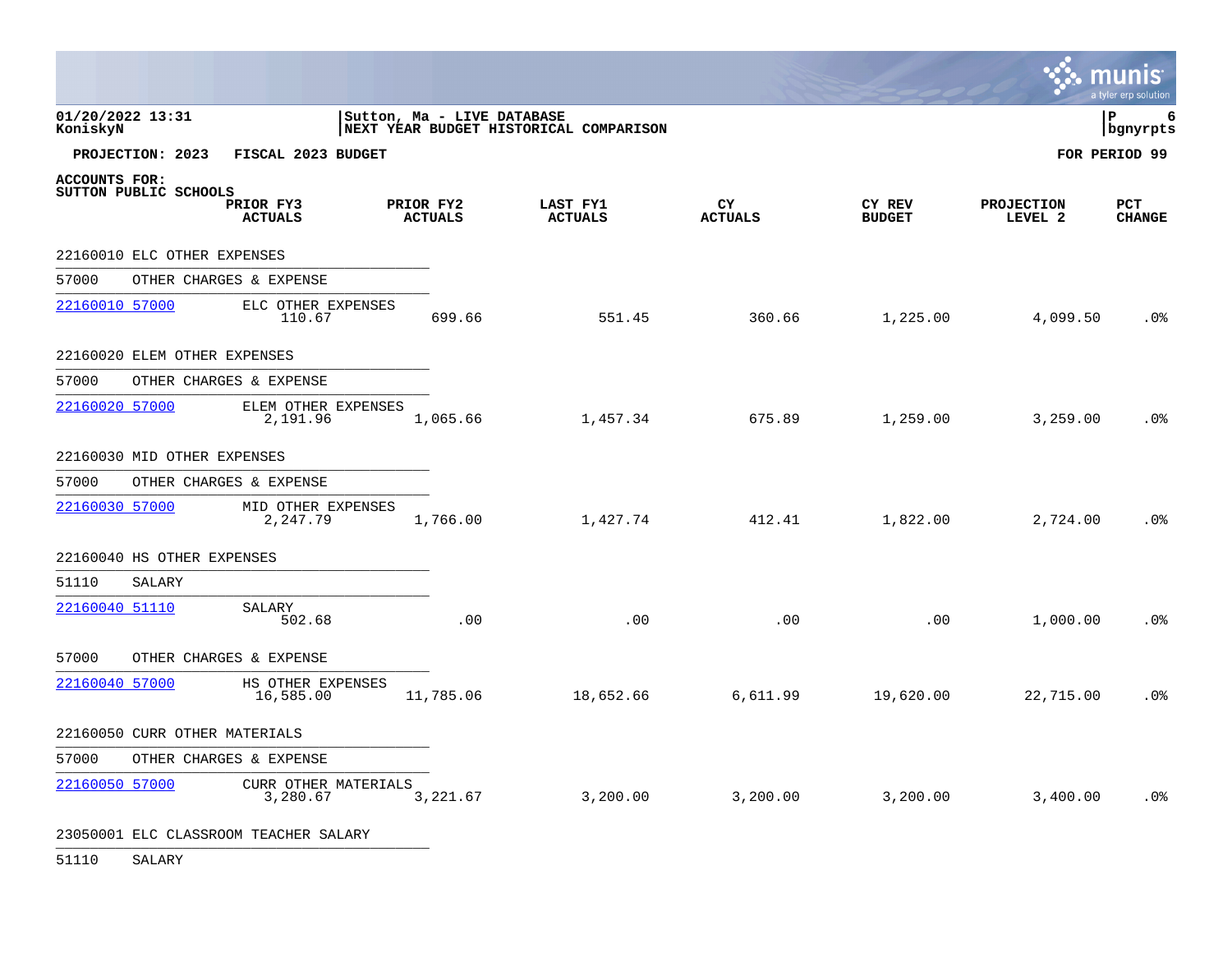|                              |                              |                                               |                             |                                        |                       |                         |                              | a tyler erp solution |
|------------------------------|------------------------------|-----------------------------------------------|-----------------------------|----------------------------------------|-----------------------|-------------------------|------------------------------|----------------------|
| 01/20/2022 13:31<br>KoniskyN |                              |                                               | Sutton, Ma - LIVE DATABASE  | NEXT YEAR BUDGET HISTORICAL COMPARISON |                       |                         |                              | 7<br>ΙP<br>bgnyrpts  |
|                              | PROJECTION: 2023             | FISCAL 2023 BUDGET                            |                             |                                        |                       |                         |                              | FOR PERIOD 99        |
| ACCOUNTS FOR:                | SUTTON PUBLIC SCHOOLS        |                                               |                             |                                        |                       |                         |                              |                      |
|                              |                              | PRIOR FY3<br><b>ACTUALS</b>                   | PRIOR FY2<br><b>ACTUALS</b> | LAST FY1<br><b>ACTUALS</b>             | CY.<br><b>ACTUALS</b> | CY REV<br><b>BUDGET</b> | <b>PROJECTION</b><br>LEVEL 2 | PCT<br><b>CHANGE</b> |
| 23050001 51110               |                              | ELC CLASSROOM TEACHER SALARY<br>1,128,901.60  | 1,283,952.16                | 1,365,964.15                           | 553,023.50            | 1,370,744.00            | 1,490,442.15                 | .0%                  |
|                              |                              | 23050002 ELEM CLASSROOM TEACHER SALARY        |                             |                                        |                       |                         |                              |                      |
| 51110                        | SALARY                       |                                               |                             |                                        |                       |                         |                              |                      |
| 23050002 51110               |                              | ELEM CLASSROOM TEACHER SALARY<br>1,568,299.31 | 1,622,156.41                | 1,556,069.55                           | 648,058.42            | 1,639,294.00            | 1,577,485.35                 | .0%                  |
|                              |                              | 23050003 MS CLASSROOM TEACHER SALARY          |                             |                                        |                       |                         |                              |                      |
| 51110                        | SALARY                       |                                               |                             |                                        |                       |                         |                              |                      |
| 23050003 51110               |                              | MS CLASSROOM TEACHER SALARY<br>1,538,851.68   | 1,568,415.36                | 1,505,711.51                           | 636,944.10            | 1,630,501.00            | 1,783,625.65                 | .0 <sub>8</sub>      |
|                              |                              | 23050004 HS CLASSROOM TEACHER SALARY          |                             |                                        |                       |                         |                              |                      |
| 51110                        | SALARY                       |                                               |                             |                                        |                       |                         |                              |                      |
| 23050004 51110               |                              | HS CLASSROOM TEACHER SALARY<br>1,897,924.64   | 2, 142, 978.42              | 2, 162, 258.82                         | 883,498.87            | 1,887,615.00            | 1,976,448.65                 | .0 <sub>8</sub>      |
|                              | 23250010 SUBSTITUTE TEACHERS |                                               |                             |                                        |                       |                         |                              |                      |
| 51110                        | SALARY                       |                                               |                             |                                        |                       |                         |                              |                      |
| 23250010 51110               |                              | SUBSTITUTE TEACHERS<br>39,613.86              | 23,001.91                   | 8,985.00                               | 11,825.00             | 23,000.00               | 23,000.00                    | .0 <sub>8</sub>      |
|                              | 23250020 SUBSTITUTE TEACHERS |                                               |                             |                                        |                       |                         |                              |                      |
| 51110                        | SALARY                       |                                               |                             |                                        |                       |                         |                              |                      |
| 23250020 51110               |                              | SUBSTITUTE TEACHERS<br>11,697.50              | 9,240.00                    | 23,485.00                              | 5,670.00              | 23,000.00               | 23,000.00                    | .0%                  |
|                              | 23250030 SUBSTITUTE TEACHERS |                                               |                             |                                        |                       |                         |                              |                      |
| 51110                        | SALARY                       |                                               |                             |                                        |                       |                         |                              |                      |
| 23250030 51110               |                              | SUBSTITUTE TEACHERS<br>15,537.27              | 17,436.25                   | $-1,561.75$                            | 5,230.00              | 23,000.00               | 20,000.00                    | $.0\%$               |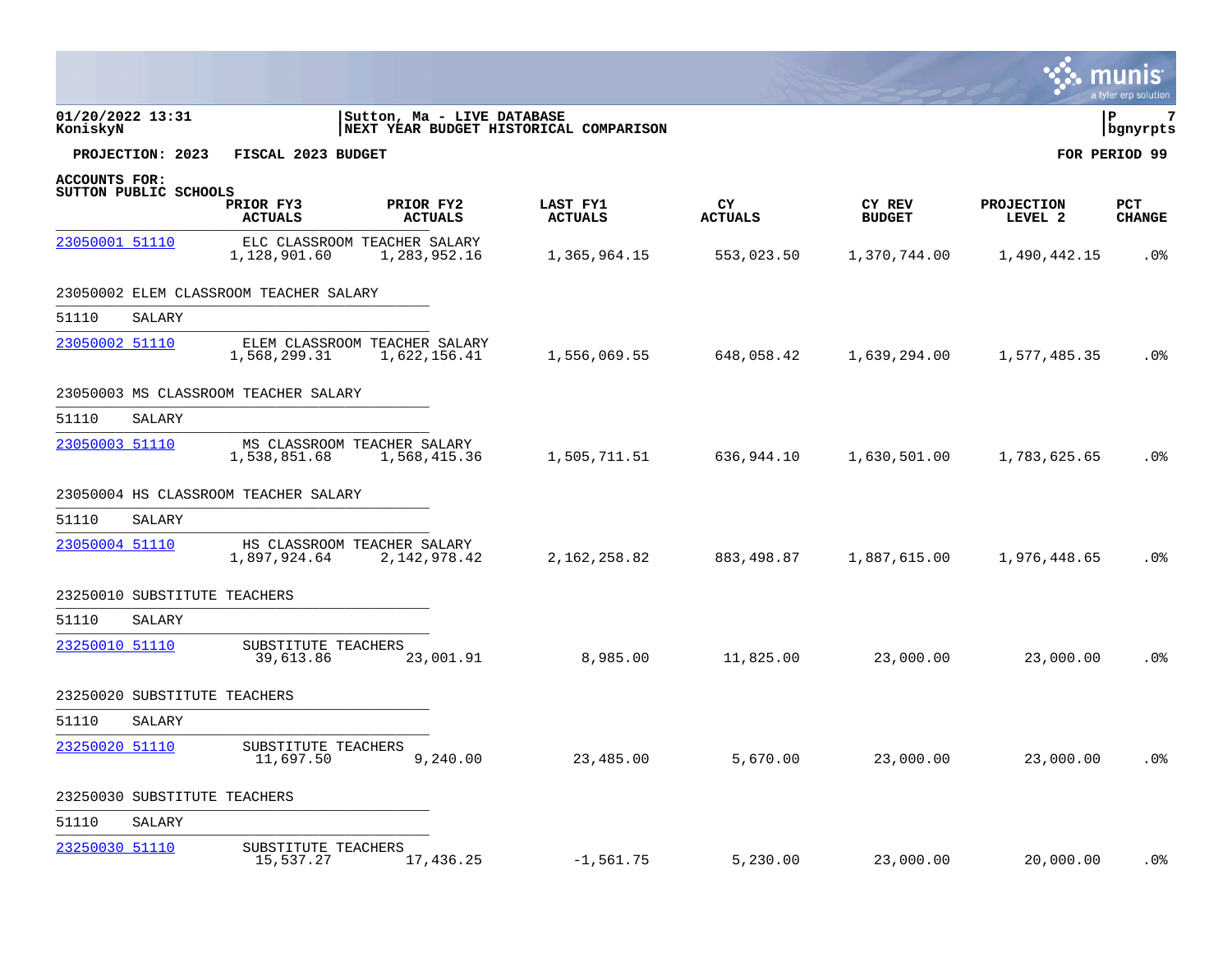|                      |                              |                                         |                                                                      |                            |                      |                         |                              | nıs<br>a tyler erp solution |
|----------------------|------------------------------|-----------------------------------------|----------------------------------------------------------------------|----------------------------|----------------------|-------------------------|------------------------------|-----------------------------|
| KoniskyN             | 01/20/2022 13:31             |                                         | Sutton, Ma - LIVE DATABASE<br>NEXT YEAR BUDGET HISTORICAL COMPARISON |                            |                      |                         |                              | l P<br>8<br>bgnyrpts        |
|                      | PROJECTION: 2023             | FISCAL 2023 BUDGET                      |                                                                      |                            |                      |                         |                              | FOR PERIOD 99               |
| <b>ACCOUNTS FOR:</b> | SUTTON PUBLIC SCHOOLS        | PRIOR FY3<br><b>ACTUALS</b>             | PRIOR FY2<br><b>ACTUALS</b>                                          | LAST FY1<br><b>ACTUALS</b> | CY<br><b>ACTUALS</b> | CY REV<br><b>BUDGET</b> | <b>PROJECTION</b><br>LEVEL 2 | <b>PCT</b><br><b>CHANGE</b> |
|                      | 23250040 SUBSTITUTE TEACHERS |                                         |                                                                      |                            |                      |                         |                              |                             |
| 51110                | SALARY                       |                                         |                                                                      |                            |                      |                         |                              |                             |
| 23250040 51110       |                              | SUBSTITUTE TEACHERS<br>24,305.65        | 12,740.00                                                            | 1,165.33                   | 11,656.00            | 14,300.00               | 15,000.00                    | .0%                         |
|                      |                              | 23300010 PARAPROFESSIONALS/INSTRUCT ASS |                                                                      |                            |                      |                         |                              |                             |
| 51110                | SALARY                       |                                         |                                                                      |                            |                      |                         |                              |                             |
| 23300010 51110       |                              | 94, 217. 19                             | KINDERGARTEN PARAPROFESSIONALS<br>92,354.58                          | 93,353.62                  | 50,820.01            | 115,908.00              | 128,439.68                   | .0%                         |
|                      |                              | 23400030 LIBRARY/MEDIA CENTER DIRECTORS |                                                                      |                            |                      |                         |                              |                             |
| 51110                | SALARY                       |                                         |                                                                      |                            |                      |                         |                              |                             |
| 23400030 51110       |                              | 38,117.32                               | LIBRARY/MEDIA CENTER DIRECTORS<br>41,162.54                          | 42, 173. 51                | 16,826.10            | 42,588.00               | 43, 429.50                   | .0%                         |
|                      |                              | 23400040 LIBRARY/MEDIA CENTER DIRECTORS |                                                                      |                            |                      |                         |                              |                             |
| 51110                | SALARY                       |                                         |                                                                      |                            |                      |                         |                              |                             |
| 23400040 51110       |                              | 38, 117.58                              | LIBRARY/MEDIA CENTER DIRECTORS<br>41,162.54                          | 42, 173. 51                | 16,826.20            | 42,588.00               | 43,429.50                    | .0%                         |
|                      |                              | 23420010 LIBRARY/MEDIA ASSISTANT        |                                                                      |                            |                      |                         |                              |                             |
| 51110                | SALARY                       |                                         |                                                                      |                            |                      |                         |                              |                             |
| 23420010 51110       |                              | LIBRARY/MEDIA ASST<br>20,004.01         | 20,464.12                                                            | .00                        | 10,313.16            | 31,207.57               | 32,451.25                    | .0%                         |
|                      |                              | 23420020 LIBRARY/MEDIA CENTER ASSISTANT |                                                                      |                            |                      |                         |                              |                             |
| 51110                | SALARY                       |                                         |                                                                      |                            |                      |                         |                              |                             |
| 23420020 51110       |                              | 20,662.99                               | LIBRARY/MEDIA CENTER ASSISTANT<br>21,554.45                          | $-3,540.62$                | 10,313.24            | 31,207.57               | 32,451.25                    | .0%                         |

23420030 LIBRARY/MEDIA CENTER ASSISTANT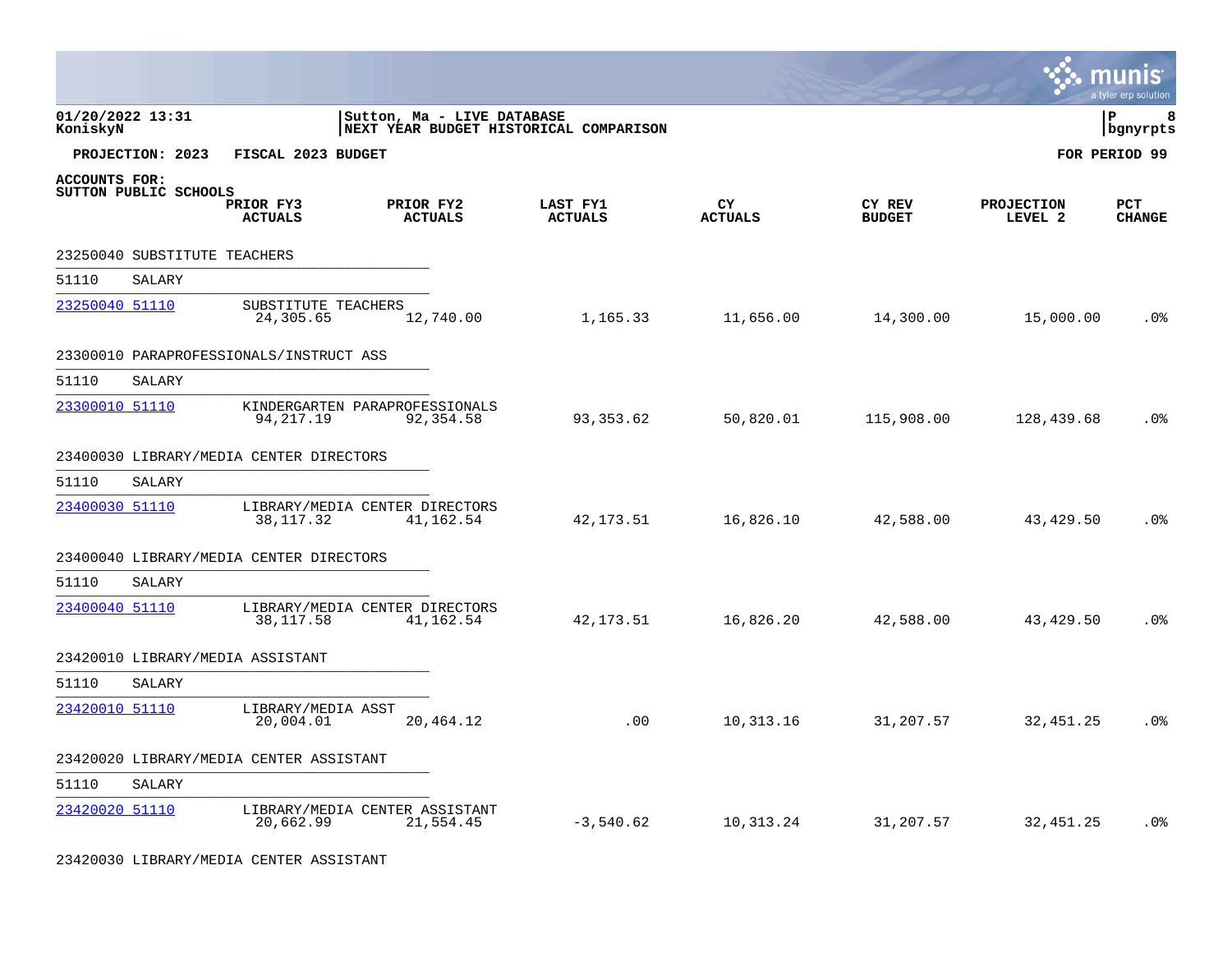|                      |                       |                                         |                                                                      |                            |                      |                         |                              | $\sim$ munis<br>a tyler erp solution |
|----------------------|-----------------------|-----------------------------------------|----------------------------------------------------------------------|----------------------------|----------------------|-------------------------|------------------------------|--------------------------------------|
| KoniskyN             | 01/20/2022 13:31      |                                         | Sutton, Ma - LIVE DATABASE<br>NEXT YEAR BUDGET HISTORICAL COMPARISON |                            |                      |                         |                              | l P<br>q<br>  bgnyrpts               |
|                      | PROJECTION: 2023      | FISCAL 2023 BUDGET                      |                                                                      |                            |                      |                         |                              | FOR PERIOD 99                        |
| <b>ACCOUNTS FOR:</b> | SUTTON PUBLIC SCHOOLS | PRIOR FY3<br><b>ACTUALS</b>             | PRIOR FY2<br><b>ACTUALS</b>                                          | LAST FY1<br><b>ACTUALS</b> | CY<br><b>ACTUALS</b> | CY REV<br><b>BUDGET</b> | <b>PROJECTION</b><br>LEVEL 2 | <b>PCT</b><br><b>CHANGE</b>          |
| 51110                | SALARY                |                                         |                                                                      |                            |                      |                         |                              |                                      |
| 23420030 51110       |                       | 9,384.74                                | LIBRARY/MEDIA CENTER ASSISTANT<br>10,367.55                          | 10,393.35                  | 5,438.30             | 10,662.00               | 13,435.80                    | .0 <sub>8</sub>                      |
|                      |                       | 23420040 LIBRARY/MEDIA CENTER ASSISTANT |                                                                      |                            |                      |                         |                              |                                      |
| 51110                | SALARY                |                                         |                                                                      |                            |                      |                         |                              |                                      |
| 23420040 51110       |                       | 9,384.93                                | LIBRARY/MEDIA CENTER ASSISTANT<br>9,883.22                           | 10,327.91                  | 5,438.30             | 10,662.00               | 13,435.80                    | .0 <sub>8</sub>                      |
|                      |                       | 23570010 PROFESSIONAL DEVELOPMENT       |                                                                      |                            |                      |                         |                              |                                      |
| 51110                | SALARY                |                                         |                                                                      |                            |                      |                         |                              |                                      |
| 23570010 51110       |                       | PROFESSIONAL DEVELOPMENT<br>.00         | .00                                                                  | 1,064.18                   | 114.75               | 1,000.00                | 1,700.00                     | .0 <sup>°</sup>                      |
| 57000                |                       | OTHER CHARGES & EXPENSE                 |                                                                      |                            |                      |                         |                              |                                      |
| 23570010 57000       |                       | 5,205.70                                | PROF D OTHER CHARGES & EXPENSE<br>2,501.48                           | 332.25                     | 683.40               | 4,000.00                | 4,000.00                     | .0 <sub>8</sub>                      |
|                      |                       | 23570020 PROFESSIONAL DEVELOPMENT       |                                                                      |                            |                      |                         |                              |                                      |
| 51110                | SALARY                |                                         |                                                                      |                            |                      |                         |                              |                                      |
| 23570020 51110       |                       | PROFESSIONAL DEVELOPMENT<br>151.00      | 3,765.04                                                             | 1,364.18                   | 191.25               | 3,000.00                | 3,000.00                     | .0 <sub>8</sub>                      |
| 57000                |                       | OTHER CHARGES & EXPENSE                 |                                                                      |                            |                      |                         |                              |                                      |
| 23570020 57000       |                       | PD OTHER CHARGES & EXPENSE<br>4,597.83  | 2,730.46                                                             | 332.25                     | 2,983.40             | 3,000.00                | 3,000.00                     | .0 <sub>8</sub>                      |
|                      |                       | 23570030 PROFESSIONAL DEVELOPMENT       |                                                                      |                            |                      |                         |                              |                                      |
| 51110                | SALARY                |                                         |                                                                      |                            |                      |                         |                              |                                      |
| 23570030 51110       |                       | PROFESSIONAL DEVELOPMENT<br>908.75      | 2,769.99                                                             | .00                        | .00                  | 1,600.00                | 2,000.00                     | .0 <sub>8</sub>                      |

 $\mathbf{1}$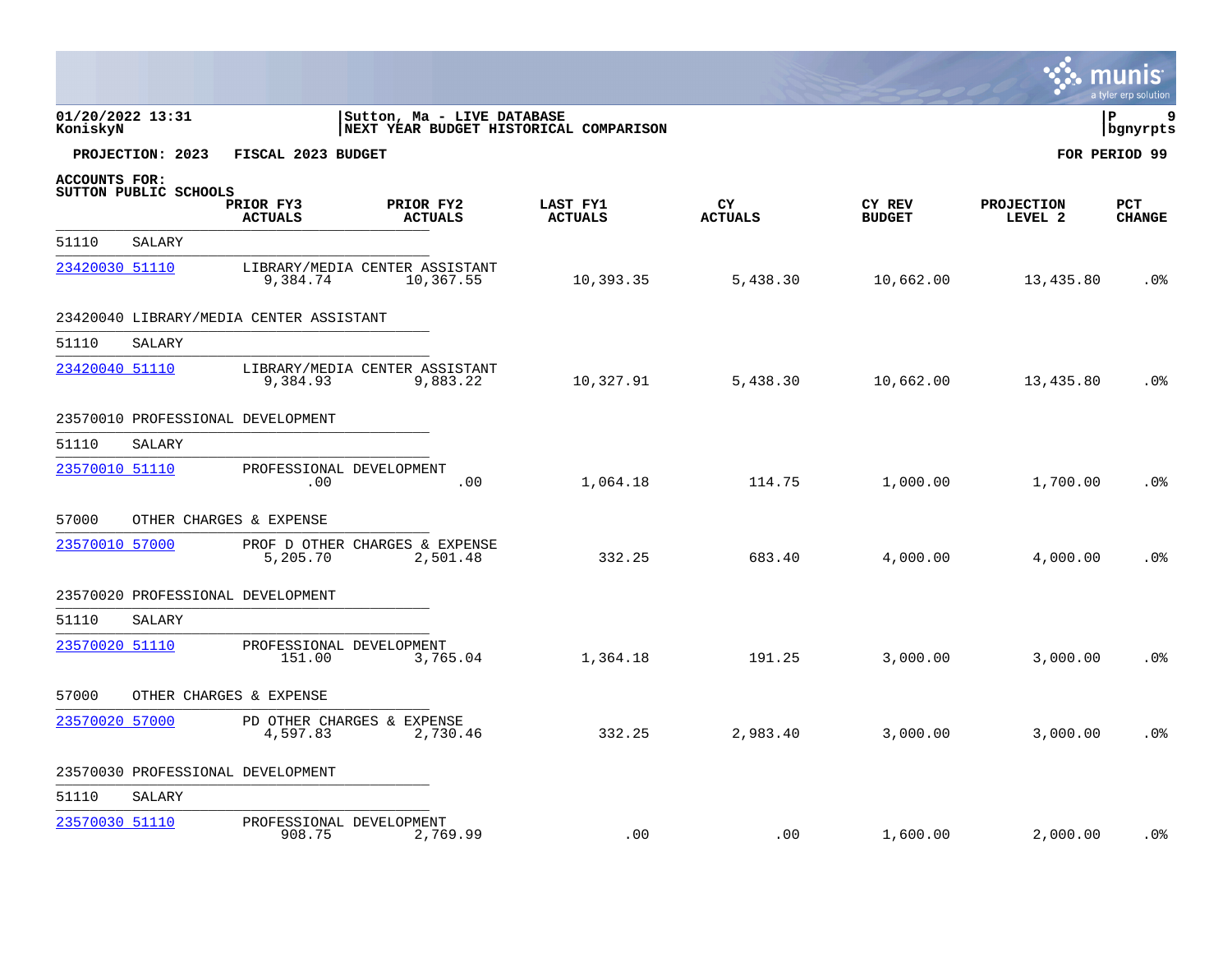|                               |                       |                                                        |                                                                      |                            |                             |                         | <b>W. MUNIS</b>              | a tyler erp solution |
|-------------------------------|-----------------------|--------------------------------------------------------|----------------------------------------------------------------------|----------------------------|-----------------------------|-------------------------|------------------------------|----------------------|
| KoniskyN                      | 01/20/2022 13:31      |                                                        | Sutton, Ma - LIVE DATABASE<br>NEXT YEAR BUDGET HISTORICAL COMPARISON |                            |                             |                         |                              | lР<br>10<br>bgnyrpts |
|                               | PROJECTION: 2023      | FISCAL 2023 BUDGET                                     |                                                                      |                            |                             |                         |                              | FOR PERIOD 99        |
| <b>ACCOUNTS FOR:</b><br>57000 | SUTTON PUBLIC SCHOOLS | PRIOR FY3<br><b>ACTUALS</b><br>OTHER CHARGES & EXPENSE | PRIOR FY2<br><b>ACTUALS</b>                                          | LAST FY1<br><b>ACTUALS</b> | <b>CY</b><br><b>ACTUALS</b> | CY REV<br><b>BUDGET</b> | <b>PROJECTION</b><br>LEVEL 2 | PCT<br><b>CHANGE</b> |
| 23570030 57000                |                       | PD OTHER CHARGES & EXPENSE<br>5,226.81                 | 3,959.50                                                             | 2,744.45                   | 937.40                      | 4,500.00                | 4,500.00                     | .0 <sup>°</sup>      |
|                               |                       | 23570040 PROF DEVELOPMENT STIPENDS                     |                                                                      |                            |                             |                         |                              |                      |
| 51110                         | SALARY                |                                                        |                                                                      |                            |                             |                         |                              |                      |
| 23570040 51110                |                       | PROFESSIONAL DEVELOPMENT<br>5,096.25                   | 2,538.75                                                             | 6,261.63                   | 2,868.75                    | 5,000.00                | 5,000.00                     | .0 <sub>8</sub>      |
| 57000                         |                       | OTHER CHARGES & EXPENSE                                |                                                                      |                            |                             |                         |                              |                      |
| 23570040 57000                |                       | PD OTHER CHARGES & EXPENSE<br>16,079.54                | 9,493.96                                                             | 7,140.25                   | 3,764.50                    | 15,800.00               | 15,500.00                    | .0 <sub>8</sub>      |
|                               |                       | 23570050 PROF DEVELOPMENT STIPENDS                     |                                                                      |                            |                             |                         |                              |                      |
| 57900                         | CONTRACT SERVICES     |                                                        |                                                                      |                            |                             |                         |                              |                      |
| 23570050 57900                |                       | 10,000.00                                              | PROF DEVELOPMENT TUITION REIMB<br>10,000.00                          | 9,999.90                   | .00                         | 10,000.00               | 10,000.00                    | .0%                  |
|                               |                       | 24100030 TEXTBOOKS & RELATED MATERIALS                 |                                                                      |                            |                             |                         |                              |                      |
| 54212                         | <b>TEXTBOOKS</b>      |                                                        |                                                                      |                            |                             |                         |                              |                      |
| 24100030 54212                |                       | <b>TEXTBOOKS</b><br>8,373.91                           | 3,323.41                                                             | 4,645.34                   | 6,071.94                    | 6, 200.00               | 25,560.00                    | .0%                  |
| 57900                         | CONTRACT SERVICES     |                                                        |                                                                      |                            |                             |                         |                              |                      |
| 24100030 57900                |                       | .00                                                    | TEXTBOOKS - CONTRACT SERVICES<br>189.67                              | .00                        | .00                         | 500.00                  | 500.00                       | .0 <sub>8</sub>      |
|                               |                       | 24100040 TEXTBOOKS & RELATED MATERIALS                 |                                                                      |                            |                             |                         |                              |                      |
| 54212                         | <b>TEXTBOOKS</b>      |                                                        |                                                                      |                            |                             |                         |                              |                      |
| 24100040 54212                |                       | <b>TEXTBOOKS</b><br>7,613.95                           | 9,112.42                                                             | 2,861.67                   | 1,803.40                    | 1,550.00                | 9,340.47                     | .0%                  |

57900 CONTRACT SERVICES

 $\mathcal{L}^{\bullet}$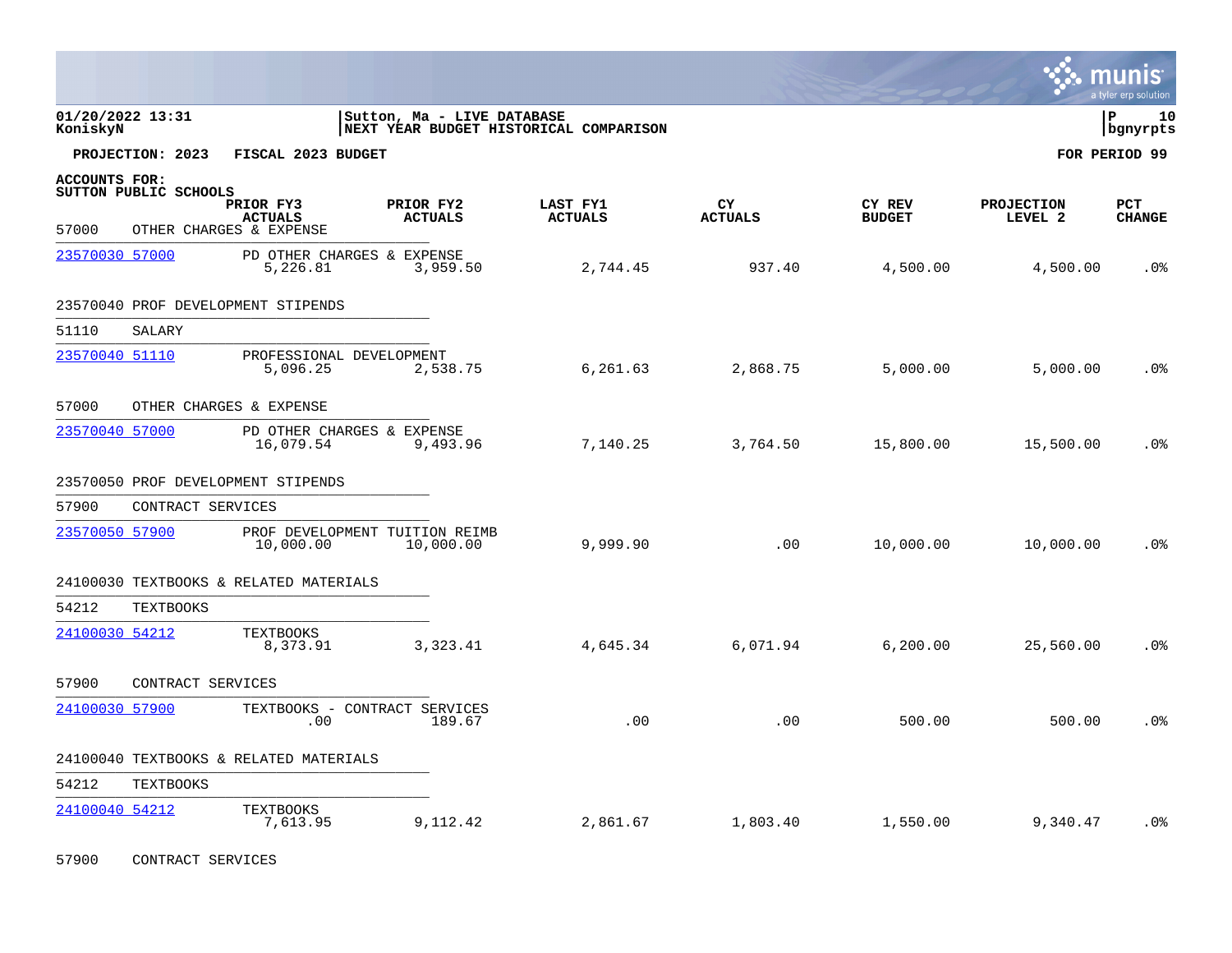|                |                       |                                          |                             |                                        |                      |                         |                              | a tyler erp solution           |
|----------------|-----------------------|------------------------------------------|-----------------------------|----------------------------------------|----------------------|-------------------------|------------------------------|--------------------------------|
| KoniskyN       | 01/20/2022 13:31      |                                          | Sutton, Ma - LIVE DATABASE  | NEXT YEAR BUDGET HISTORICAL COMPARISON |                      |                         |                              | $\mathbf{P}$<br>11<br>bgnyrpts |
|                | PROJECTION: 2023      | FISCAL 2023 BUDGET                       |                             |                                        |                      |                         |                              | FOR PERIOD 99                  |
| ACCOUNTS FOR:  |                       |                                          |                             |                                        |                      |                         |                              |                                |
|                | SUTTON PUBLIC SCHOOLS | PRIOR FY3<br><b>ACTUALS</b>              | PRIOR FY2<br><b>ACTUALS</b> | LAST FY1<br><b>ACTUALS</b>             | CY<br><b>ACTUALS</b> | CY REV<br><b>BUDGET</b> | <b>PROJECTION</b><br>LEVEL 2 | PCT<br><b>CHANGE</b>           |
| 24100040 57900 |                       | TEXTBOOKS - CONTRACT SERVICES<br>.00     | 164.79                      | .00                                    | 531.30               | 700.00                  | 700.00                       | .0 <sup>8</sup>                |
|                |                       | 24150010 LIBRARY BOOKS & MATERIALS       |                             |                                        |                      |                         |                              |                                |
| 54213          | LIBRARY BOOKS         |                                          |                             |                                        |                      |                         |                              |                                |
| 24150010 54213 |                       | LIBRARY BOOKS & MATERIALS<br>1,570.88    | 1,297.77                    |                                        | 1,666.39 1,381.00    | 1,695.00                | 1,620.00                     | $.0\%$                         |
|                |                       | 24150020 LIBRARY BOOKS & MATERIALS       |                             |                                        |                      |                         |                              |                                |
| 54213          | LIBRARY BOOKS         |                                          |                             |                                        |                      |                         |                              |                                |
| 24150020 54213 |                       | LIBRARY BOOKS & MATERIALS<br>1,570.88    | 1,297.77                    | 1,666.39                               | 1,381.00             | 1,955.00                | 1,955.00                     | .0 <sup>8</sup>                |
|                |                       | 24150030 LIBRARY BOOKS & MATERIALS       |                             |                                        |                      |                         |                              |                                |
| 54213          | LIBRARY BOOKS         |                                          |                             |                                        |                      |                         |                              |                                |
| 24150030 54213 |                       | LIBRARY BOOKS & MATERIALS<br>9,279.09    | 9,039.34                    | 8,254.82                               | 6,642.15             | 10,225.00               | 10,000.00                    | .0 <sub>8</sub>                |
|                |                       | 24150040 LIBRARY BOOKS & MATERIALS       |                             |                                        |                      |                         |                              |                                |
| 54213          | LIBRARY BOOKS         |                                          |                             |                                        |                      |                         |                              |                                |
| 24150040 54213 |                       | LIBRARY BOOKS & MATERIALS<br>9,316.83    | 8,684.19                    | 8,519.80                               | 6,641.49             | 8,005.00                | 8,005.00                     | .0 <sub>8</sub>                |
|                |                       | 24200010 INST EQUIP-CONTRACTED (COPIERS) |                             |                                        |                      |                         |                              |                                |
| 57900          | CONTRACT SERVICES     |                                          |                             |                                        |                      |                         |                              |                                |
|                | 24200010 57900        | COPIER CONTRACT SERVICES<br>8,813.44     | 12,952.50                   | 14,130.00                              | 7,065.00             | 14,130.00               | 14,130.00                    | .0%                            |
|                |                       | 24200020 INST EQUIP-CONTRACTED (COPIERS) |                             |                                        |                      |                         |                              |                                |
| 57900          | CONTRACT SERVICES     |                                          |                             |                                        |                      |                         |                              |                                |
| 24200020 57900 |                       | COPIER CONTRACT SERVICES<br>8,813.44     | 12,952.50                   | 14,130.00                              | 7,065.00             | 14,130.00               | 14,130.00                    | .0%                            |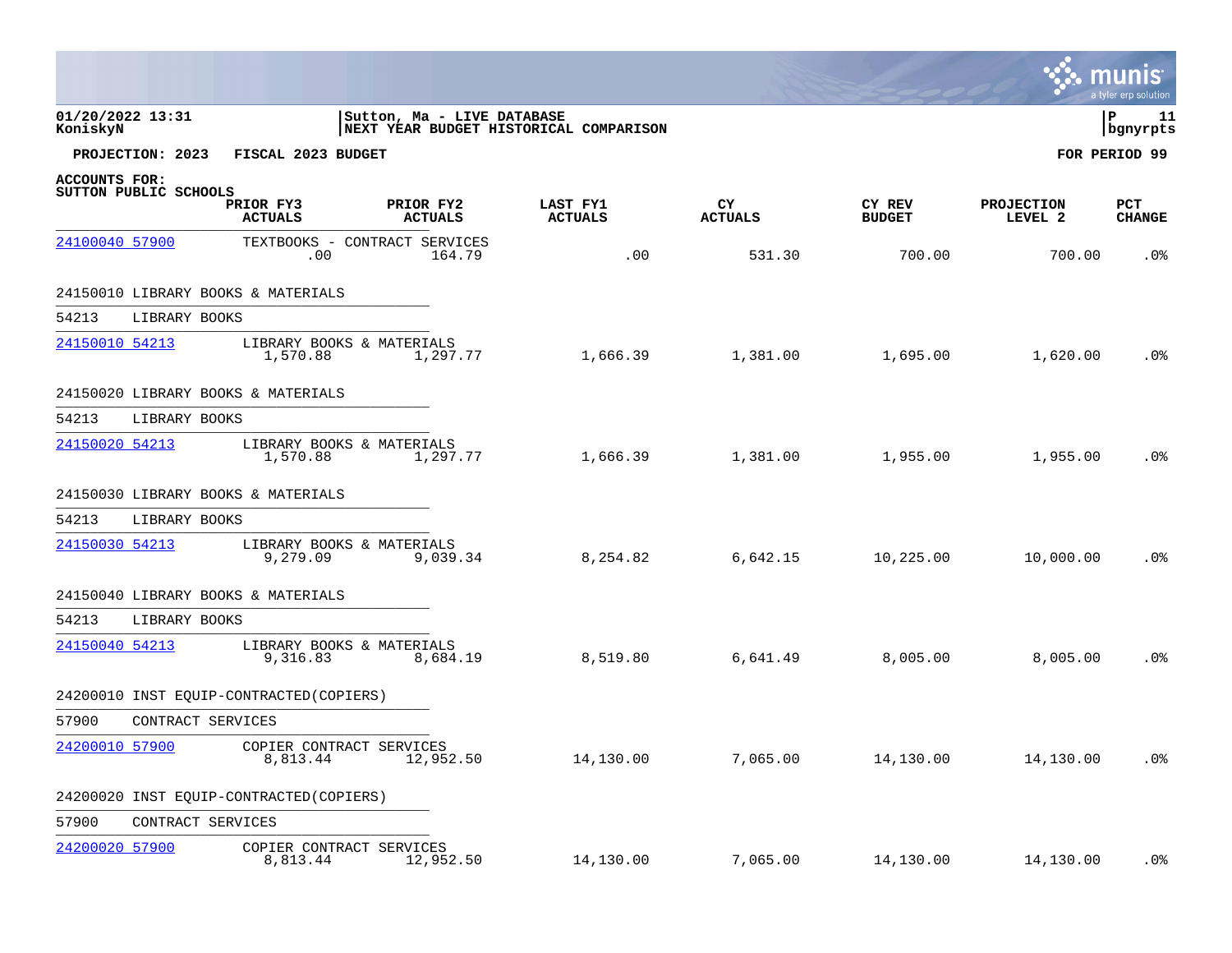|                |                       |                                          |                                           |                                        |                      |                         |                              | <b>S.</b> munis<br>a tyler erp solution |
|----------------|-----------------------|------------------------------------------|-------------------------------------------|----------------------------------------|----------------------|-------------------------|------------------------------|-----------------------------------------|
| KoniskyN       | 01/20/2022 13:31      |                                          | Sutton, Ma - LIVE DATABASE                | NEXT YEAR BUDGET HISTORICAL COMPARISON |                      |                         |                              | l P<br>12<br>bgnyrpts                   |
|                | PROJECTION: 2023      | FISCAL 2023 BUDGET                       |                                           |                                        |                      |                         |                              | FOR PERIOD 99                           |
| ACCOUNTS FOR:  | SUTTON PUBLIC SCHOOLS | PRIOR FY3<br><b>ACTUALS</b>              | PRIOR FY2<br><b>ACTUALS</b>               | LAST FY1<br><b>ACTUALS</b>             | CY<br><b>ACTUALS</b> | CY REV<br><b>BUDGET</b> | <b>PROJECTION</b><br>LEVEL 2 | <b>PCT</b><br><b>CHANGE</b>             |
|                |                       | 24200030 INST EOUIP-CONTRACTED (COPIERS) |                                           |                                        |                      |                         |                              |                                         |
| 57900          | CONTRACT SERVICES     |                                          |                                           |                                        |                      |                         |                              |                                         |
| 24200030 57900 |                       | COPIER CONTRACT SERVICES<br>8,813.44     | 12,952.50                                 | 14,130.00                              | 7,065.00             | 14,130.00               | 14,130.00                    | .0 <sub>8</sub>                         |
|                |                       | 24200040 INST EOUIP-CONTRACTED (COPIERS) |                                           |                                        |                      |                         |                              |                                         |
| 57900          | CONTRACT SERVICES     |                                          |                                           |                                        |                      |                         |                              |                                         |
| 24200040 57900 |                       | COPIER CONTRACT SERVICES<br>8,813.44     | 12,952.50                                 | 14,130.00                              | 7,065.00             | 14,130.00               | 14,130.00                    | .0 <sup>°</sup>                         |
|                |                       | 24300001 GENERAL SUPPLIES - CLASSROOM    |                                           |                                        |                      |                         |                              |                                         |
| 54000          | GENERAL SUPPLIES      |                                          |                                           |                                        |                      |                         |                              |                                         |
| 24300001 54000 |                       | 7,411.64                                 | GENERAL SUPPLIES - CLASSROOM<br>20,922.45 | 28, 187.65                             | 13,580.51            | 20,305.00               | 33,819.00                    | .0%                                     |
|                |                       | 24300002 GENERAL SUPPLIES - CLASSROOM    |                                           |                                        |                      |                         |                              |                                         |
| 54000          | GENERAL SUPPLIES      |                                          |                                           |                                        |                      |                         |                              |                                         |
| 24300002 54000 |                       | 28,051.60                                | GENERAL SUPPLIES - CLASSROOM<br>24,380.89 | 20,991.75                              | 13, 124. 38          | 19,153.00               | 33,385.00                    | .0 <sup>°</sup>                         |
|                |                       | 24300003 GENERAL SUPPLIES - CLASSROOM    |                                           |                                        |                      |                         |                              |                                         |
| 54000          | GENERAL SUPPLIES      |                                          |                                           |                                        |                      |                         |                              |                                         |
| 24300003 54000 |                       | 19,127.94                                | GENERAL SUPPLIES - CLASSROOM<br>20,811.34 | 12,165.63                              | 8,328.66             | 20,164.00               | 22,300.00                    | .0%                                     |
|                |                       | 24300004 GENERAL SUPPLIES - CLASSROOM    |                                           |                                        |                      |                         |                              |                                         |
| 54000          | GENERAL SUPPLIES      |                                          |                                           |                                        |                      |                         |                              |                                         |
| 24300004 54000 |                       | 28,482.91                                | GENERAL SUPPLIES - CLASSROOM<br>23,329.97 | 28,841.08                              | 17,115.80            | 25, 275.00              | 39,860.00                    | .0 <sub>8</sub>                         |

24400040 OTHER INSTR SVS - FIELD TRIPS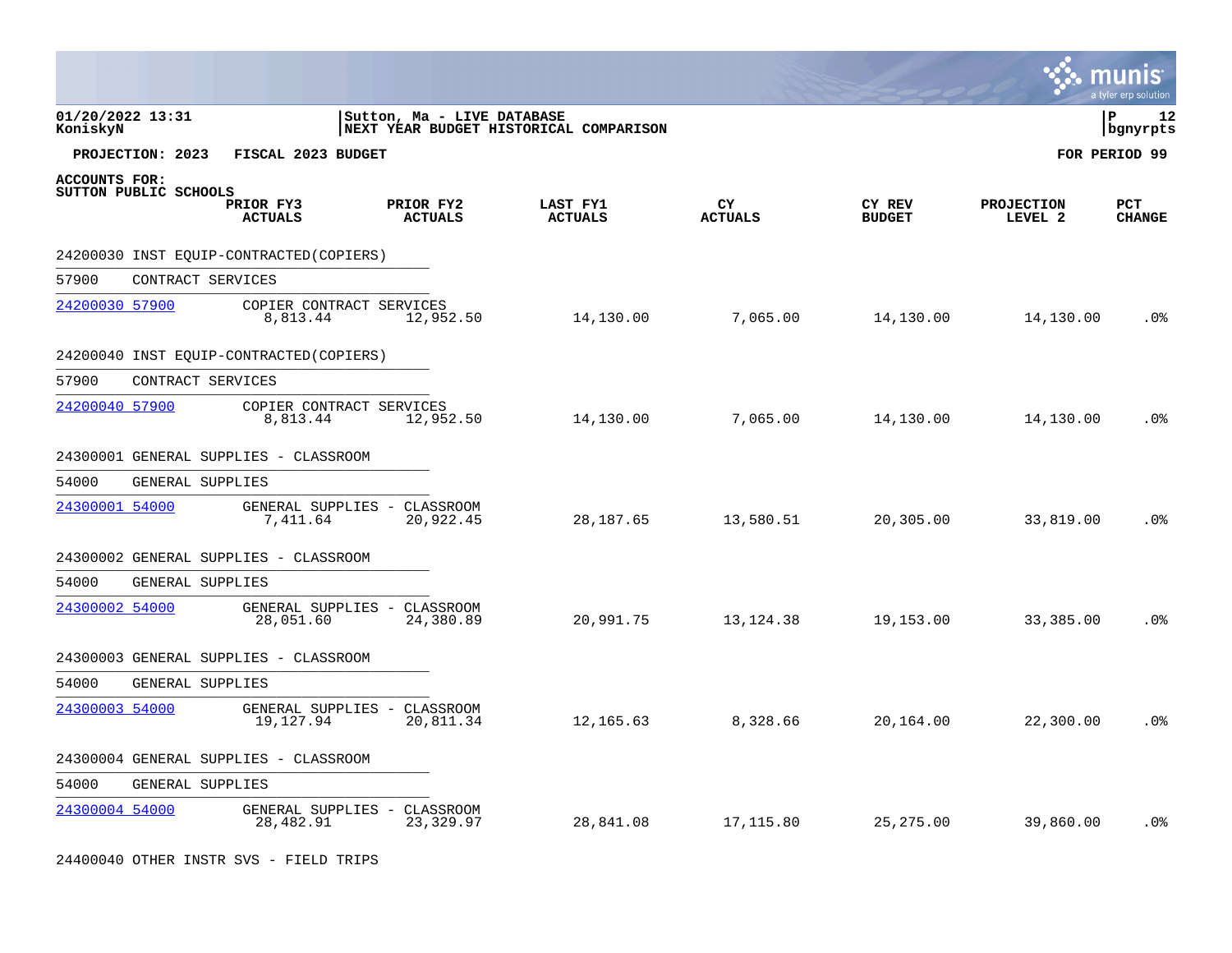|                              |                                 |                                            |                             |                                        |                      |                         |                              | mun<br>a tyler erp solution |
|------------------------------|---------------------------------|--------------------------------------------|-----------------------------|----------------------------------------|----------------------|-------------------------|------------------------------|-----------------------------|
| 01/20/2022 13:31<br>KoniskyN |                                 |                                            | Sutton, Ma - LIVE DATABASE  | NEXT YEAR BUDGET HISTORICAL COMPARISON |                      |                         |                              | l P<br>13<br>bgnyrpts       |
|                              | PROJECTION: 2023                | FISCAL 2023 BUDGET                         |                             |                                        |                      |                         |                              | FOR PERIOD 99               |
| <b>ACCOUNTS FOR:</b>         | SUTTON PUBLIC SCHOOLS           | PRIOR FY3<br><b>ACTUALS</b>                | PRIOR FY2<br><b>ACTUALS</b> | LAST FY1<br><b>ACTUALS</b>             | CY<br><b>ACTUALS</b> | CY REV<br><b>BUDGET</b> | <b>PROJECTION</b><br>LEVEL 2 | PCT<br><b>CHANGE</b>        |
| 54206                        | SCHOOL FIELD TRIPS              |                                            |                             |                                        |                      |                         |                              |                             |
| 24400040 54206               |                                 | SCHOOL FIELD TRIPS<br>7,527.82             | 4,828.50                    | .00                                    | 800.00               | 7,500.00                | 8,000.00                     | .0%                         |
|                              |                                 | 24510010 CLASSROOM TECHNOLOGY (HARDWARE    |                             |                                        |                      |                         |                              |                             |
| 54203                        |                                 | INSTRUCTIONAL TECHNOLOGY                   |                             |                                        |                      |                         |                              |                             |
| 24510010 54203               |                                 | CLASSROOM TECHNOLOGY (HARDWARE<br>.00      | .00                         | .00                                    | 9,977.00             | 9,680.00                | 9,680.00                     | .0 <sup>°</sup>             |
|                              |                                 | 24550010 INSTRUCTIONAL SOFTWARE (SITE L    |                             |                                        |                      |                         |                              |                             |
| 54203                        |                                 | INSTRUCTIONAL TECHNOLOGY                   |                             |                                        |                      |                         |                              |                             |
| 24550010 54203               |                                 | INSTRUCTIONAL SOFTWARE (SITE L<br>3,532.00 | 6, 204.00                   | 4,274.00                               | 7,740.00             | 7,965.00                | 17,645.00                    | .0 <sub>8</sub>             |
|                              |                                 | 24550020 INSTRUCT. SOFTWARE (LICENSE REN   |                             |                                        |                      |                         |                              |                             |
| 54203                        |                                 | INSTRUCTIONAL TECHNOLOGY                   |                             |                                        |                      |                         |                              |                             |
| 24550020 54203               |                                 | INSTRUCTIONALSOFTWARE<br>9,656.37          | 9,225.24                    | 9,820.74                               | 21,600.52            | 23,410.00               | 23,182.00                    | .0%                         |
|                              |                                 | 24550030 INSTRUCT SOFTWARE (LICENSE REN)   |                             |                                        |                      |                         |                              |                             |
| 54203                        |                                 | INSTRUCTIONAL TECHNOLOGY                   |                             |                                        |                      |                         |                              |                             |
| 24550030 54203               |                                 | INSTRUCTIONAL SOFTWARE<br>13,055.38        | 8,226.00                    | 5,054.00                               | 5,776.13             | 3,854.00                | 11,060.00                    | .0 <sub>8</sub>             |
|                              |                                 | 24550040 INSTRUCT SOFTWARE (LICENSE REN)   |                             |                                        |                      |                         |                              |                             |
| 54203                        |                                 | INSTRUCTIONAL TECHNOLOGY                   |                             |                                        |                      |                         |                              |                             |
| 24550040 54203               |                                 | INSTRUCTIONAL SOFTWARE<br>14,760.84        | 18,248.20                   | 40,932.84                              | 18,381.87            | 22,842.00               | 28,795.73                    | .0%                         |
|                              | 24550050 INSTRUCTIONAL SOFTWARE |                                            |                             |                                        |                      |                         |                              |                             |

54203 INSTRUCTIONAL TECHNOLOGY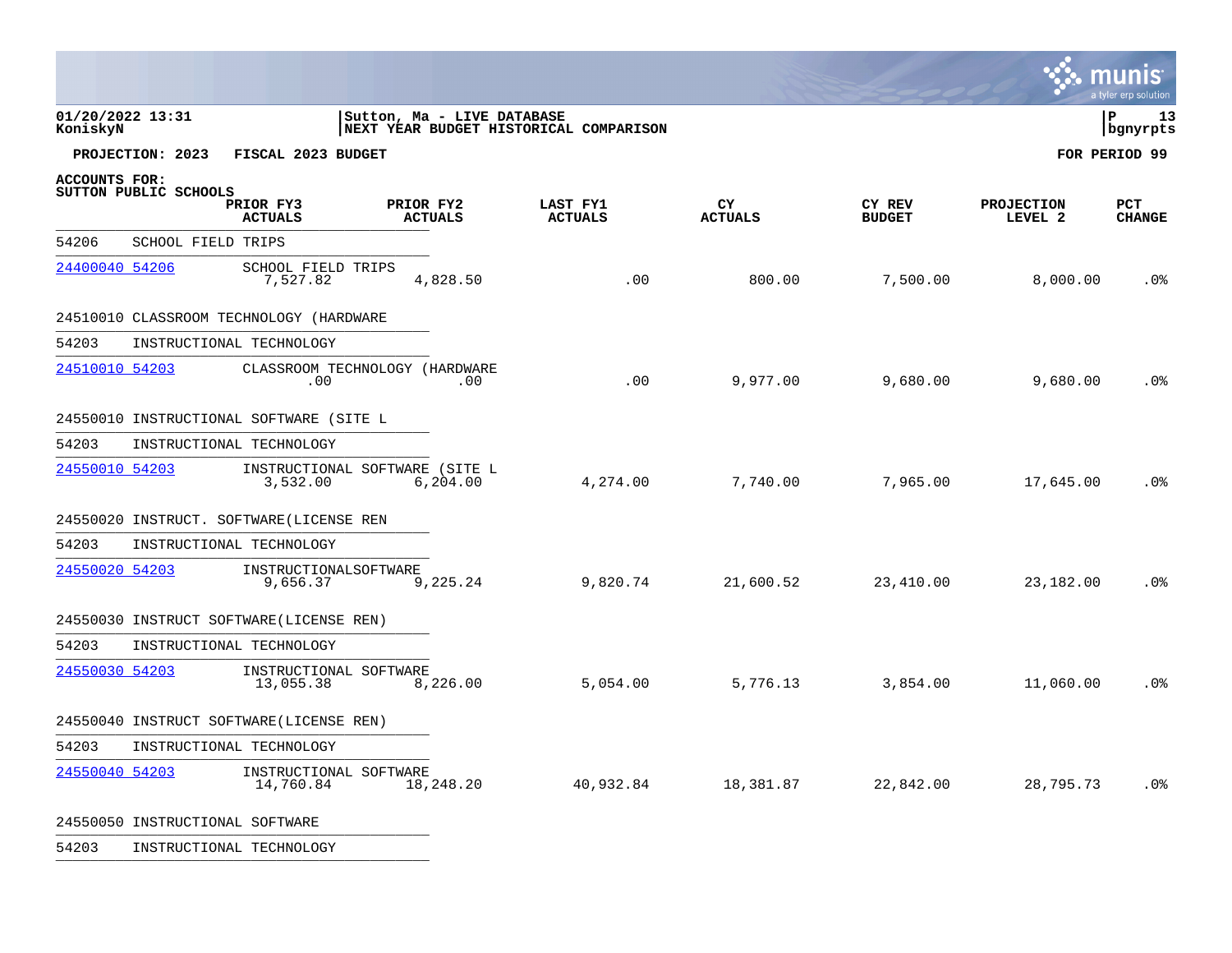|                                 |                       |                                                                    |                                          |                                         |                                   |                                      |                                           | a tyler erp solution               |
|---------------------------------|-----------------------|--------------------------------------------------------------------|------------------------------------------|-----------------------------------------|-----------------------------------|--------------------------------------|-------------------------------------------|------------------------------------|
| KoniskyN                        | 01/20/2022 13:31      |                                                                    | Sutton, Ma - LIVE DATABASE               | NEXT YEAR BUDGET HISTORICAL COMPARISON  |                                   |                                      |                                           | P<br>14<br>bgnyrpts                |
|                                 | PROJECTION: 2023      | FISCAL 2023 BUDGET                                                 |                                          |                                         |                                   |                                      |                                           | FOR PERIOD 99                      |
| ACCOUNTS FOR:<br>24550050 54203 | SUTTON PUBLIC SCHOOLS | PRIOR FY3<br><b>ACTUALS</b><br>INSTRUCTIONAL SOFTWARE<br>25,743.09 | PRIOR FY2<br><b>ACTUALS</b><br>25,867.72 | LAST FY1<br><b>ACTUALS</b><br>28,056.20 | CY<br><b>ACTUALS</b><br>33,949.21 | CY REV<br><b>BUDGET</b><br>30,684.00 | <b>PROJECTION</b><br>LEVEL 2<br>41,650.00 | <b>PCT</b><br><b>CHANGE</b><br>.0% |
|                                 |                       | 27100010 GUIDANCE COUNSELOR SALARIES                               |                                          |                                         |                                   |                                      |                                           |                                    |
| 51110                           | SALARY                |                                                                    |                                          |                                         |                                   |                                      |                                           |                                    |
| 27100010 51110                  |                       | GUIDANCE COUNSELOR SALARIES<br>85,818.39                           | 89,996.22                                | 92,940.64                               | 38,573.92                         | 95,378.00                            | 97,655.47                                 | .0%                                |
|                                 |                       | 27100020 GUIDANCE COUNSELOR SALARIES                               |                                          |                                         |                                   |                                      |                                           |                                    |
| 51110                           | SALARY                |                                                                    |                                          |                                         |                                   |                                      |                                           |                                    |
| 27100020 51110                  |                       | GUIDANCE COUNSELOR SALARIES<br>91,492.46                           | 98,485.54                                | 78,266.41                               | 6,985.61                          | 63,395.00                            | 78,111.11                                 | .0%                                |
|                                 |                       | 27100030 GUIDANCE COUNSELOR SALARIES                               |                                          |                                         |                                   |                                      |                                           |                                    |
| 51110                           | SALARY                |                                                                    |                                          |                                         |                                   |                                      |                                           |                                    |
| 27100030 51110                  |                       | GUIDANCE COUNSELOR SALARIES<br>143,558.42                          | 138,361.12                               | 156,738.71                              | 37,941.00                         | 132,919.00                           | 178, 217.30                               | .0 <sub>8</sub>                    |
|                                 |                       | 27100040 GUIDANCE COUNSELOR SALARIES                               |                                          |                                         |                                   |                                      |                                           |                                    |
| 51110                           | SALARY                |                                                                    |                                          |                                         |                                   |                                      |                                           |                                    |
| 27100040 51110                  |                       | GUIDANCE COUNSELOR SALARIES<br>238,015.12                          | 238,733.47                               | 242,874.28                              | 117,388.75                        | 260,916.00                           | 300,959.61                                | .0%                                |
|                                 |                       | 27120040 GUIDANCE ADMIN SUPP SALARY                                |                                          |                                         |                                   |                                      |                                           |                                    |
| 51110                           | SALARY                |                                                                    |                                          |                                         |                                   |                                      |                                           |                                    |
| 27120040 51110                  |                       | GUIDANCE ADMIN SUPP SALARY<br>26,607.36                            | 24,372.48                                | 28,643.16                               | 13,373.40                         | 29,763.00                            | 31,248.00                                 | .0%                                |
|                                 |                       | 27140040 GUIDANCE CONTRACTED SERVICES                              |                                          |                                         |                                   |                                      |                                           |                                    |
| 57900                           | CONTRACT SERVICES     |                                                                    |                                          |                                         |                                   |                                      |                                           |                                    |
| 27140040 57900                  |                       | GUIDANCE CONTRACTED SERVICES<br>959.00                             | 1,398.00                                 | .00                                     | 303.00                            | 2,450.00                             | 2,450.00                                  | .0 <sub>8</sub>                    |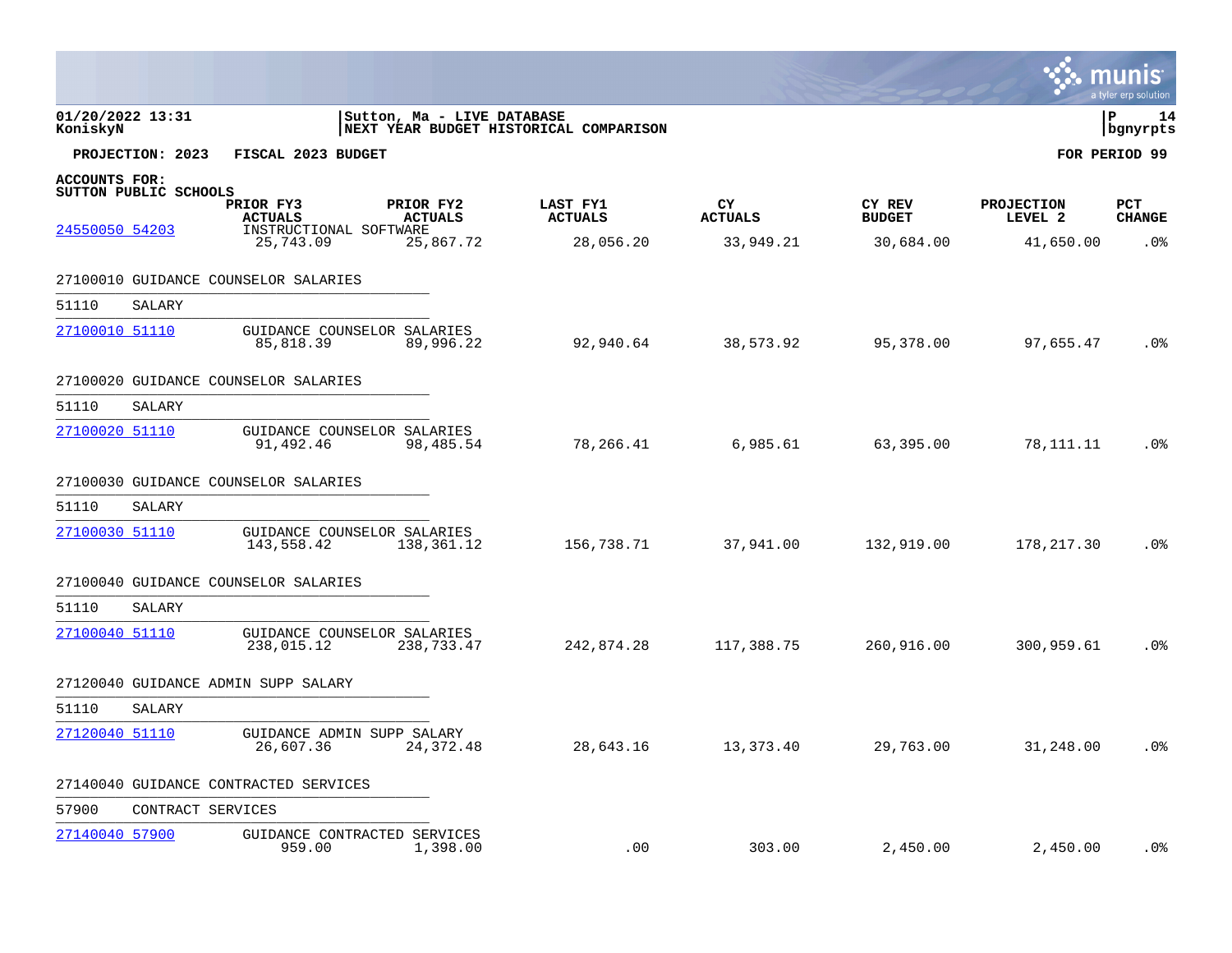|                              |                         |                                       |                             |                                        |                      |                         |                              | INIS<br>a tyler erp solution |
|------------------------------|-------------------------|---------------------------------------|-----------------------------|----------------------------------------|----------------------|-------------------------|------------------------------|------------------------------|
| 01/20/2022 13:31<br>KoniskyN |                         |                                       | Sutton, Ma - LIVE DATABASE  | NEXT YEAR BUDGET HISTORICAL COMPARISON |                      |                         |                              | l P<br>15<br>bgnyrpts        |
|                              | PROJECTION: 2023        | FISCAL 2023 BUDGET                    |                             |                                        |                      |                         |                              | FOR PERIOD 99                |
| <b>ACCOUNTS FOR:</b>         | SUTTON PUBLIC SCHOOLS   | PRIOR FY3<br><b>ACTUALS</b>           | PRIOR FY2<br><b>ACTUALS</b> | LAST FY1<br><b>ACTUALS</b>             | CY<br><b>ACTUALS</b> | CY REV<br><b>BUDGET</b> | <b>PROJECTION</b><br>LEVEL 2 | <b>PCT</b><br><b>CHANGE</b>  |
|                              |                         | 27150010 GUIDANCE SUPPLIES&MATERIALS  |                             |                                        |                      |                         |                              |                              |
| 54000                        | <b>GENERAL SUPPLIES</b> |                                       |                             |                                        |                      |                         |                              |                              |
| 27150010 54000               |                         | GUIDANCE SUPPLIES&MATERIALS<br>216.30 | 133.95                      | 242.55                                 | .00                  | 560.00                  | 560.00                       | .0 <sub>8</sub>              |
|                              |                         | 27150020 GUIDANCE SUPPLIES&MATERIALS  |                             |                                        |                      |                         |                              |                              |
| 54000                        | GENERAL SUPPLIES        |                                       |                             |                                        |                      |                         |                              |                              |
| 27150020 54000               |                         | GUIDANCE SUPPLIES&MATERIALS<br>421.23 | 479.88                      | 278.66                                 | 475.79               | 900.00                  | 550.00                       | .0 <sup>°</sup>              |
|                              |                         | 27150030 GUIDANCE SUPPLIES&MATERIALS  |                             |                                        |                      |                         |                              |                              |
| 54000                        | GENERAL SUPPLIES        |                                       |                             |                                        |                      |                         |                              |                              |
| 27150030 54000               |                         | GUIDANCE SUPPLIES&MATERIALS<br>122.45 | .00                         | .00                                    | .00                  | 200.00                  | 200.00                       | $.0\%$                       |
|                              |                         | 27150040 GUIDANCE SUPPLIES&MATERIALS  |                             |                                        |                      |                         |                              |                              |
| 54000                        | GENERAL SUPPLIES        |                                       |                             |                                        |                      |                         |                              |                              |
| 27150040 54000               |                         | GUIDANCE SUPPLIES&MATERIALS<br>394.77 | 37.82                       | 434.01                                 | 78.51                | 1,695.00                | 1,695.00                     | .0%                          |
|                              |                         | 27160020 GUIDANCE OTHER EXPENSE       |                             |                                        |                      |                         |                              |                              |
| 54205                        |                         | TEST&ASSESS OTHER EXPENSES            |                             |                                        |                      |                         |                              |                              |
| 27160020 54205               |                         | GUIDANCE OTHER EXPENSE<br>279.50      | 284.50                      | 625.00                                 | 275.00               | 600.00                  | 600.00                       | .0%                          |
|                              |                         | 27160030 GUIDANCE OTHER EXPENSE       |                             |                                        |                      |                         |                              |                              |
| 54205                        |                         | TEST&ASSESS OTHER EXPENSES            |                             |                                        |                      |                         |                              |                              |
| 27160030 54205               |                         | GUIDANCE OTHER EXPENSE<br>40.00       | .00                         | .00                                    | .00                  | 100.00                  | 100.00                       | .0%                          |

27160040 GUIDANCE OTHER EXPENSE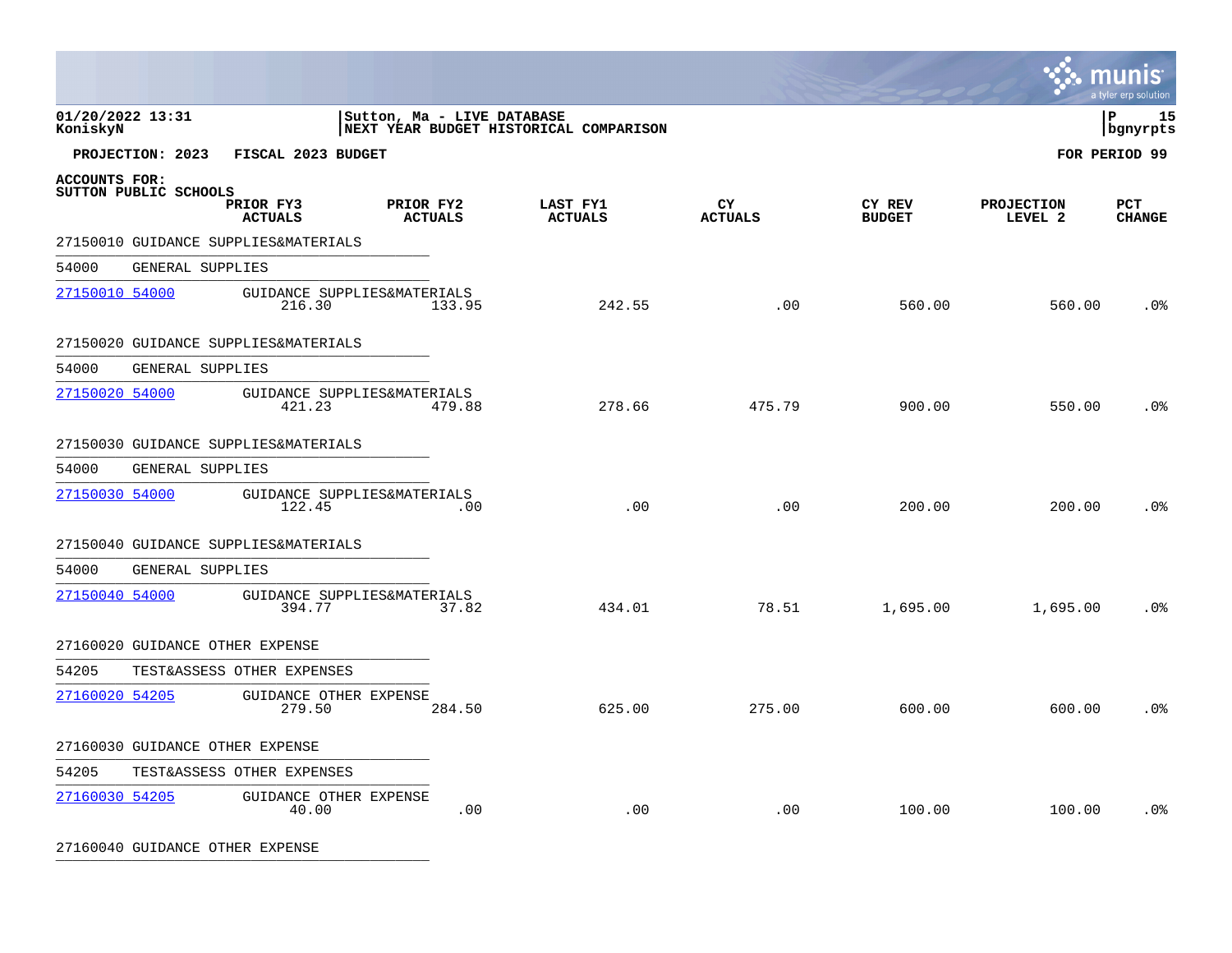|                                                        |                  |                                                           |                                              |                                        |                      |                         |                              | <u>оо шишэ</u><br>a tyler erp solution |
|--------------------------------------------------------|------------------|-----------------------------------------------------------|----------------------------------------------|----------------------------------------|----------------------|-------------------------|------------------------------|----------------------------------------|
| 01/20/2022 13:31<br>KoniskyN                           |                  |                                                           | Sutton, Ma - LIVE DATABASE                   | NEXT YEAR BUDGET HISTORICAL COMPARISON |                      |                         |                              | l P<br>16<br>bgnyrpts                  |
|                                                        | PROJECTION: 2023 | FISCAL 2023 BUDGET                                        |                                              |                                        |                      |                         |                              | FOR PERIOD 99                          |
| <b>ACCOUNTS FOR:</b><br>SUTTON PUBLIC SCHOOLS<br>54205 |                  | PRIOR FY3<br><b>ACTUALS</b><br>TEST&ASSESS OTHER EXPENSES | PRIOR FY2<br><b>ACTUALS</b>                  | LAST FY1<br><b>ACTUALS</b>             | CY<br><b>ACTUALS</b> | CY REV<br><b>BUDGET</b> | <b>PROJECTION</b><br>LEVEL 2 | PCT<br><b>CHANGE</b>                   |
| 27160040 54205                                         |                  | GUIDANCE OTHER EXPENSE<br>1,175.39                        | 290.59                                       | 218.55                                 | .00                  | 1,000.00                | 1,000.00                     | .0 <sub>8</sub>                        |
|                                                        |                  | 27250040 GUIDANCE TESTING&ASSESSMENT MA                   |                                              |                                        |                      |                         |                              |                                        |
| 54204                                                  |                  | TESTING& ASSESSMENT MATERIALS                             |                                              |                                        |                      |                         |                              |                                        |
| 27250040 54204                                         |                  | 992.00                                                    | GUIDANCE TESTING&ASSESSMENT MA<br>.00.       | .00                                    | .00                  | 2,100.00                | 2,100.00                     | .0%                                    |
|                                                        |                  | 27260040 GUIDANCE TESTING&ASSESSMENT OT                   |                                              |                                        |                      |                         |                              |                                        |
| 54205                                                  |                  | TEST&ASSESS OTHER EXPENSES                                |                                              |                                        |                      |                         |                              |                                        |
| 27260040 54205                                         |                  | 405.00                                                    | GUIDANCE TESTING&ASSESSMENT OT<br>120.00     | .00                                    | .00                  | 600.00                  | 600.00                       | .0 <sub>8</sub>                        |
|                                                        |                  | 32010010 STUDENT SVS MEDICAL HEALTH SVS                   |                                              |                                        |                      |                         |                              |                                        |
| 51110                                                  | SALARY           |                                                           |                                              |                                        |                      |                         |                              |                                        |
| 32010010 51110                                         |                  | 39,660.38                                                 | STUDENT SVS MEDICAL HEALTH SVS<br>39, 213.88 | 39,447.11                              | 22,093.78            | 43,001.00               | 43,890.74                    | .0%                                    |
|                                                        |                  | 32010020 STUDENT SVS MEDICAL HEALTH SVS                   |                                              |                                        |                      |                         |                              |                                        |
| 51110                                                  | SALARY           |                                                           |                                              |                                        |                      |                         |                              |                                        |
| 32010020 51110                                         |                  | 39,660.12                                                 | STUDENT SVS MEDICAL HEALTH SVS<br>39,783.62  | 38,876.92                              | 20,926.21            | 43,001.00               | 43,890.74                    | .0%                                    |
|                                                        |                  | 32010030 STUDENT SVS MEDICAL HEALTH SVS                   |                                              |                                        |                      |                         |                              |                                        |
| 51110                                                  | SALARY           |                                                           |                                              |                                        |                      |                         |                              |                                        |
| 32010030 51110                                         |                  | 30,975.63                                                 | STUDENT SVS MEDICAL HEALTH SVS<br>29,672.43  | 32,463.09                              | 16,565.84            | 35,932.00               | 40,067.68                    | .0%                                    |
|                                                        |                  | 32010040 STUDENT SVS MEDICAL HEALTH SVS                   |                                              |                                        |                      |                         |                              |                                        |
| 51110                                                  | SALARY           |                                                           |                                              |                                        |                      |                         |                              |                                        |

[32010040 51110](http://munis.sps.local:55000/_layouts/15/DashboardMunisV6.3/PassThru.aspx?-E=gVTyz6ZwkLpCpKSu6EP9Xgr1zUDur00QQdXRrY%2BD%2BjpMkpADpxWqLy85DF2sMUBdyozFGCyUV38bn0o7so2UsAwQmcaxtJmlR0oPzLMdSU0=&) STUDENT SVS MEDICAL HEALTH SVS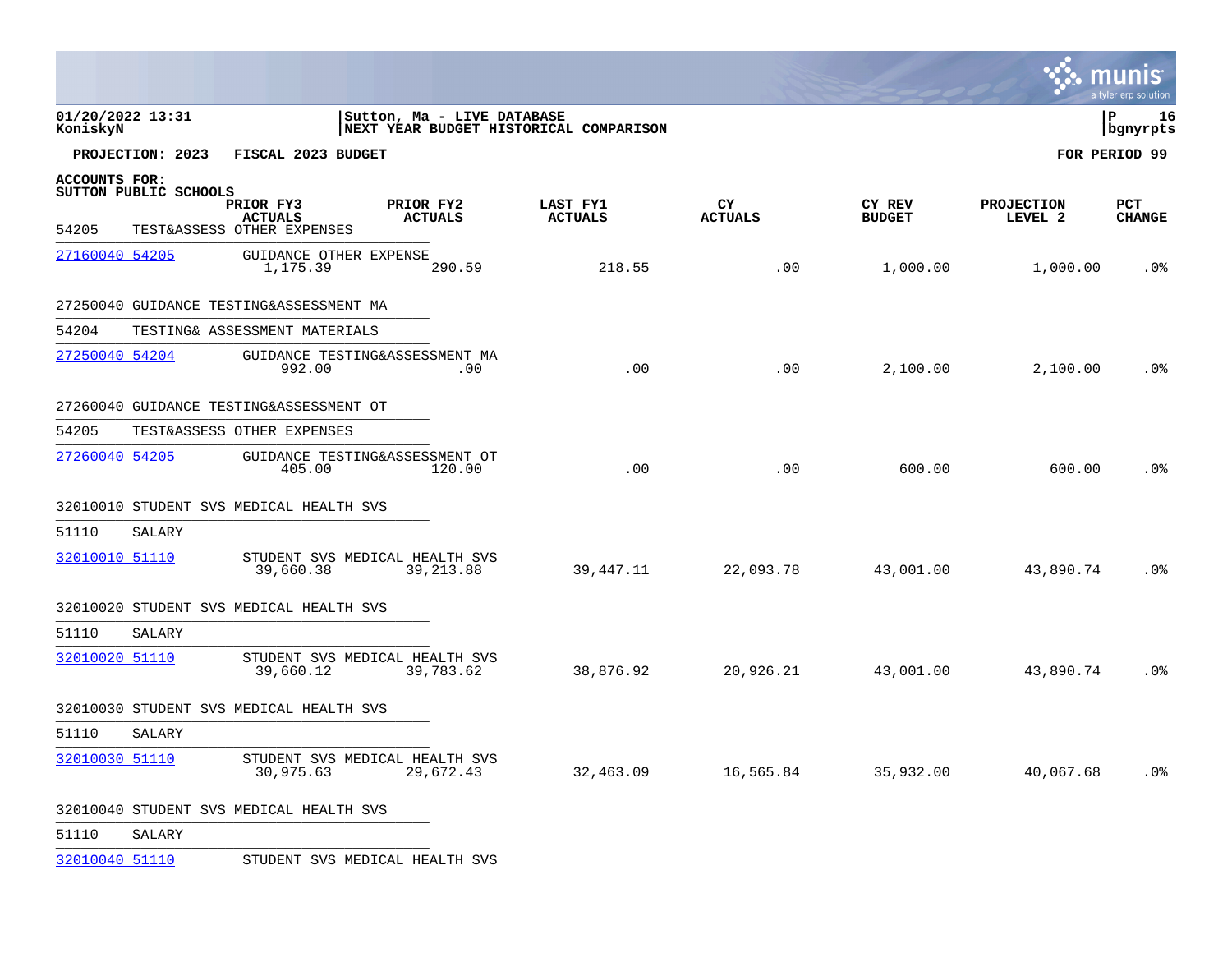|                              |                       |                                           |                                          |                                         |                                   |                                      |                                           | a tyler erp solution                  |
|------------------------------|-----------------------|-------------------------------------------|------------------------------------------|-----------------------------------------|-----------------------------------|--------------------------------------|-------------------------------------------|---------------------------------------|
| 01/20/2022 13:31<br>KoniskyN |                       |                                           | Sutton, Ma - LIVE DATABASE               | NEXT YEAR BUDGET HISTORICAL COMPARISON  |                                   |                                      |                                           | l P<br>17<br>bgnyrpts                 |
|                              | PROJECTION: 2023      | FISCAL 2023 BUDGET                        |                                          |                                         |                                   |                                      |                                           | FOR PERIOD 99                         |
| <b>ACCOUNTS FOR:</b>         | SUTTON PUBLIC SCHOOLS |                                           |                                          |                                         |                                   |                                      |                                           |                                       |
|                              |                       | PRIOR FY3<br><b>ACTUALS</b><br>29, 375.63 | PRIOR FY2<br><b>ACTUALS</b><br>27,351.00 | LAST FY1<br><b>ACTUALS</b><br>34,784.81 | CY<br><b>ACTUALS</b><br>16,565.86 | CY REV<br><b>BUDGET</b><br>35,932.00 | <b>PROJECTION</b><br>LEVEL 2<br>40,067.68 | <b>PCT</b><br><b>CHANGE</b><br>$.0\%$ |
|                              |                       | 32030010 STUDENT SVS OTHER SALARIES       |                                          |                                         |                                   |                                      |                                           |                                       |
| 51110                        | SALARY                |                                           |                                          |                                         |                                   |                                      |                                           |                                       |
| 32030010 51110               |                       | STUDENT SVS OTHER SALARIES<br>10,216.58   | 6,577.28                                 | 17,324.66                               | 15,479.53                         | 15,526.00                            | 15,835.00                                 | .0%                                   |
| 51120                        | WAGES FULL-TIME       |                                           |                                          |                                         |                                   |                                      |                                           |                                       |
| 32030010 51120               |                       | NURSE SUMMER PROGRAM<br>300.00            | 868.75                                   | .00                                     | 651.56                            | 1,000.00                             | 1,000.00                                  | .0%                                   |
|                              |                       | 32030020 STUDENT SVS OTHER SALARIES       |                                          |                                         |                                   |                                      |                                           |                                       |
| 51110                        | SALARY                |                                           |                                          |                                         |                                   |                                      |                                           |                                       |
| 32030020 51110               |                       | STUDENT SVS OTHER SALARIES<br>10,216.52   | 7,068.99                                 | 16,832.89                               | 15,472.39                         | 15,526.00                            | 15,835.00                                 | .0 <sub>8</sub>                       |
| 51120                        | WAGES FULL-TIME       |                                           |                                          |                                         |                                   |                                      |                                           |                                       |
| 32030020 51120               |                       | NURSE SUMMER PROGRAM<br>300.00            | 868.75                                   | .00                                     | 651.56                            | 1,000.00                             | 1,000.00                                  | .0%                                   |
|                              |                       | 32030030 STUDENT SVS OTHER SALARIES       |                                          |                                         |                                   |                                      |                                           |                                       |
| 51110                        | SALARY                |                                           |                                          |                                         |                                   |                                      |                                           |                                       |
| 32030030 51110               |                       | STUDENT SVS OTHER SALARIES<br>18,895.04   | 17,487.73                                | 37,986.85                               | 14,890.37                         | 19,184.00                            | 19,569.00                                 | .0 <sub>8</sub>                       |
| 51120                        | WAGES FULL-TIME       |                                           |                                          |                                         |                                   |                                      |                                           |                                       |
| 32030030 51120               |                       | NURSE SUMMER PROGRAM<br>.00               | 868.75                                   | .00                                     | 755.81                            | 1,000.00                             | 1,000.00                                  | .0%                                   |
|                              |                       | 32030040 STUDENT SVS OTHER SALARIES       |                                          |                                         |                                   |                                      |                                           |                                       |
| 51110                        | SALARY                |                                           |                                          |                                         |                                   |                                      |                                           |                                       |
| 32030040 51110               |                       | STUDENT SVS OTHER SALARIES<br>19,177.98   | 17,661.48                                | 37,987.10                               | 14,890.48                         | 20,184.00                            | 19,569.00                                 | $.0\%$                                |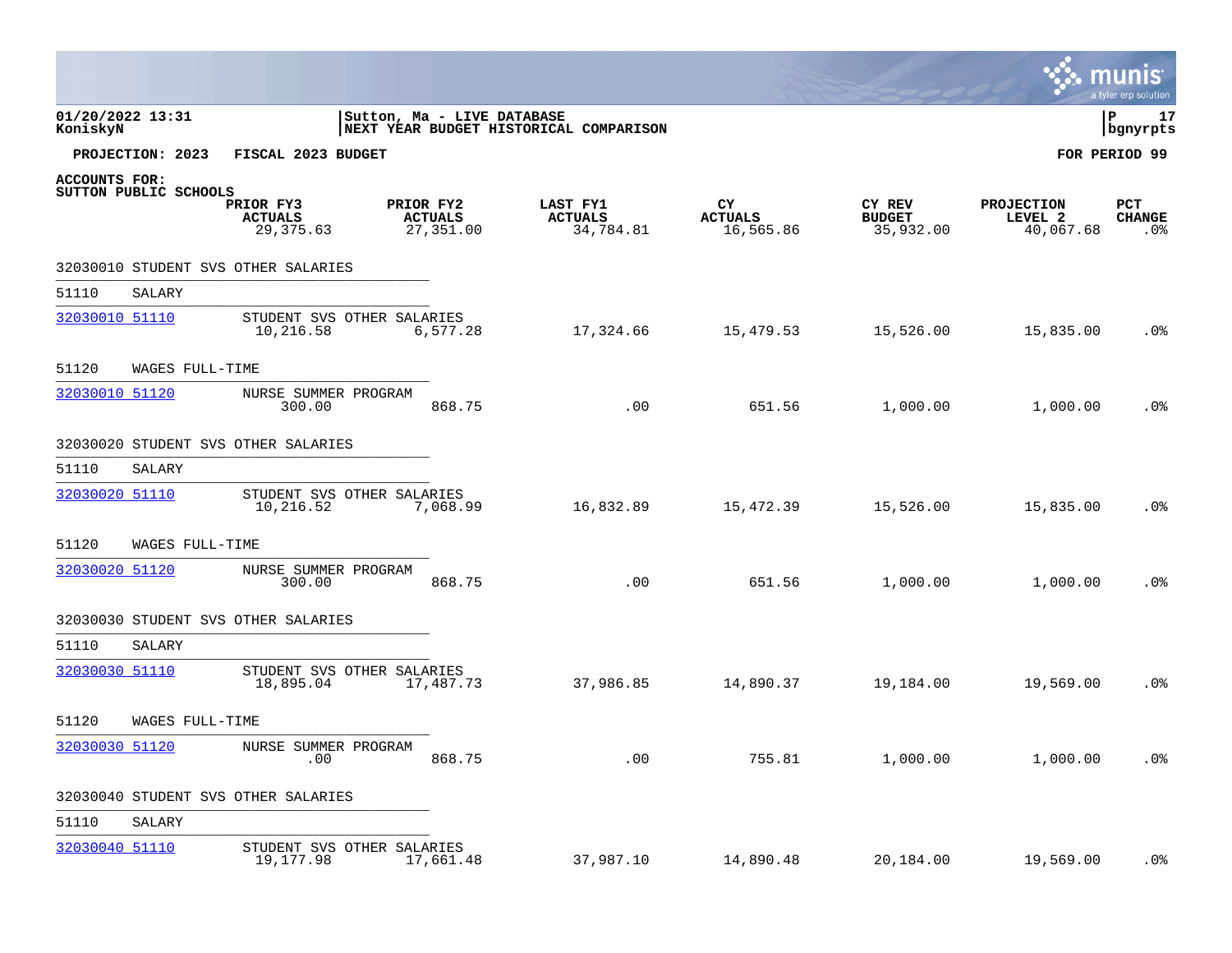|                |                       |                                            |           |                            |                                        |                      |                         | <b>W. MUNIS</b>              | a tyler erp solution  |
|----------------|-----------------------|--------------------------------------------|-----------|----------------------------|----------------------------------------|----------------------|-------------------------|------------------------------|-----------------------|
| KoniskyN       | 01/20/2022 13:31      |                                            |           | Sutton, Ma - LIVE DATABASE | NEXT YEAR BUDGET HISTORICAL COMPARISON |                      |                         |                              | l P<br>18<br>bgnyrpts |
|                | PROJECTION: 2023      | FISCAL 2023 BUDGET                         |           |                            |                                        |                      |                         |                              | FOR PERIOD 99         |
| ACCOUNTS FOR:  | SUTTON PUBLIC SCHOOLS | PRIOR FY3<br><b>ACTUALS</b>                | PRIOR FY2 | <b>ACTUALS</b>             | LAST FY1<br><b>ACTUALS</b>             | CY<br><b>ACTUALS</b> | CY REV<br><b>BUDGET</b> | <b>PROJECTION</b><br>LEVEL 2 | PCT<br><b>CHANGE</b>  |
| 51120          | WAGES FULL-TIME       |                                            |           |                            |                                        |                      |                         |                              |                       |
| 32030040 51120 |                       | NURSE SUMMER PROGRAM<br>.00                |           | 695.00                     | .00                                    | 755.81               | .00                     | 1,000.00                     | .0 <sub>8</sub>       |
|                |                       | 32040010 STUDENT SVS CONTRACTED SVS PHY    |           |                            |                                        |                      |                         |                              |                       |
| 57900          | CONTRACT SERVICES     |                                            |           |                            |                                        |                      |                         |                              |                       |
| 32040010 57900 |                       | STUDENT SVS CONTRACTED SVS PHY<br>1,500.00 |           | 1,500.00                   | 1,500.00                               | .00                  | 1,500.00                | 1,500.00                     | .0%                   |
|                |                       | 32040020 STUDENT SVS CONTRACTED SVS PHY    |           |                            |                                        |                      |                         |                              |                       |
| 57900          | CONTRACT SERVICES     |                                            |           |                            |                                        |                      |                         |                              |                       |
| 32040020 57900 |                       | STUDENT SVS CONTRACTED SVS PHY<br>1,500.00 |           | 1,500.00                   | 1,500.00                               | .00                  | 1,500.00                | 1,500.00                     | .0 <sub>8</sub>       |
|                |                       | 32040030 STUDENT SVS CONTRACTED SVS PHY    |           |                            |                                        |                      |                         |                              |                       |
| 57900          | CONTRACT SERVICES     |                                            |           |                            |                                        |                      |                         |                              |                       |
| 32040030 57900 |                       | STUDENT SVS CONTRACTED SVS PHY<br>1,500.00 |           | 1,500.00                   | 1,500.00                               | .00                  | 1,500.00                | 1,500.00                     | .0 <sub>8</sub>       |
|                |                       | 32040040 STUDENT SVS CONTRACTED SVS PHY    |           |                            |                                        |                      |                         |                              |                       |
| 57900          | CONTRACT SERVICES     |                                            |           |                            |                                        |                      |                         |                              |                       |
| 32040040 57900 |                       | STUDENT SVS CONTRACTED SVS PHY<br>1,500.00 |           | 1,500.00                   | 1,500.00                               | .00                  | 1,500.00                | 1,500.00                     | .0%                   |
|                |                       | 32050010 STUDENT SVS SUPPLIES&MATERIALS    |           |                            |                                        |                      |                         |                              |                       |
| 54000          | GENERAL SUPPLIES      |                                            |           |                            |                                        |                      |                         |                              |                       |
| 32050010 54000 |                       | STUDENT SVS SUPPLIES&MATERIALS<br>1,175.99 |           | 884.45                     | 1,363.22                               | 485.77               | 2,425.00                | 2,425.00                     | .0%                   |
| $\cdots$       |                       | --------                                   |           |                            |                                        |                      |                         |                              |                       |

 $\mathcal{L}^{\pm}$ 

32050020 STUDENT SVS SUPPLIES&MATERIALS

54000 GENERAL SUPPLIES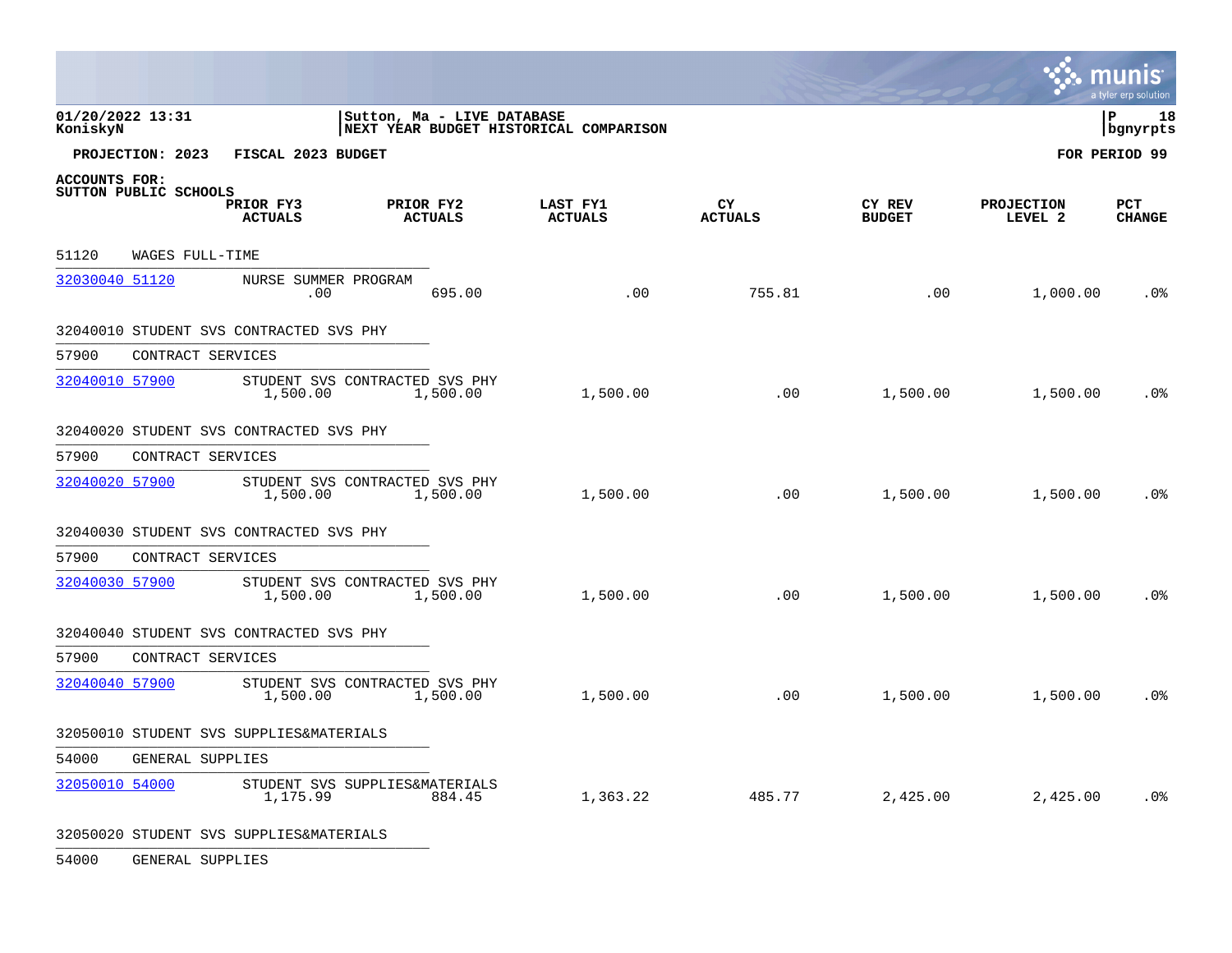|                |                       |                                            |                            |                |                                        |                      |                         |                              | mun<br>a tyler erp solution |
|----------------|-----------------------|--------------------------------------------|----------------------------|----------------|----------------------------------------|----------------------|-------------------------|------------------------------|-----------------------------|
| KoniskyN       | 01/20/2022 13:31      |                                            | Sutton, Ma - LIVE DATABASE |                | NEXT YEAR BUDGET HISTORICAL COMPARISON |                      |                         |                              | 19<br>l P<br>bgnyrpts       |
|                | PROJECTION: 2023      | FISCAL 2023 BUDGET                         |                            |                |                                        |                      |                         |                              | FOR PERIOD 99               |
| ACCOUNTS FOR:  | SUTTON PUBLIC SCHOOLS |                                            |                            |                |                                        |                      |                         |                              |                             |
|                |                       | PRIOR FY3<br><b>ACTUALS</b>                | PRIOR FY2                  | <b>ACTUALS</b> | LAST FY1<br><b>ACTUALS</b>             | CY<br><b>ACTUALS</b> | CY REV<br><b>BUDGET</b> | <b>PROJECTION</b><br>LEVEL 2 | <b>PCT</b><br><b>CHANGE</b> |
| 32050020 54000 |                       | STUDENT SVS SUPPLIES&MATERIALS<br>1,076.15 |                            | 886.34         | 1,425.20                               | 485.76               | 2,425.00                | 2,425.00                     | .0%                         |
|                |                       | 32050030 STUDENT SVS SUPPLIES&MATERIALS    |                            |                |                                        |                      |                         |                              |                             |
| 54000          | GENERAL SUPPLIES      |                                            |                            |                |                                        |                      |                         |                              |                             |
| 32050030 54000 |                       | STUDENT SVS SUPPLIES&MATERIALS<br>2,376.45 |                            | 1,114.26       | 874.24                                 | 480.39               | 2,425.00                | 2,425.00                     | .0 <sub>8</sub>             |
|                |                       | 32050040 STUDENT SVS SUPPLIES&MATERIALS    |                            |                |                                        |                      |                         |                              |                             |
| 54000          | GENERAL SUPPLIES      |                                            |                            |                |                                        |                      |                         |                              |                             |
| 32050040 54000 |                       | STUDENT SVS SUPPLIES&MATERIALS<br>2,371.41 |                            | 1,113.29       | 880.02                                 | 396.15               | 2,425.00                | 2,425.00                     | .0 <sup>°</sup>             |
|                |                       | 32060010 STUDENT SVS OTHER EXPENSES        |                            |                |                                        |                      |                         |                              |                             |
| 51110          | SALARY                |                                            |                            |                |                                        |                      |                         |                              |                             |
| 32060010 51110 |                       | NURSE SUBS SALARY<br>2,725.84              |                            | 572.50         | .00                                    | .00                  | 2,800.00                | 2,800.00                     | .0 <sup>°</sup>             |
| 57000          |                       | OTHER CHARGES & EXPENSE                    |                            |                |                                        |                      |                         |                              |                             |
| 32060010 57000 |                       | STUDENT SVS OTHER EXPENSES<br>915.50       |                            | 642.35         | 992.37                                 | 842.25               | 860.00                  | 860.00                       | .0%                         |
|                |                       | 32060020 STUDENT SVS OTHER EXPENSES        |                            |                |                                        |                      |                         |                              |                             |
| 51110          | SALARY                |                                            |                            |                |                                        |                      |                         |                              |                             |
| 32060020 51110 |                       | NURSE SUB SALARY<br>1,913.30               |                            | 327.50         | .00                                    | .00                  | 3,200.00                | 2,800.00                     | .0 <sub>8</sub>             |
| 57000          |                       | OTHER CHARGES & EXPENSE                    |                            |                |                                        |                      |                         |                              |                             |
| 32060020 57000 |                       | STUDENT SVS OTHER EXPENSES<br>915.50       |                            | 772.15         | 1,314.07                               | 842.25               | 860.00                  | 860.00                       | .0 <sup>°</sup>             |

32060030 STUDENT SVS OTHER EXPENSES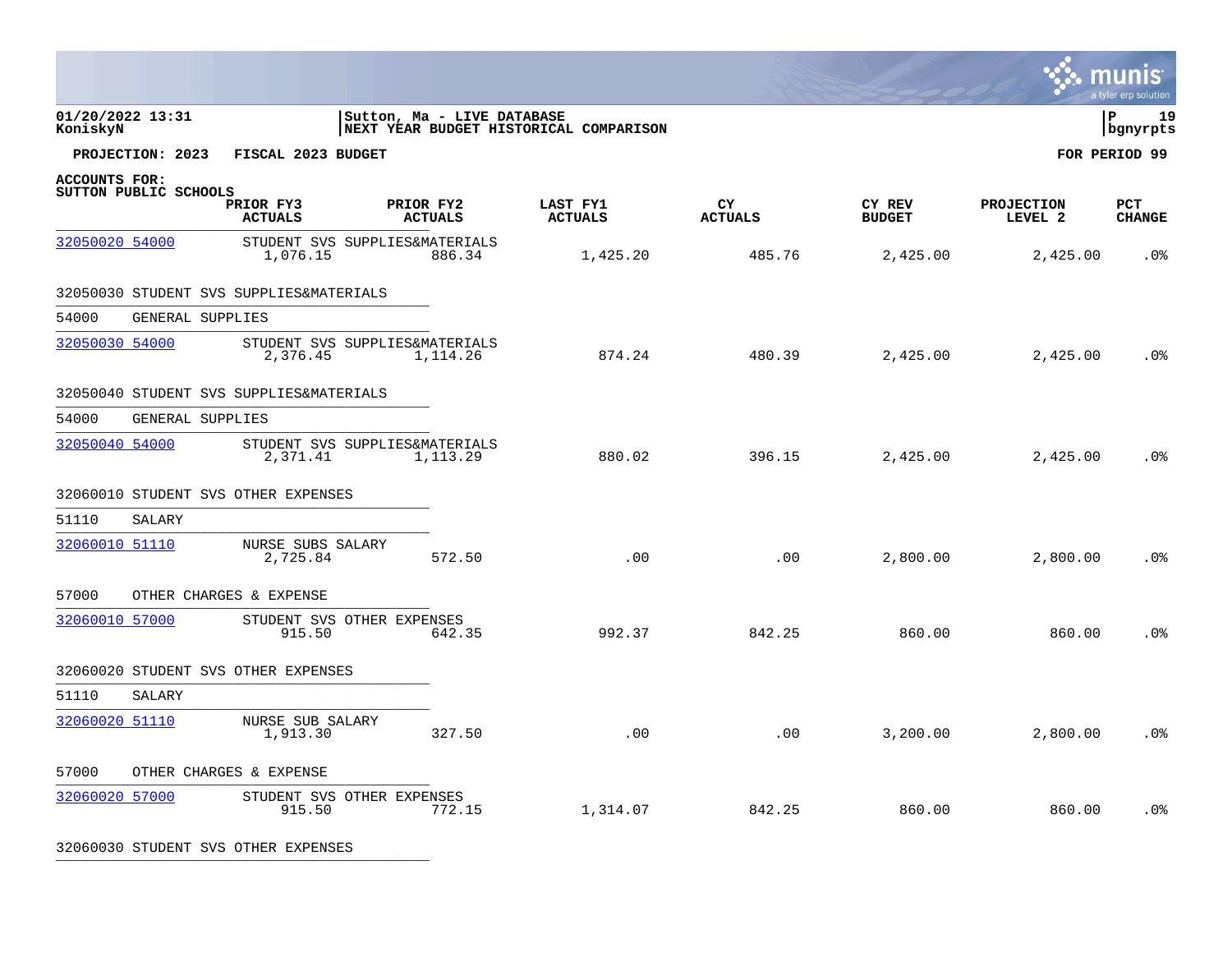|                              |                       |                                         |                                              |                                        |                      |                         |                              | mun<br>a tyler erp solution |
|------------------------------|-----------------------|-----------------------------------------|----------------------------------------------|----------------------------------------|----------------------|-------------------------|------------------------------|-----------------------------|
| 01/20/2022 13:31<br>KoniskyN |                       |                                         | Sutton, Ma - LIVE DATABASE                   | NEXT YEAR BUDGET HISTORICAL COMPARISON |                      |                         |                              | l P<br>20<br>  bgnyrpts     |
|                              | PROJECTION: 2023      | FISCAL 2023 BUDGET                      |                                              |                                        |                      |                         |                              | FOR PERIOD 99               |
| <b>ACCOUNTS FOR:</b>         | SUTTON PUBLIC SCHOOLS | PRIOR FY3<br><b>ACTUALS</b>             | PRIOR FY2<br><b>ACTUALS</b>                  | LAST FY1<br><b>ACTUALS</b>             | CY<br><b>ACTUALS</b> | CY REV<br><b>BUDGET</b> | <b>PROJECTION</b><br>LEVEL 2 | PCT<br><b>CHANGE</b>        |
| 51110                        | SALARY                |                                         |                                              |                                        |                      |                         |                              |                             |
| 32060030 51110               |                       | NURSE SUBS SALARY<br>2,250.58           | 457.54                                       | .00                                    | 105.00               | 3,450.00                | 3,325.00                     | .0 <sub>8</sub>             |
| 57000                        |                       | OTHER CHARGES & EXPENSE                 |                                              |                                        |                      |                         |                              |                             |
| 32060030 57000               |                       | STUDENT SVS OTHER EXPENSES<br>860.00    | 651.75                                       | 1,004.57                               | 842.25               | 860.00                  | 860.00                       | .0 <sup>°</sup>             |
|                              |                       | 32060040 STUDENT SVS OTHER EXPENSES     |                                              |                                        |                      |                         |                              |                             |
| 51110                        | SALARY                |                                         |                                              |                                        |                      |                         |                              |                             |
| 32060040 51110               |                       | NURSE SUBS SALARY<br>2,008.14           | 305.25                                       | .00                                    | 310.00               | 2,450.00                | 3,325.00                     | .0%                         |
| 57000                        |                       | OTHER CHARGES & EXPENSE                 |                                              |                                        |                      |                         |                              |                             |
| 32060040 57000               |                       | STUDENT SVS OTHER EXPENSES<br>816.99    | 651.75                                       | 1,010.68                               | 843.52               | 778.00                  | 535.00                       | .0 <sup>8</sup>             |
|                              |                       | 33040010 TRANSPORTATION CONTRACT SERVIC |                                              |                                        |                      |                         |                              |                             |
| 57900                        | CONTRACT SERVICES     |                                         |                                              |                                        |                      |                         |                              |                             |
| 33040010 57900               |                       | 203,850.00                              | TRANSPORTATION CONTRACT SERVIC<br>177,307.00 | 130,770.00                             | 227,925.00           | 227,925.00              | 236,025.00                   | .0 <sup>°</sup>             |
|                              |                       | 33040020 TRANSPORTATION CONTRACT SERVIC |                                              |                                        |                      |                         |                              |                             |
| 57900                        | CONTRACT SERVICES     |                                         |                                              |                                        |                      |                         |                              |                             |
| 33040020 57900               |                       | 203,850.00                              | TRANSPORTATION CONTRACT SERVIC<br>177,307.00 | 130,770.00                             | 227,925.00           | 227,925.00              | 236,025.00                   | .0 <sub>8</sub>             |
|                              |                       | 33040030 TRANSPORTATION CONTRACT SERVIC |                                              |                                        |                      |                         |                              |                             |
| 57900                        | CONTRACT SERVICES     |                                         |                                              |                                        |                      |                         |                              |                             |
| 33040030 57900               |                       | 198,225.00                              | TRANSPORTATION CONTRACT SERVIC<br>162,308.00 | 130,770.00                             | 205,425.00           | 205,425.00              | 208,525.00                   | .0%                         |

33040040 TRANSPORTATION CONTRACT SERVIC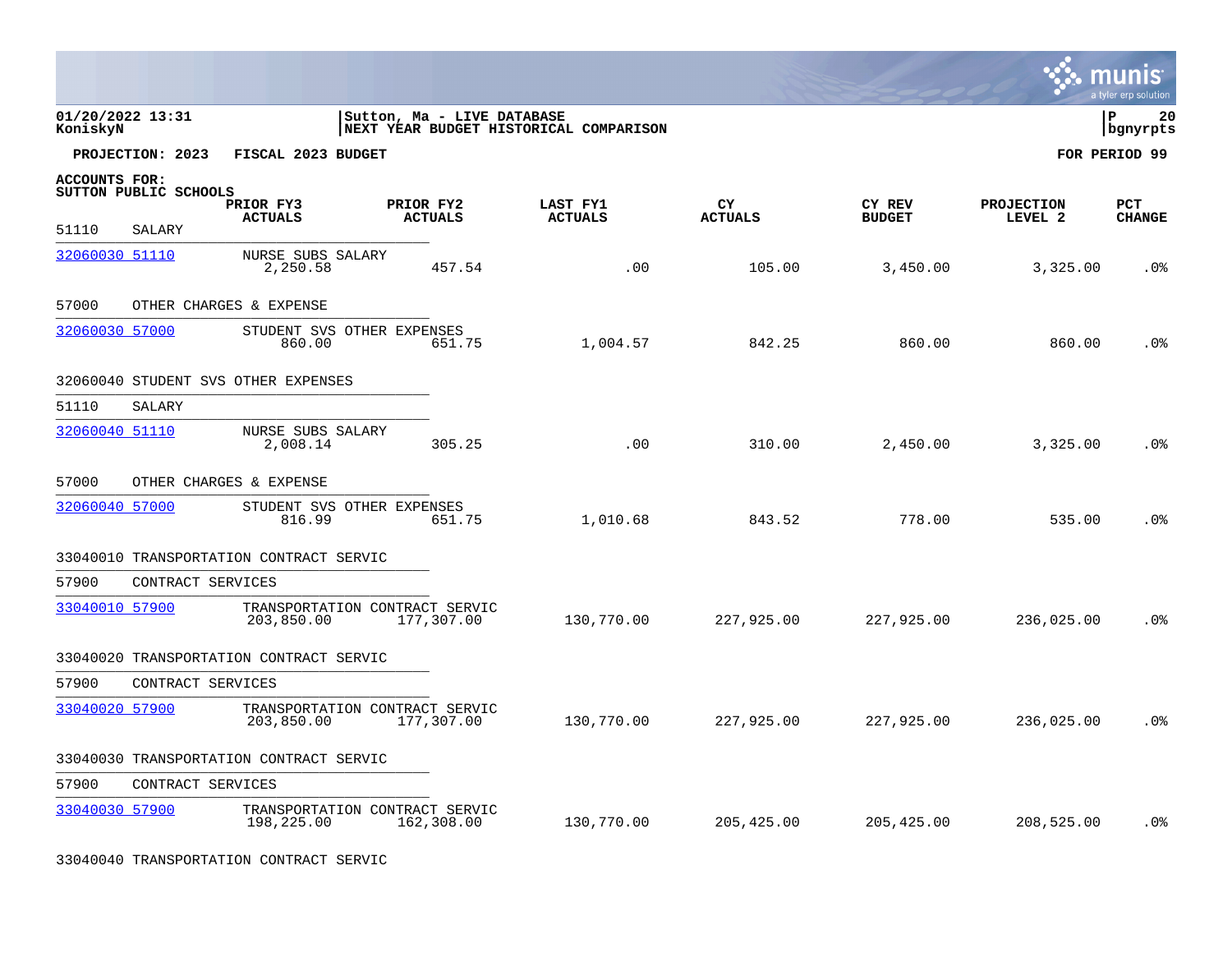|                      |                       |                                              |                             |                                        |                       |                         |                              | mu<br>Inis<br>a tyler erp solution |
|----------------------|-----------------------|----------------------------------------------|-----------------------------|----------------------------------------|-----------------------|-------------------------|------------------------------|------------------------------------|
| KoniskyN             | 01/20/2022 13:31      |                                              | Sutton, Ma - LIVE DATABASE  | NEXT YEAR BUDGET HISTORICAL COMPARISON |                       |                         |                              | P<br>21<br>bgnyrpts                |
|                      | PROJECTION: 2023      | FISCAL 2023 BUDGET                           |                             |                                        |                       |                         |                              | FOR PERIOD 99                      |
| <b>ACCOUNTS FOR:</b> |                       |                                              |                             |                                        |                       |                         |                              |                                    |
|                      | SUTTON PUBLIC SCHOOLS | PRIOR FY3<br><b>ACTUALS</b>                  | PRIOR FY2<br><b>ACTUALS</b> | LAST FY1<br><b>ACTUALS</b>             | CY.<br><b>ACTUALS</b> | CY REV<br><b>BUDGET</b> | <b>PROJECTION</b><br>LEVEL 2 | PCT<br><b>CHANGE</b>               |
| 57900                |                       | CONTRACT SERVICES                            |                             |                                        |                       |                         |                              |                                    |
| 33040040 57900       |                       | TRANSPORTATION CONTRACT SERVIC<br>183,275.00 | 166,231.92                  | 132,426.00                             | 207,350.00            | 207,425.00              | 210,525.00                   | $.0\%$                             |
|                      |                       | 33060050 MCKINNEY-VENTO TRANS CONTRACT       |                             |                                        |                       |                         |                              |                                    |
| 51110                | SALARY                |                                              |                             |                                        |                       |                         |                              |                                    |
| 33060050 51110       |                       | TRANSPORTATION- MCKINNEY VENTO<br>.00        | 2,659.00                    | 2,773.84                               | 3,356.58              | 2,500.00                | 2,500.00                     | . 0%                               |
| 57900                |                       | CONTRACT SERVICES                            |                             |                                        |                       |                         |                              |                                    |
| 33060050 57900       |                       | TRANSPORTATION-MCKINNEY VENTO<br>4,025.00    | 9,480.00                    | .00                                    | .00                   | 2,500.00                | 2,500.00                     | $.0\%$                             |
|                      |                       | 35110040 ATHLETIC SALARY-DIR/COACH           |                             |                                        |                       |                         |                              |                                    |
| 51110                | SALARY                |                                              |                             |                                        |                       |                         |                              |                                    |
| 35110040 51110       |                       | ATHLETIC SALARY-DIR/COACH<br>74,492.08       | 67,929.84                   | 80,097.34                              | 30, 267. 43           | 78,302.00               | 80,189.20                    | .0 <sub>8</sub>                    |
|                      |                       | 35120040 ATHLETIC COACHES SALARY             |                             |                                        |                       |                         |                              |                                    |
| 51110                | SALARY                |                                              |                             |                                        |                       |                         |                              |                                    |
| 35120040 51110       |                       | ATHLETIC COACHES SALARY<br>378.98            | .00                         | .00                                    | .00                   | 5,564.00                | .00                          | .0 <sub>8</sub>                    |
|                      |                       | 35130040 ATHLETIC OFFICIALS                  |                             |                                        |                       |                         |                              |                                    |
| 57000                |                       | OTHER CHARGES & EXPENSE                      |                             |                                        |                       |                         |                              |                                    |
| 35130040 57000       |                       | ATHLETIC OFFICIALS<br>33, 225. 32            | 23, 471.96                  | 13,423.00                              | 20, 273.05            | 38,695.00               | 35,308.00                    | .0%                                |
|                      |                       | 35140040 ATHLETIC TRANS. CONTRACT SERV.      |                             |                                        |                       |                         |                              |                                    |
| 51110                | SALARY                |                                              |                             |                                        |                       |                         |                              |                                    |
| 35140040 51110       |                       | ATHLETIC TRANSPORTATION SALARY<br>29, 232.98 | 6,937.04                    | 2,908.71                               | 7,198.70              | 30,000.00               | 30,000.00                    | .0%                                |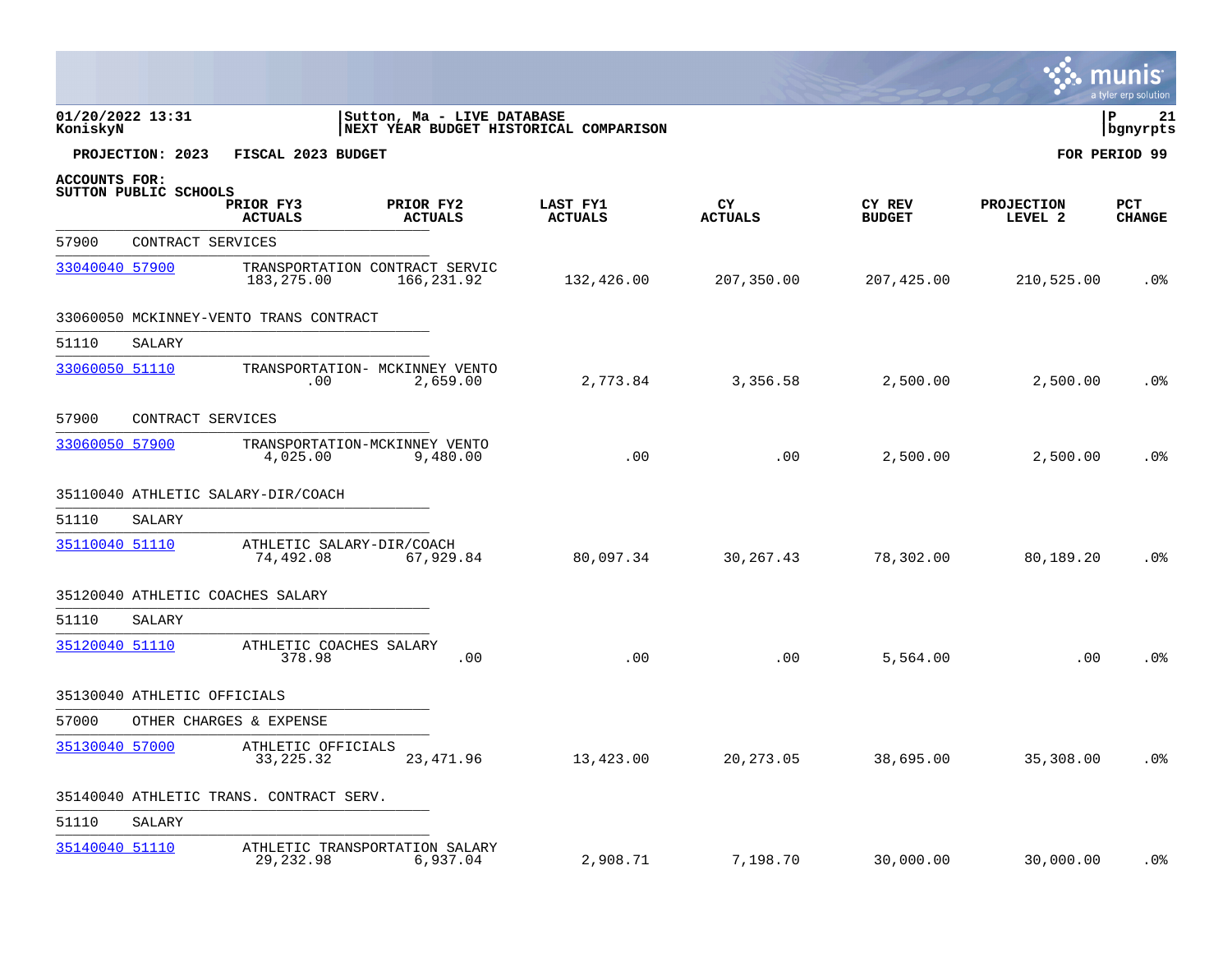|                      |                             |                                            |                             |           |                                        |                      |                         |                              | munis<br>a tyler erp solution |
|----------------------|-----------------------------|--------------------------------------------|-----------------------------|-----------|----------------------------------------|----------------------|-------------------------|------------------------------|-------------------------------|
| KoniskyN             | 01/20/2022 13:31            |                                            | Sutton, Ma - LIVE DATABASE  |           | NEXT YEAR BUDGET HISTORICAL COMPARISON |                      |                         |                              | l P<br>22<br>bgnyrpts         |
|                      | PROJECTION: 2023            | FISCAL 2023 BUDGET                         |                             |           |                                        |                      |                         |                              | FOR PERIOD 99                 |
| <b>ACCOUNTS FOR:</b> | SUTTON PUBLIC SCHOOLS       |                                            |                             |           |                                        |                      |                         |                              |                               |
|                      |                             | PRIOR FY3<br><b>ACTUALS</b>                | PRIOR FY2<br><b>ACTUALS</b> |           | LAST FY1<br><b>ACTUALS</b>             | CY<br><b>ACTUALS</b> | CY REV<br><b>BUDGET</b> | <b>PROJECTION</b><br>LEVEL 2 | <b>PCT</b><br><b>CHANGE</b>   |
| 57900                | CONTRACT SERVICES           |                                            |                             |           |                                        |                      |                         |                              |                               |
| 35140040 57900       |                             | ATHLETIC TRANSPORT CONTRACTED<br>55,610.70 |                             | 33,585.30 | 29,446.70                              | 39,851.25            | 50,619.00               | 55,619.00                    | .0%                           |
|                      |                             | 35150040 ATHLETIC SUPPLIES & MATERIALS     |                             |           |                                        |                      |                         |                              |                               |
| 54000                | GENERAL SUPPLIES            |                                            |                             |           |                                        |                      |                         |                              |                               |
| 35150040 54000       |                             | ATHLETIC SUPPLIES<br>22,999.30             |                             | 15,620.44 | 16,689.01                              | 18,902.50            | 16,113.00               | 26,831.00                    | $.0\%$                        |
|                      | 35160040 ATHLETIC - OTHER   |                                            |                             |           |                                        |                      |                         |                              |                               |
| 51110                | SALARY                      |                                            |                             |           |                                        |                      |                         |                              |                               |
| 35160040 51110       |                             | ATHLETIC OTHER SALARY<br>1,048.50          |                             | .00       | .00                                    | 191.25               | 2,803.00                | 2,037.50                     | .0 <sub>8</sub>               |
| 57000                |                             | OTHER CHARGES & EXPENSE                    |                             |           |                                        |                      |                         |                              |                               |
| 35160040 57000       |                             | OTHER ATHLETIC EXPENSES<br>31,967.68       |                             | 32,330.21 | 22,563.29                              | 27,742.61            | 40,260.00               | 33,920.00                    | .0 <sub>8</sub>               |
|                      | 35500010 SKI CLUB           |                                            |                             |           |                                        |                      |                         |                              |                               |
| 51110                | SALARY                      |                                            |                             |           |                                        |                      |                         |                              |                               |
| 35500010 51110       |                             | Student Activities<br>5,756.50             |                             | 5,756.50  | 5,756.50                               | .00                  | 4,757.00                | 3,000.00                     | .0 <sub>8</sub>               |
|                      | 35500020 STDNT ACT SALARIES |                                            |                             |           |                                        |                      |                         |                              |                               |
| 51110                | SALARY                      |                                            |                             |           |                                        |                      |                         |                              |                               |
| 35500020 51110       |                             | STDNT ACT SALARIES<br>6,956.50             |                             | 2,756.50  | 5,756.50                               | .00                  | 7,400.00                | 5,400.00                     | .0 <sub>8</sub>               |
|                      | 35500030 STDNT ACT SALARIES |                                            |                             |           |                                        |                      |                         |                              |                               |

 $\bullet$ 

51110 SALARY \_\_\_\_\_\_\_\_\_\_\_\_\_\_\_\_\_\_\_\_\_\_\_\_\_\_\_\_\_\_\_\_\_\_\_\_\_\_\_\_\_\_\_\_

[35500030 51110](http://munis.sps.local:55000/_layouts/15/DashboardMunisV6.3/PassThru.aspx?-E=9nvg2xJ83DjdY4MZZUtBdDhI/GvJ4eEvk17ho8Mr1J%2B0NWzWcVtF75hsU1CoudoBPv2MhVBJD38t7JImpzD48hZWrE6%2B5Xnx9NnwGzR3U/0=&) STDNT ACT SALARIES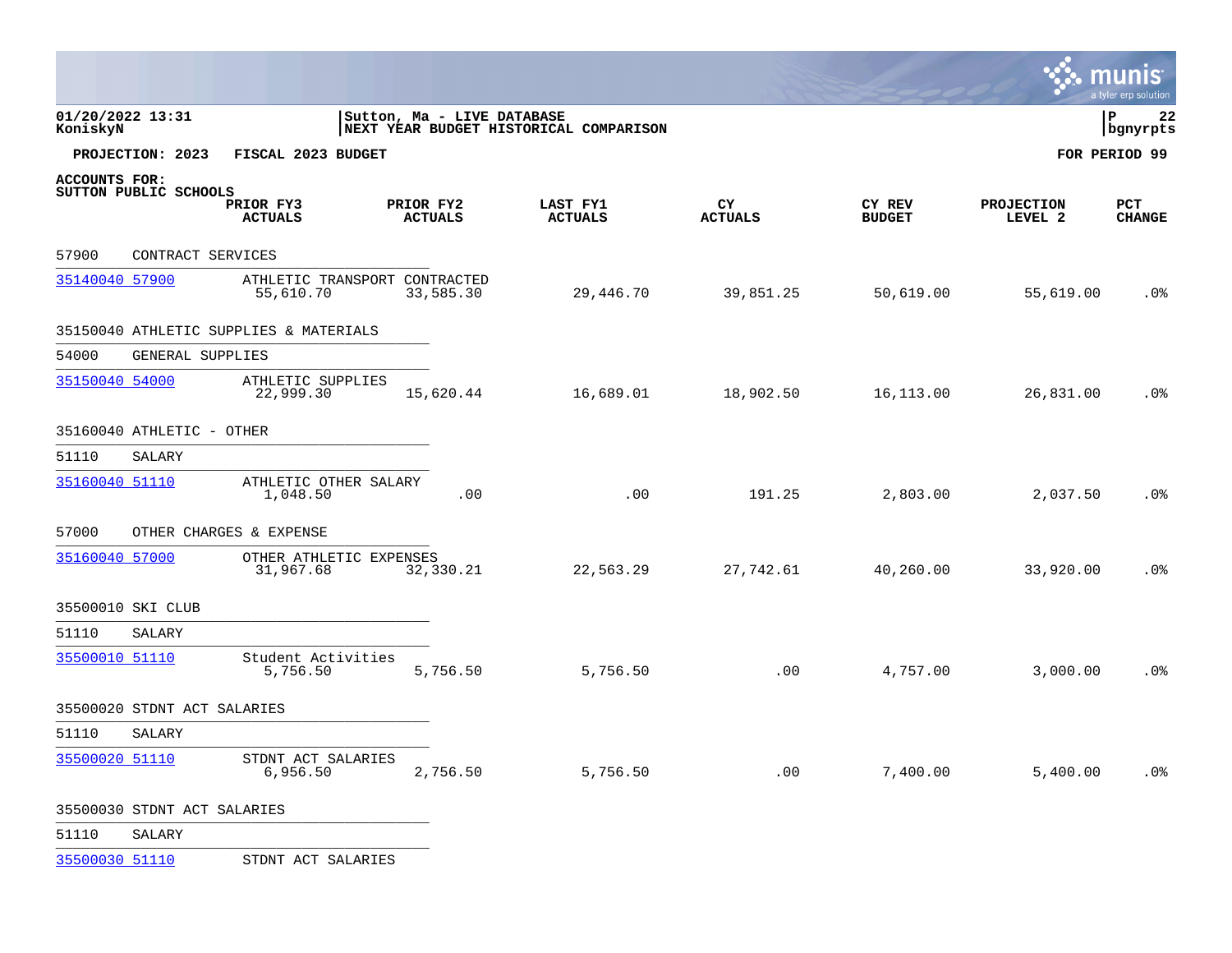|                              |                             |                                          |                                            |                                        |                                  |                                      |                                           | <b>A.</b> HIUIIIS<br>a tyler erp solution |
|------------------------------|-----------------------------|------------------------------------------|--------------------------------------------|----------------------------------------|----------------------------------|--------------------------------------|-------------------------------------------|-------------------------------------------|
| 01/20/2022 13:31<br>KoniskyN |                             |                                          | Sutton, Ma - LIVE DATABASE                 | NEXT YEAR BUDGET HISTORICAL COMPARISON |                                  |                                      |                                           | l P<br>23<br>bgnyrpts                     |
|                              | PROJECTION: 2023            | FISCAL 2023 BUDGET                       |                                            |                                        |                                  |                                      |                                           | FOR PERIOD 99                             |
| <b>ACCOUNTS FOR:</b>         | SUTTON PUBLIC SCHOOLS       | PRIOR FY3<br><b>ACTUALS</b><br>27,896.02 | PRIOR FY2<br><b>ACTUALS</b><br>19, 176. 42 | LAST FY1<br><b>ACTUALS</b><br>7,656.50 | CY<br><b>ACTUALS</b><br>1,200.00 | CY REV<br><b>BUDGET</b><br>20,484.00 | <b>PROJECTION</b><br>LEVEL 2<br>20,393.00 | PCT<br><b>CHANGE</b><br>.0 <sup>°</sup>   |
|                              | 35500040 STDNT ACT SALARIES |                                          |                                            |                                        |                                  |                                      |                                           |                                           |
| 51110                        | SALARY                      |                                          |                                            |                                        |                                  |                                      |                                           |                                           |
| 35500040 51110               |                             | STDNT ACT SALARIES<br>42,188.06          | 47,120.50                                  | 36,236.50                              | 6,600.00                         | 49,983.00                            | 52,382.50                                 | .0 <sub>8</sub>                           |
|                              |                             | 35540040 STDNT ACT CONTRACT SVS          |                                            |                                        |                                  |                                      |                                           |                                           |
| 57900                        | CONTRACT SERVICES           |                                          |                                            |                                        |                                  |                                      |                                           |                                           |
| 35540040 57900               |                             | STDNT ACT CONTRACT SVS<br>810.00         | 2,767.89                                   | 788.00                                 | 800.00                           | 3,180.00                             | 3,240.00                                  | .0 <sup>°</sup>                           |
|                              |                             | 35550010 STDNT ACT SUPPLIES&MATERIALS    |                                            |                                        |                                  |                                      |                                           |                                           |
| 54000                        | GENERAL SUPPLIES            |                                          |                                            |                                        |                                  |                                      |                                           |                                           |
| 35550010 54000               |                             | STDNT ACT SUPPLIES&MATERIALS<br>210.00   | .00                                        | .00                                    | .00                              | .00                                  | 500.00                                    | .0 <sub>8</sub>                           |
|                              |                             | 35550030 STDNT ACT SUPPLIES&MATERIALS    |                                            |                                        |                                  |                                      |                                           |                                           |
| 54000                        | GENERAL SUPPLIES            |                                          |                                            |                                        |                                  |                                      |                                           |                                           |
| 35550030 54000               |                             | STDNT ACT SUPPLIES&MATERIALS<br>766.68   | 235.48                                     | .00                                    | 180.98                           | 800.00                               | 800.00                                    | .0 <sub>8</sub>                           |
|                              |                             | 41100010 CUSTODIAL/MAINTENANCE SALARIES  |                                            |                                        |                                  |                                      |                                           |                                           |
| 51110                        | SALARY                      |                                          |                                            |                                        |                                  |                                      |                                           |                                           |
| 41100010 51110               |                             | CUSTODIAL SALARIES<br>86, 159. 12        | 97, 457.40                                 | 101,921.56                             | 51,696.16                        | 96,552.00                            | 129,932.68                                | .0 <sup>°</sup>                           |
| 51310                        | OVERTIME                    |                                          |                                            |                                        |                                  |                                      |                                           |                                           |
| 41100010 51310               |                             | CUSTODIAL OVERTIME<br>228.25             | 101.21                                     | 159.01                                 | 314.22                           | 2,000.00                             | 2,000.00                                  | .0 <sup>°</sup>                           |

41100020 CUSTODIAL/MAINTENANCE SALARIES \_\_\_\_\_\_\_\_\_\_\_\_\_\_\_\_\_\_\_\_\_\_\_\_\_\_\_\_\_\_\_\_\_\_\_\_\_\_\_\_\_\_\_\_

 $\mathcal{L}$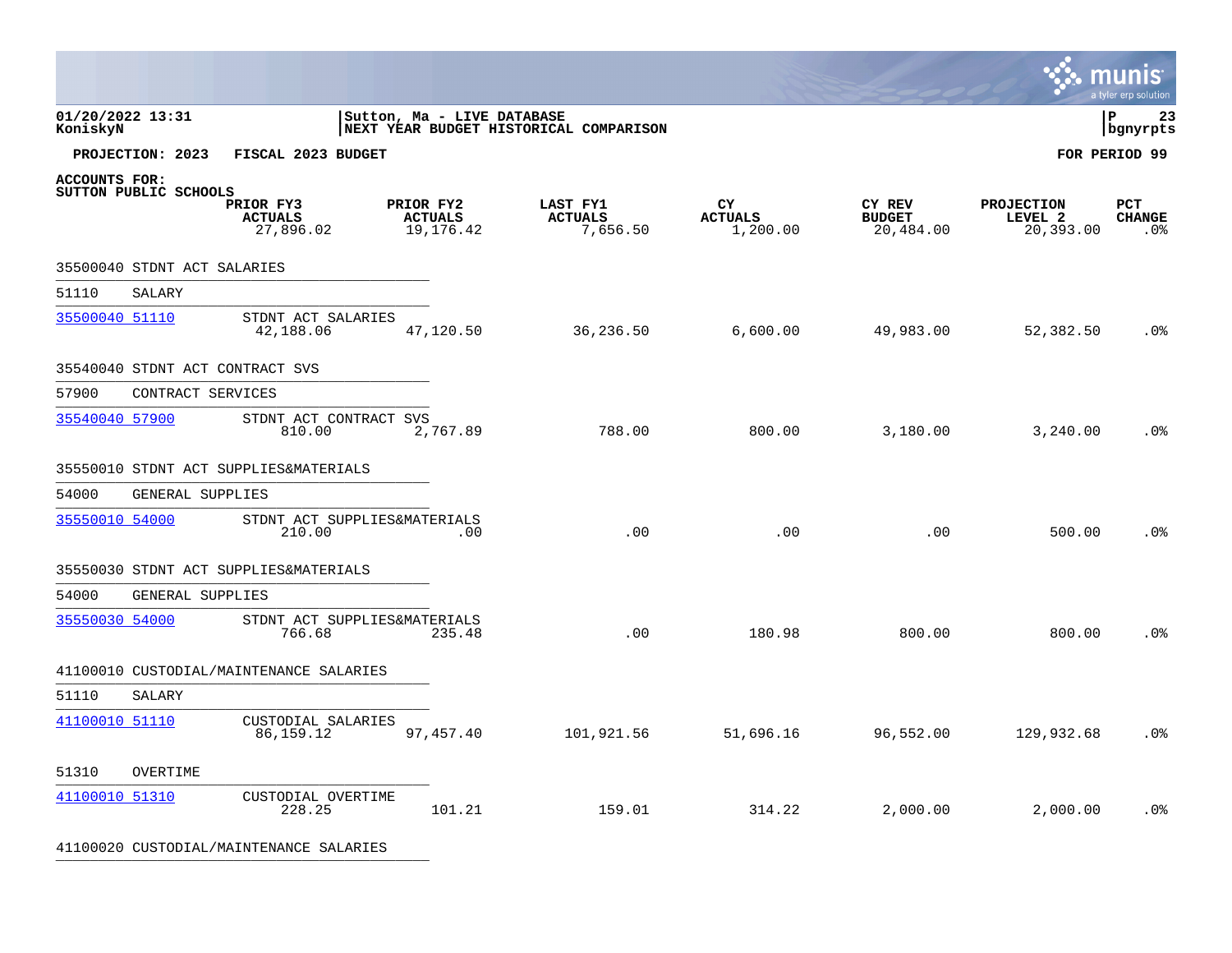|                              |                          |                                         |           |                            |                                        |                      |                         |                              | mun<br>a tyler erp solution |
|------------------------------|--------------------------|-----------------------------------------|-----------|----------------------------|----------------------------------------|----------------------|-------------------------|------------------------------|-----------------------------|
| 01/20/2022 13:31<br>KoniskyN |                          |                                         |           | Sutton, Ma - LIVE DATABASE | NEXT YEAR BUDGET HISTORICAL COMPARISON |                      |                         |                              | l P<br>24<br>bgnyrpts       |
|                              | PROJECTION: 2023         | FISCAL 2023 BUDGET                      |           |                            |                                        |                      |                         |                              | FOR PERIOD 99               |
| <b>ACCOUNTS FOR:</b>         | SUTTON PUBLIC SCHOOLS    | PRIOR FY3<br><b>ACTUALS</b>             | PRIOR FY2 | <b>ACTUALS</b>             | LAST FY1<br><b>ACTUALS</b>             | CY<br><b>ACTUALS</b> | CY REV<br><b>BUDGET</b> | <b>PROJECTION</b><br>LEVEL 2 | <b>PCT</b><br><b>CHANGE</b> |
| 51110                        | SALARY                   |                                         |           |                            |                                        |                      |                         |                              |                             |
| 41100020 51110               |                          | CUSTODIAL SALARIES<br>136,839.66        |           | 139,213.02                 | 134,751.43                             | 73,821.18            | 157,525.00              | 131,920.12                   | .0 <sub>8</sub>             |
| 51310                        | OVERTIME                 |                                         |           |                            |                                        |                      |                         |                              |                             |
| 41100020 51310               |                          | CUSTODIAL OVERTIME<br>422.97            |           | 473.61                     | 835.22                                 | 2,308.75             | 2,000.00                | 2,000.00                     | .0%                         |
|                              |                          | 41100030 CUSTODIAL/MAINTENANCE SALARIES |           |                            |                                        |                      |                         |                              |                             |
| 51110                        | <b>SALARY</b>            |                                         |           |                            |                                        |                      |                         |                              |                             |
| 41100030 51110               |                          | CUSTODIAL SALARIES<br>83,852.53         |           | 92,583.51                  | 77,152.37                              | 31, 415.52           | 92,178.00               | 110,219.52                   | .0%                         |
| 51310                        | OVERTIME                 |                                         |           |                            |                                        |                      |                         |                              |                             |
| 41100030 51310               |                          | CUSTODIAL OVERTIME<br>10.82             |           | 34.70                      | 161.24                                 | 584.21               | 2,000.00                | 2,000.00                     | .0 <sub>8</sub>             |
|                              |                          | 41100040 CUSTODIAL/MAINTENANCE SALARIES |           |                            |                                        |                      |                         |                              |                             |
| 51110                        | SALARY                   |                                         |           |                            |                                        |                      |                         |                              |                             |
| 41100040 51110               |                          | CUSTODIAL SALARIES<br>122,379.62        |           | 127,575.09                 | 136,681.33                             | 74,544.84            | 141,628.00              | 126,439.68                   | .0%                         |
| 51310                        | OVERTIME                 |                                         |           |                            |                                        |                      |                         |                              |                             |
| 41100040 51310               |                          | CUSTODIAL OVERTIME<br>342.32            |           | 111.12                     | 344.63                                 | 1,044.60             | 2,000.00                | 2,000.00                     | .0 <sub>8</sub>             |
|                              | 41130010 CUSTODIANS SUBS |                                         |           |                            |                                        |                      |                         |                              |                             |
| 51110                        | SALARY                   |                                         |           |                            |                                        |                      |                         |                              |                             |
| 41130010 51110               |                          | CUSTODIAL - SUBS<br>4,094.41            |           | 1,682.89                   | 682.44                                 | 6.22                 | 2,000.00                | 2,000.00                     | .0%                         |
| 51120                        | WAGES FULL-TIME          |                                         |           |                            |                                        |                      |                         |                              |                             |

[41130010 51120](http://munis.sps.local:55000/_layouts/15/DashboardMunisV6.3/PassThru.aspx?-E=%2BqHeXuFszIkAg9MdsZRGTQtwxeiZM1zqROqAAjbWi7KFAiPOVQ6dvGvZeYorjCThxqfG1T/2RsZSXJB%2Bk%2BBopa7JSG9rod85rIOsj65I7Ag=&) CUSTODIAL SEASONAL SALARY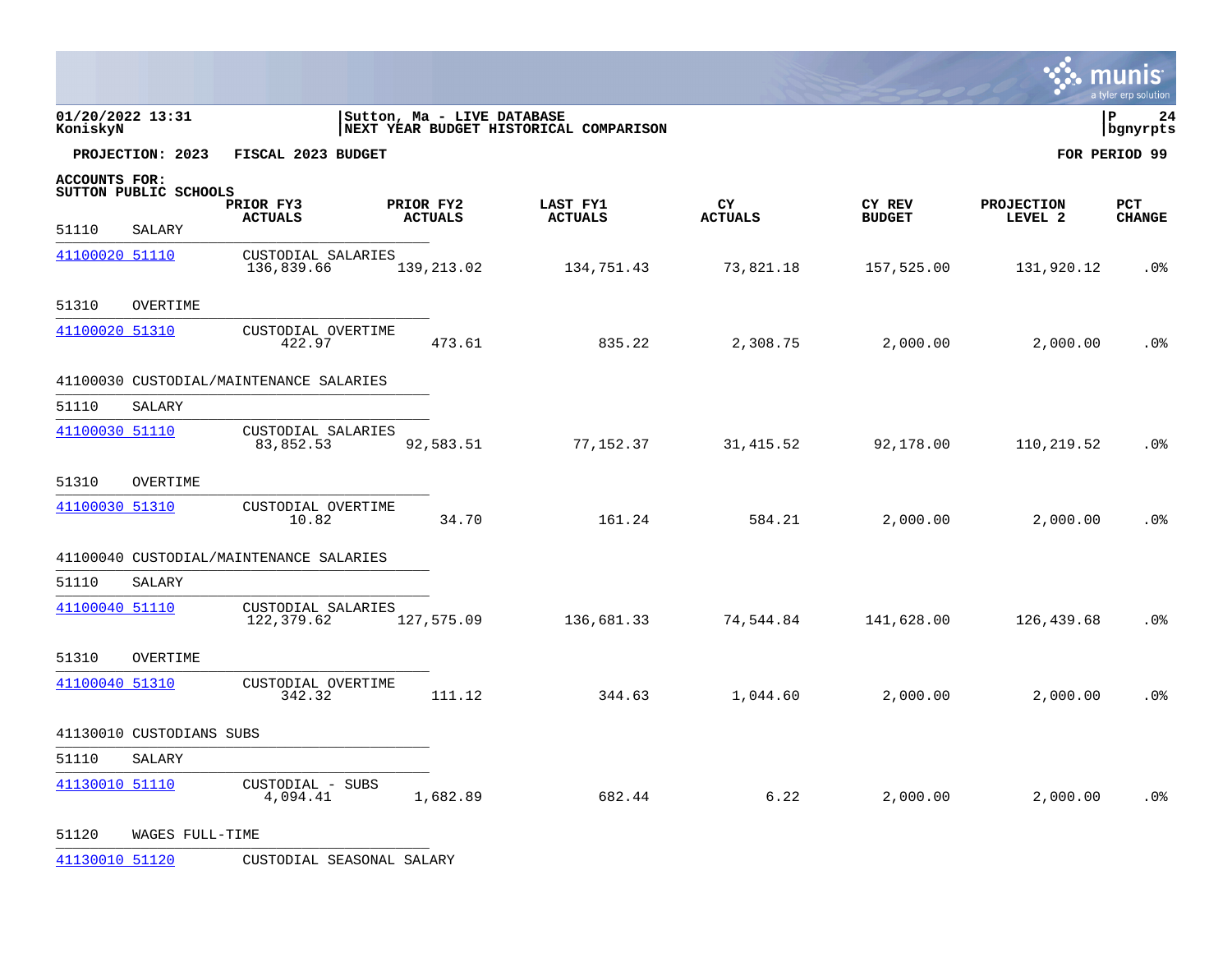|                |                          |                                         |                                         |                                        |                                  |                                            |                                          | <b>A.</b> IIIUIIIS<br>a tyler erp solution |
|----------------|--------------------------|-----------------------------------------|-----------------------------------------|----------------------------------------|----------------------------------|--------------------------------------------|------------------------------------------|--------------------------------------------|
| KoniskyN       | 01/20/2022 13:31         |                                         | Sutton, Ma - LIVE DATABASE              | NEXT YEAR BUDGET HISTORICAL COMPARISON |                                  |                                            |                                          | l P<br>25<br>  bgnyrpts                    |
|                | PROJECTION: 2023         | FISCAL 2023 BUDGET                      |                                         |                                        |                                  |                                            |                                          | FOR PERIOD 99                              |
| ACCOUNTS FOR:  | SUTTON PUBLIC SCHOOLS    | PRIOR FY3<br><b>ACTUALS</b><br>4,924.38 | PRIOR FY2<br><b>ACTUALS</b><br>2,449.32 | LAST FY1<br><b>ACTUALS</b><br>442.11   | CY<br><b>ACTUALS</b><br>2,295.00 | <b>CY REV</b><br><b>BUDGET</b><br>1,800.00 | <b>PROJECTION</b><br>LEVEL 2<br>1,800.00 | <b>PCT</b><br><b>CHANGE</b><br>.0%         |
|                | 41130020 CUSTODIANS SUBS |                                         |                                         |                                        |                                  |                                            |                                          |                                            |
| 51110          | SALARY                   |                                         |                                         |                                        |                                  |                                            |                                          |                                            |
| 41130020 51110 |                          | CUSTODIAL SUBS<br>1,962.15              | 1,726.00                                | 1,475.44                               | 6.24                             | 2,000.00                                   | 2,000.00                                 | .0 <sub>8</sub>                            |
| 51120          | WAGES FULL-TIME          |                                         |                                         |                                        |                                  |                                            |                                          |                                            |
| 41130020 51120 |                          | CUSTODIAL SEASONAL SALARY<br>896.00     | 192.00                                  | 872.43                                 | 391.50                           | 1,800.00                                   | 1,800.00                                 | .0%                                        |
|                | 41130030 CUSTODIANS SUBS |                                         |                                         |                                        |                                  |                                            |                                          |                                            |
| 51110          | SALARY                   |                                         |                                         |                                        |                                  |                                            |                                          |                                            |
| 41130030 51110 |                          | CUSTODIAL SUBS<br>295.05                | 1,401.49                                | 188.06                                 | 6.24                             | 2,000.00                                   | 2,000.00                                 | .0 <sub>8</sub>                            |
| 51120          | WAGES FULL-TIME          |                                         |                                         |                                        |                                  |                                            |                                          |                                            |
| 41130030 51120 |                          | CUSTODIAL SEASONAL SALARY<br>720.00     | 1,148.00                                | 872.43                                 | 4,090.29                         | 1,800.00                                   | 1,800.00                                 | .0%                                        |
|                | 41130040 CUSTODIANS SUBS |                                         |                                         |                                        |                                  |                                            |                                          |                                            |
| 51110          | SALARY                   |                                         |                                         |                                        |                                  |                                            |                                          |                                            |
| 41130040 51110 |                          | CUSTODIAL SUBS<br>2,026.05              | 1,542.34                                | 1,539.62                               | 6.24                             | 2,000.00                                   | 2,000.00                                 | .0 <sub>8</sub>                            |
| 51120          | WAGES FULL-TIME          |                                         |                                         |                                        |                                  |                                            |                                          |                                            |
| 41130040 51120 |                          | CUSTODIAL SEASONAL SALARY<br>264.00     | 2,635.00                                | 866.25                                 | 2,065.29                         | 1,800.00                                   | 1,800.00                                 | .0 <sub>8</sub>                            |
|                |                          | 41180010 CUSTODIAL SUPPLIES&MATERIALS   |                                         |                                        |                                  |                                            |                                          |                                            |
| 54000          | GENERAL SUPPLIES         |                                         |                                         |                                        |                                  |                                            |                                          |                                            |
| 41180010 54000 |                          | CUSTODIAL GENERAL SUPPLIES<br>12,559.97 | 11,534.01                               | 8,168.64                               | 10,582.13                        | 14,547.00                                  | 15,246.00                                | $.0\%$                                     |

 $\mathbf{L}$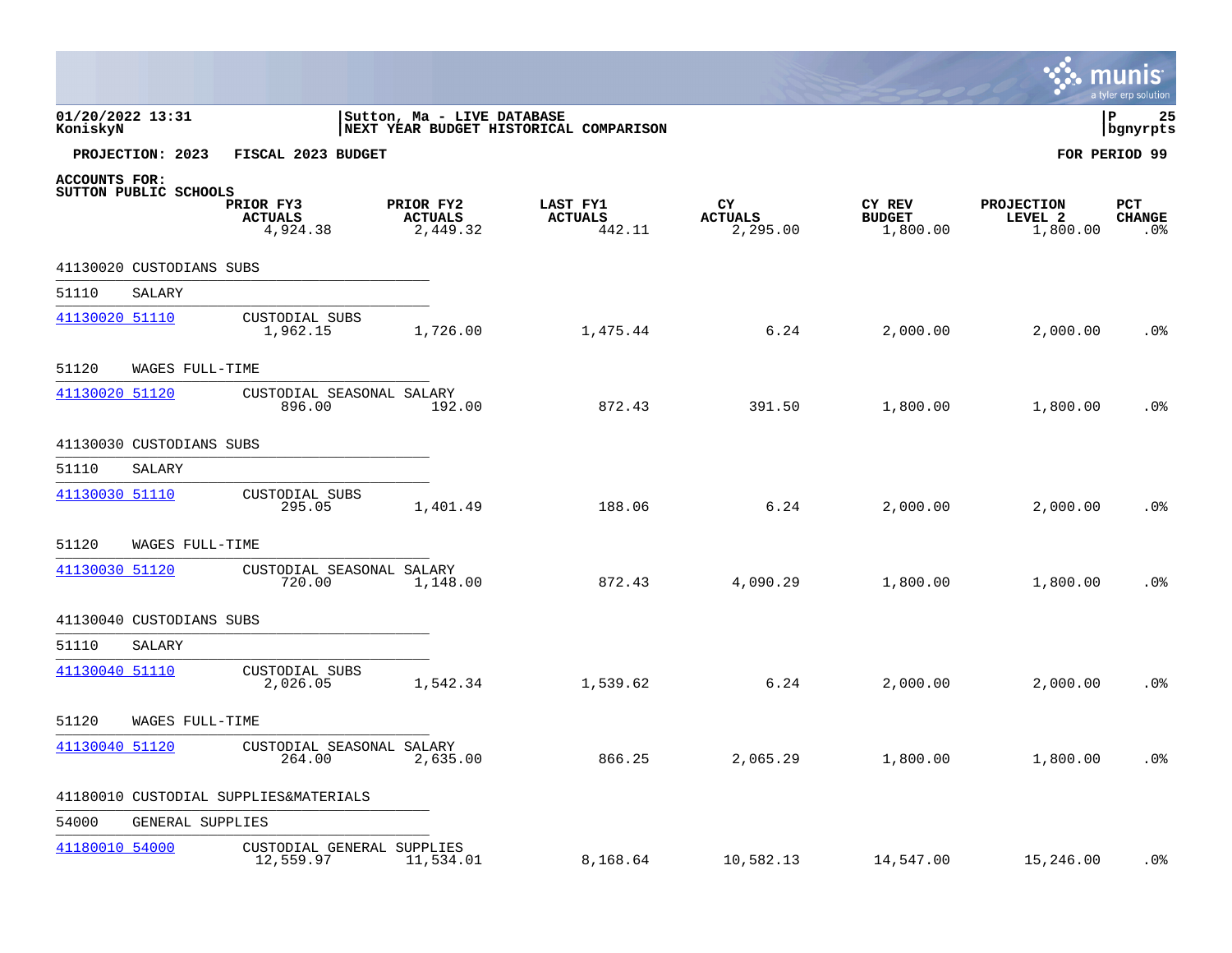|                      |                               |                                       |           |                            |                                        |                      |                         |                              | s: munis<br>a tyler erp solution |
|----------------------|-------------------------------|---------------------------------------|-----------|----------------------------|----------------------------------------|----------------------|-------------------------|------------------------------|----------------------------------|
| KoniskyN             | 01/20/2022 13:31              |                                       |           | Sutton, Ma - LIVE DATABASE | NEXT YEAR BUDGET HISTORICAL COMPARISON |                      |                         |                              | l P<br>26<br>  bgnyrpts          |
|                      | PROJECTION: 2023              | FISCAL 2023 BUDGET                    |           |                            |                                        |                      |                         |                              | FOR PERIOD 99                    |
| <b>ACCOUNTS FOR:</b> | SUTTON PUBLIC SCHOOLS         | PRIOR FY3<br><b>ACTUALS</b>           | PRIOR FY2 | <b>ACTUALS</b>             | LAST FY1<br><b>ACTUALS</b>             | CY<br><b>ACTUALS</b> | CY REV<br><b>BUDGET</b> | <b>PROJECTION</b><br>LEVEL 2 | <b>PCT</b><br><b>CHANGE</b>      |
|                      |                               | 41180020 CUSTODIAL SUPPLIES&MATERIALS |           |                            |                                        |                      |                         |                              |                                  |
| 54000                | GENERAL SUPPLIES              |                                       |           |                            |                                        |                      |                         |                              |                                  |
| 41180020 54000       |                               | CUSTODIAL SUPPLIES<br>12,559.99       |           | 11,543.19                  | 8,176.30                               | 10,582.12            | 16,533.00               | 17,143.67                    | .0%                              |
|                      |                               | 41180030 CUSTODIAL SUPPLIES&MATERIALS |           |                            |                                        |                      |                         |                              |                                  |
| 54000                | GENERAL SUPPLIES              |                                       |           |                            |                                        |                      |                         |                              |                                  |
| 41180030 54000       |                               | CUSTODIAL SUPPLIES<br>12,296.48       |           | 11,364.08                  | 9,498.75                               | 10,001.66            | 15,796.00               | 16,562.00                    | .0 <sub>8</sub>                  |
|                      |                               | 41180040 CUSTODIAL SUPPLIES&MATERIALS |           |                            |                                        |                      |                         |                              |                                  |
| 54000                | GENERAL SUPPLIES              |                                       |           |                            |                                        |                      |                         |                              |                                  |
| 41180040 54000       |                               | CUSTODIAL SUPPLIES<br>12,469.49       |           | 11,364.01                  | 10,500.47                              | 10,001.81            | 15,794.00               | 16,562.00                    | .0%                              |
|                      | 41250010 HEATING FUEL SCHOOLS |                                       |           |                            |                                        |                      |                         |                              |                                  |
| 52110                | <b>HEATING</b>                |                                       |           |                            |                                        |                      |                         |                              |                                  |
| 41250010 52110       |                               | HEATING FUEL SCHOOLS<br>47,000.00     |           | 45,485.47                  | 44, 111. 27                            | 8,894.28             | 40,185.00               | 49,435.00                    | .0%                              |
|                      | 41250020 HEATING FUEL SCHOOLS |                                       |           |                            |                                        |                      |                         |                              |                                  |
| 52110                | HEATING                       |                                       |           |                            |                                        |                      |                         |                              |                                  |
| 41250020 52110       |                               | HEATING FUEL SCHOOLS<br>47,000.00     |           | 45,485.40                  | 44, 111. 23                            | 8,894.27             | 40,185.00               | 49,435.00                    | $.0\%$                           |
|                      | 41250030 HEATING FUEL SCHOOLS |                                       |           |                            |                                        |                      |                         |                              |                                  |
| 52110                | <b>HEATING</b>                |                                       |           |                            |                                        |                      |                         |                              |                                  |
| 41250030 52110       |                               | HEATING FUEL SCHOOLS<br>38,899.72     |           | 36,501.69                  | 37,983.70                              | 8,842.26             | 32,535.00               | 43,185.00                    | .0 <sub>8</sub>                  |

41250040 HEATING FUEL SCHOOLS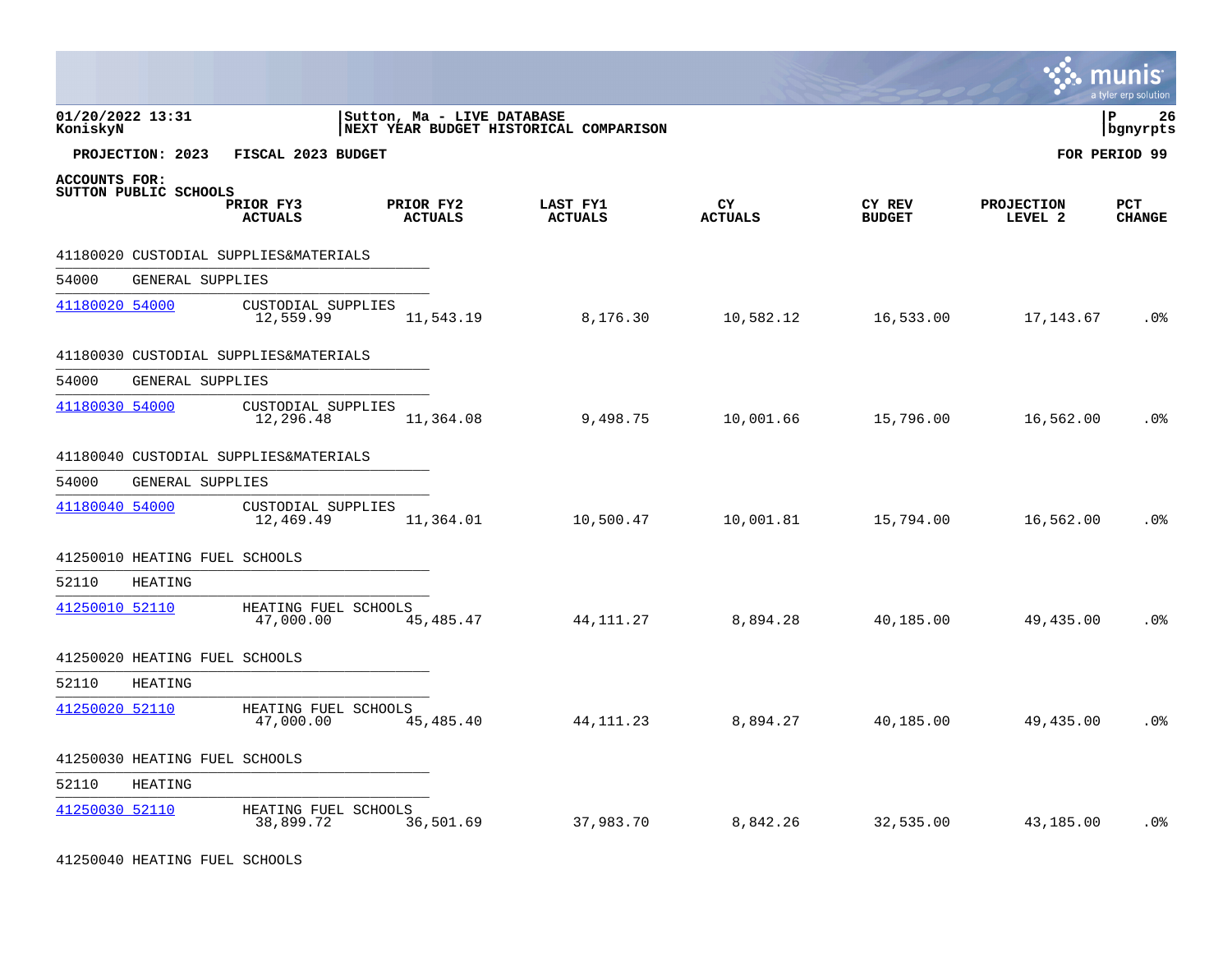|                      |                              |                                   |                            |                             |                                        |                      |                         |                              | mun<br>a tyler erp solution |
|----------------------|------------------------------|-----------------------------------|----------------------------|-----------------------------|----------------------------------------|----------------------|-------------------------|------------------------------|-----------------------------|
| KoniskyN             | 01/20/2022 13:31             |                                   | Sutton, Ma - LIVE DATABASE |                             | NEXT YEAR BUDGET HISTORICAL COMPARISON |                      |                         |                              | 27<br>l P<br>bgnyrpts       |
|                      | PROJECTION: 2023             | FISCAL 2023 BUDGET                |                            |                             |                                        |                      |                         |                              | FOR PERIOD 99               |
| <b>ACCOUNTS FOR:</b> | SUTTON PUBLIC SCHOOLS        | PRIOR FY3<br><b>ACTUALS</b>       |                            | PRIOR FY2<br><b>ACTUALS</b> | LAST FY1<br><b>ACTUALS</b>             | CY<br><b>ACTUALS</b> | CY REV<br><b>BUDGET</b> | <b>PROJECTION</b><br>LEVEL 2 | PCT<br><b>CHANGE</b>        |
| 52110                | <b>HEATING</b>               |                                   |                            |                             |                                        |                      |                         |                              |                             |
| 41250040 52110       |                              | HEATING FUEL SCHOOLS<br>38,899.64 |                            | 36,501.56                   | 37,983.61                              | 8,842.23             | 32,535.00               | 43,185.00                    | .0 <sub>8</sub>             |
|                      | 41310010 TELEPHONE - REGULAR |                                   |                            |                             |                                        |                      |                         |                              |                             |
| 53400                | TELEPHONE                    |                                   |                            |                             |                                        |                      |                         |                              |                             |
| 41310010 53400       |                              | TELEPHONE - REGULAR<br>2,990.09   |                            | 2,126.86                    | 1,259.29                               | 1,143.19             | 3,000.00                | 3,000.00                     | .0%                         |
|                      | 41310020 TELEPHONE - REGULAR |                                   |                            |                             |                                        |                      |                         |                              |                             |
| 53400                | TELEPHONE                    |                                   |                            |                             |                                        |                      |                         |                              |                             |
| 41310020 53400       |                              | TELEPHONE - REGULAR<br>2,990.08   |                            | 2,126.86                    | 1,259.29                               | 1,143.19             | 3,000.00                | 3,000.00                     | .0 <sub>8</sub>             |
|                      | 41310030 TELEPHONE - REGULAR |                                   |                            |                             |                                        |                      |                         |                              |                             |
| 53400                | TELEPHONE                    |                                   |                            |                             |                                        |                      |                         |                              |                             |
| 41310030 53400       |                              | TELEPHONE - REGULAR<br>2,990.08   |                            | 2,126.86                    | 1,259.29                               | 1,143.19             | 3,000.00                | 3,000.00                     | .0 <sub>8</sub>             |
|                      | 41310040 TELEPHONE - REGULAR |                                   |                            |                             |                                        |                      |                         |                              |                             |
| 53400                | TELEPHONE                    |                                   |                            |                             |                                        |                      |                         |                              |                             |
| 41310040 53400       |                              | TELEPHONE - REGULAR<br>2,990.09   |                            | 2,126.76                    | 1,259.20                               | 1,143.12             | 3,000.00                | 3,000.00                     | .0 <sub>8</sub>             |
|                      | 41310050 TELEPHONE - REGULAR |                                   |                            |                             |                                        |                      |                         |                              |                             |
| 53400                | TELEPHONE                    |                                   |                            |                             |                                        |                      |                         |                              |                             |
| 41310050 53400       |                              | TELEPHONE - REGULAR<br>593.27     |                            | 614.26                      | 622.84                                 | 316.53               | 600.00                  | 600.00                       | .0 <sup>°</sup>             |
|                      | 41330010 ELECTRICITY         |                                   |                            |                             |                                        |                      |                         |                              |                             |

53415 UTILITIES SCHOOL \_\_\_\_\_\_\_\_\_\_\_\_\_\_\_\_\_\_\_\_\_\_\_\_\_\_\_\_\_\_\_\_\_\_\_\_\_\_\_\_\_\_\_\_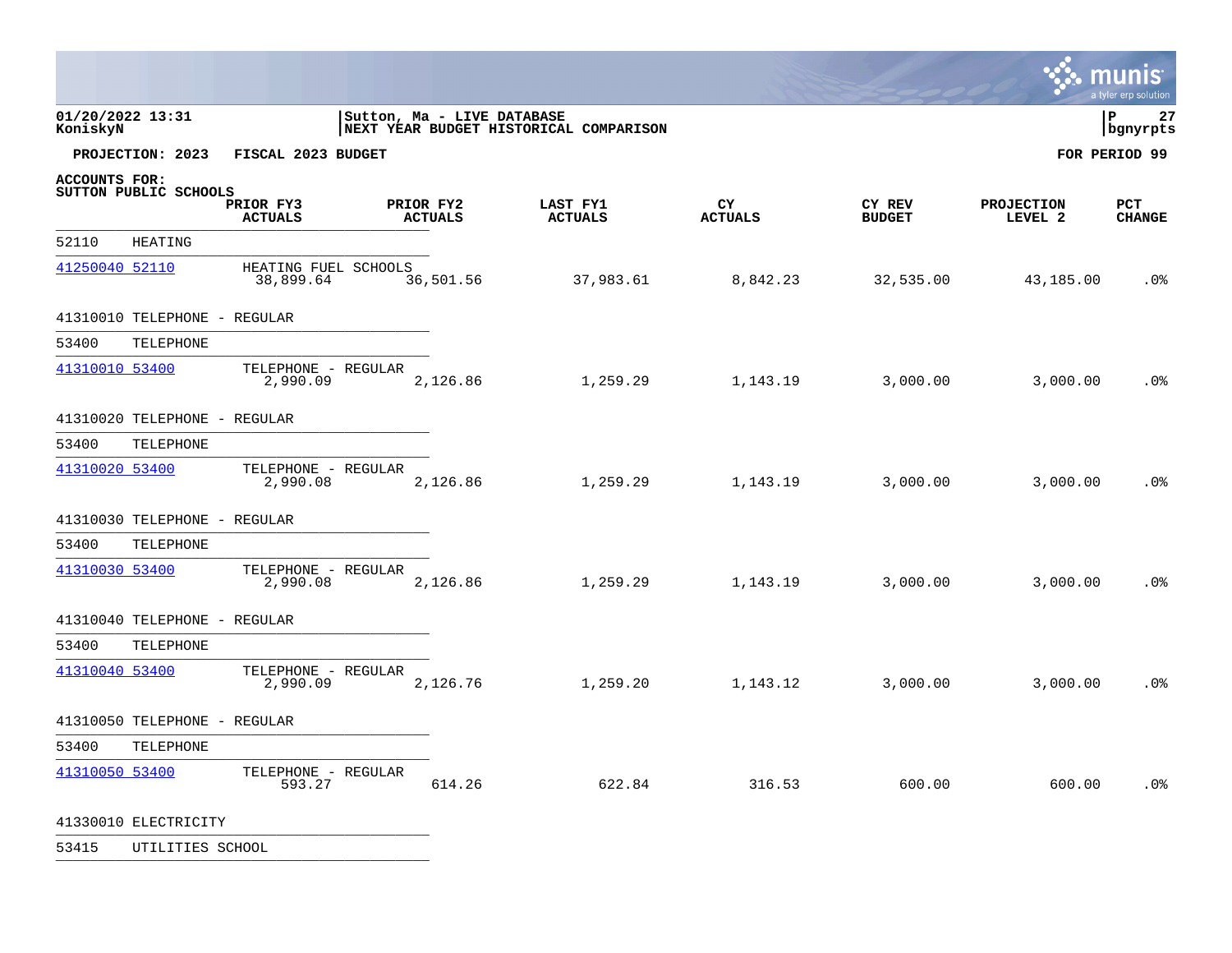|                                        |                                 |                                            |                            |                |                                        |                      |                         |                              | mun<br>a tyler erp solution |
|----------------------------------------|---------------------------------|--------------------------------------------|----------------------------|----------------|----------------------------------------|----------------------|-------------------------|------------------------------|-----------------------------|
| 01/20/2022 13:31<br>KoniskyN           |                                 |                                            | Sutton, Ma - LIVE DATABASE |                | NEXT YEAR BUDGET HISTORICAL COMPARISON |                      |                         |                              | ΙP<br>28<br>bgnyrpts        |
|                                        | PROJECTION: 2023                | FISCAL 2023 BUDGET                         |                            |                |                                        |                      |                         |                              | FOR PERIOD 99               |
| <b>ACCOUNTS FOR:</b><br>41330010 53415 | SUTTON PUBLIC SCHOOLS           | PRIOR FY3<br><b>ACTUALS</b><br>ELECTRICITY | PRIOR FY2                  | <b>ACTUALS</b> | LAST FY1<br><b>ACTUALS</b>             | CY<br><b>ACTUALS</b> | CY REV<br><b>BUDGET</b> | <b>PROJECTION</b><br>LEVEL 2 | PCT<br><b>CHANGE</b>        |
|                                        |                                 | 95.55                                      |                            | 480.00         | 4.92                                   | .00                  | .00                     | 25,000.00                    | .0%                         |
|                                        | 41330020 ELECTRICITY            |                                            |                            |                |                                        |                      |                         |                              |                             |
| 53415                                  | UTILITIES SCHOOL                |                                            |                            |                |                                        |                      |                         |                              |                             |
| 41330020 53415                         |                                 | ELECTRICITY<br>85.32                       |                            | 479.96         | 4.92                                   | .00                  | .00                     | 25,000.00                    | .0%                         |
|                                        | 41330030 ELECTRICITY            |                                            |                            |                |                                        |                      |                         |                              |                             |
| 53415                                  | UTILITIES SCHOOL                |                                            |                            |                |                                        |                      |                         |                              |                             |
| 41330030 53415                         |                                 | ELECTRICITY<br>58,838.00                   |                            | 59,920.41      | 61, 319.28                             | 42,308.94            | 56,220.00               | 60,000.00                    | .0 <sub>8</sub>             |
|                                        | 41330040 ELECTRICITY            |                                            |                            |                |                                        |                      |                         |                              |                             |
| 53415                                  | UTILITIES SCHOOL                |                                            |                            |                |                                        |                      |                         |                              |                             |
| 41330040 53415                         |                                 | ELECTRICITY<br>58,953.45                   |                            | 60,036.12      | 61,434.91                              | 42,376.38            | 56,220.00               | 60,000.00                    | .0 <sub>8</sub>             |
|                                        | 41330050 ELECTRICITY            |                                            |                            |                |                                        |                      |                         |                              |                             |
| 53415                                  | UTILITIES SCHOOL                |                                            |                            |                |                                        |                      |                         |                              |                             |
| 41330050 53415                         |                                 | ELECTRICITY<br>17,668.61                   |                            | 19, 477.28     | 20,987.46                              | 8,021.07             | 24,560.00               | 24,000.00                    | .0 <sub>8</sub>             |
|                                        | 41340010 WATER TMT PLANT REPAIR |                                            |                            |                |                                        |                      |                         |                              |                             |
| 53415                                  | UTILITIES SCHOOL                |                                            |                            |                |                                        |                      |                         |                              |                             |
| 41340010 53415                         |                                 | WATER TMT PILAN CONTRACT SERV<br>6,060.00  |                            | 6,211.50       | 6,366.78                               | 6,915.00             | 6,917.00                | 7,136.28                     | .0%                         |
| 57000                                  |                                 | OTHER CHARGES & EXPENSE                    |                            |                |                                        |                      |                         |                              |                             |
| 41340010 57000                         |                                 | WATER TREATMENT PLANT REPAIRS<br>3,000.00  |                            | 4,518.58       | 1,136.61                               | 771.34               | 3,000.00                | 4,500.00                     | .0 <sub>8</sub>             |

41340020 WATER TMT PLANT REPAIR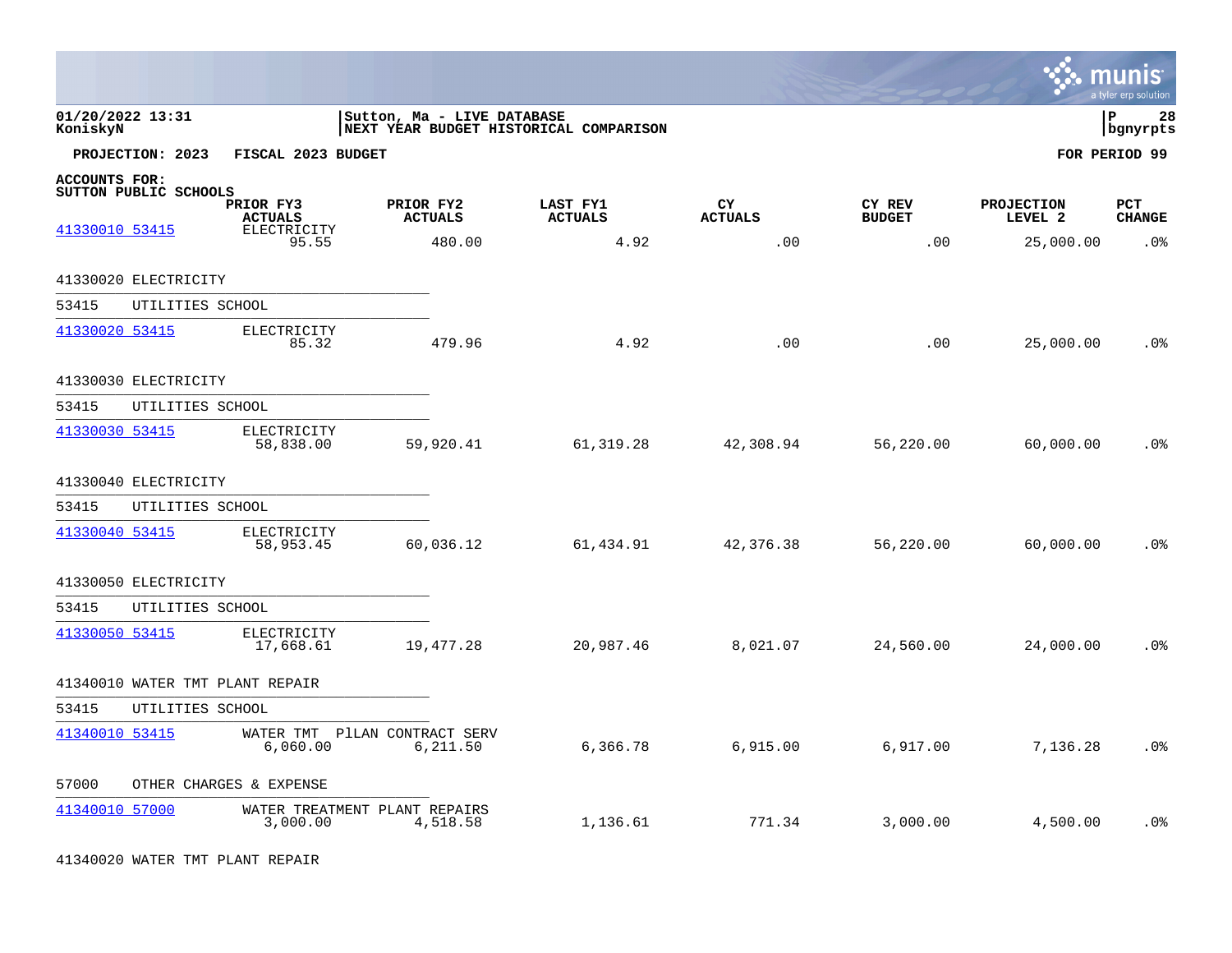|                      |                        |                                           |                            |                                        |                |               |                   | mun<br>a tyler erp solution |
|----------------------|------------------------|-------------------------------------------|----------------------------|----------------------------------------|----------------|---------------|-------------------|-----------------------------|
| KoniskyN             | 01/20/2022 13:31       |                                           | Sutton, Ma - LIVE DATABASE | NEXT YEAR BUDGET HISTORICAL COMPARISON |                |               |                   | 29<br>l P<br>bgnyrpts       |
|                      | PROJECTION: 2023       | FISCAL 2023 BUDGET                        |                            |                                        |                |               |                   | FOR PERIOD 99               |
| <b>ACCOUNTS FOR:</b> | SUTTON PUBLIC SCHOOLS  | PRIOR FY3                                 | PRIOR FY2                  | LAST FY1                               | CY             | CY REV        | <b>PROJECTION</b> | <b>PCT</b>                  |
|                      |                        | <b>ACTUALS</b>                            | <b>ACTUALS</b>             | <b>ACTUALS</b>                         | <b>ACTUALS</b> | <b>BUDGET</b> | LEVEL 2           | <b>CHANGE</b>               |
| 53415                | UTILITIES SCHOOL       |                                           |                            |                                        |                |               |                   |                             |
| 41340020 53415       |                        | WATER TMT PLANT CONT SERVICES<br>6,060.00 | 6,211.50                   | 6,366.78                               | 6,915.00       | 6,917.00      | 7,136.28          | .0 <sup>°</sup>             |
| 57000                |                        | OTHER CHARGES & EXPENSE                   |                            |                                        |                |               |                   |                             |
| 41340020 57000       |                        | WATER TREATMENT PLANT REPAIRS<br>3,000.00 | 4,518.58                   | 1,136.61                               | 771.33         | 3,000.00      | 4,500.00          | .0%                         |
|                      |                        | 41340030 WATER TMT PLANT REPAIR           |                            |                                        |                |               |                   |                             |
| 53415                | UTILITIES SCHOOL       |                                           |                            |                                        |                |               |                   |                             |
| 41340030 53415       |                        | WATER TMT PLANT CONT SERVICES<br>6,060.00 | 6,211.50                   | 6,366.78                               | 6,915.00       | 6,917.00      | 7,136.28          | .0 <sub>8</sub>             |
| 57000                |                        | OTHER CHARGES & EXPENSE                   |                            |                                        |                |               |                   |                             |
| 41340030 57000       |                        | WATER TREATMENT PLANT REPAIRS<br>3,620.01 | 4,524.32                   | 1,136.61                               | 569.46         | 3,000.00      | 4,500.00          | .0%                         |
|                      |                        | 41340040 WATER TMT PLANT REPAIR           |                            |                                        |                |               |                   |                             |
| 53415                | UTILITIES SCHOOL       |                                           |                            |                                        |                |               |                   |                             |
| 41340040 53415       |                        | WATER TMT PLANT CONT SERVICES<br>6,060.00 | 6,211.50                   | 6,366.78                               | 6,915.00       | 6,917.00      | 7,136.28          | .0%                         |
| 57000                |                        | OTHER CHARGES & EXPENSE                   |                            |                                        |                |               |                   |                             |
| 41340040 57000       |                        | WATER TREATMENT PLANT REPAIRS<br>3,620.03 | 4,550.77                   | 1,136.63                               | 569.42         | 3,250.00      | 4,750.00          | .0%                         |
|                      | 41350010 TRASH REMOVAL |                                           |                            |                                        |                |               |                   |                             |
| 53415                | UTILITIES SCHOOL       |                                           |                            |                                        |                |               |                   |                             |
| 41350010 53415       |                        | TRASH REMOVAL<br>2,970.13                 | 2,578.95                   | 2,620.80                               | 3,162.09       | 3,339.00      | 3,539.17          | .0 <sub>8</sub>             |

41350020 TRASH REMOVAL \_\_\_\_\_\_\_\_\_\_\_\_\_\_\_\_\_\_\_\_\_\_\_\_\_\_\_\_\_\_\_\_\_\_\_\_\_\_\_\_\_\_\_\_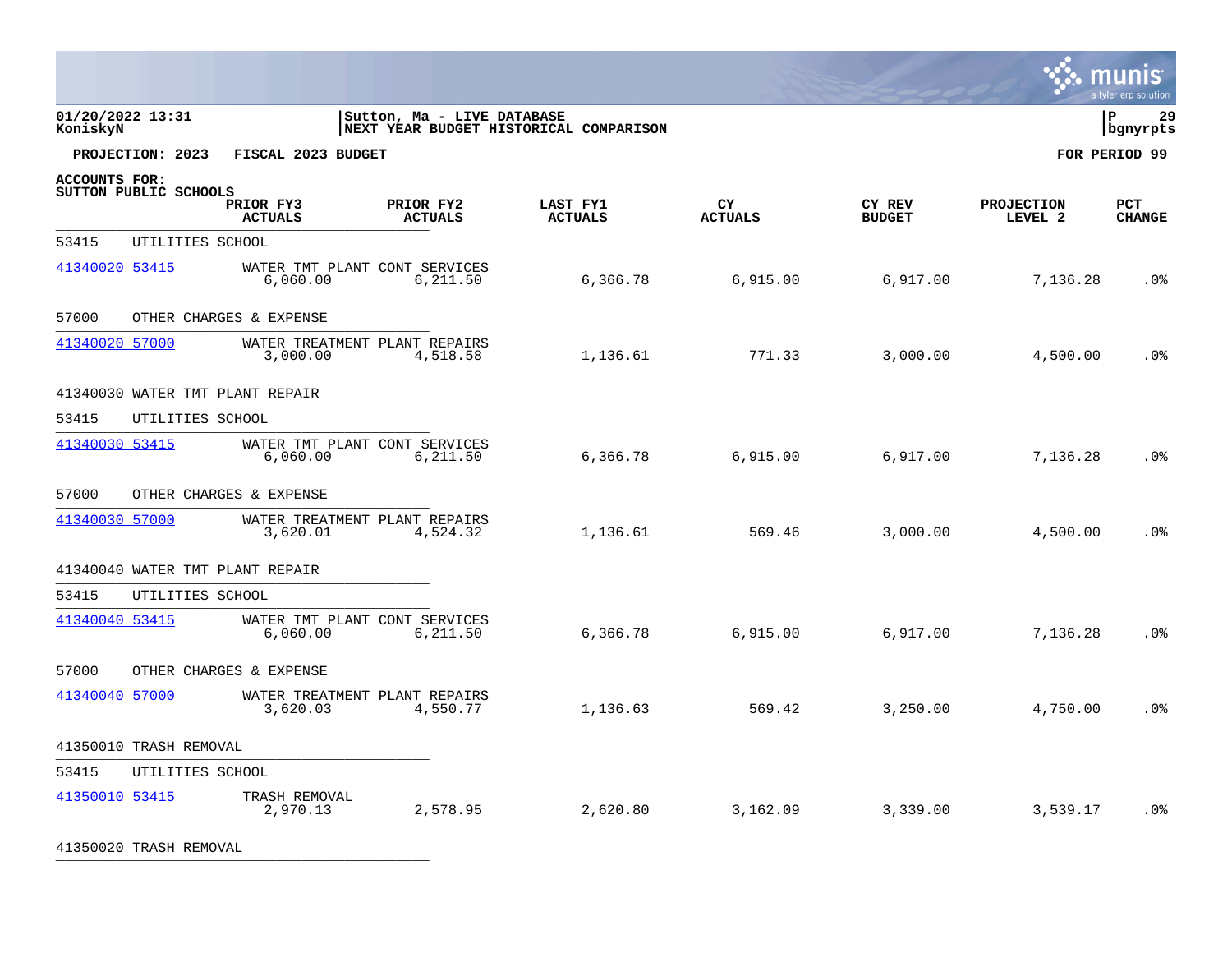|                      |                        |                                         |                             |                                        |                       |                         |                              | munis<br>a tyler erp solution |
|----------------------|------------------------|-----------------------------------------|-----------------------------|----------------------------------------|-----------------------|-------------------------|------------------------------|-------------------------------|
| KoniskyN             | 01/20/2022 13:31       |                                         | Sutton, Ma - LIVE DATABASE  | NEXT YEAR BUDGET HISTORICAL COMPARISON |                       |                         |                              | ΙP<br>30<br>bgnyrpts          |
|                      | PROJECTION: 2023       | FISCAL 2023 BUDGET                      |                             |                                        |                       |                         |                              | FOR PERIOD 99                 |
| <b>ACCOUNTS FOR:</b> | SUTTON PUBLIC SCHOOLS  | PRIOR FY3<br><b>ACTUALS</b>             | PRIOR FY2<br><b>ACTUALS</b> | LAST FY1<br><b>ACTUALS</b>             | CY.<br><b>ACTUALS</b> | CY REV<br><b>BUDGET</b> | <b>PROJECTION</b><br>LEVEL 2 | <b>PCT</b><br><b>CHANGE</b>   |
| 53415                | UTILITIES SCHOOL       |                                         |                             |                                        |                       |                         |                              |                               |
| 41350020 53415       |                        | TRASH REMOVAL<br>2,970.12               | 2,578.94                    | 2,620.81                               | 3,162.06              | 3,339.00                | 3,539.17                     | .0 <sub>8</sub>               |
|                      | 41350030 TRASH REMOVAL |                                         |                             |                                        |                       |                         |                              |                               |
| 53415                | UTILITIES SCHOOL       |                                         |                             |                                        |                       |                         |                              |                               |
| 41350030 53415       |                        | TRASH REMOVAL<br>2,970.12               | 2,578.94                    | 2,620.81                               | 3,162.07              | 3,339.00                | 3,539.17                     | .0 <sub>8</sub>               |
|                      | 41350040 TRASH REMOVAL |                                         |                             |                                        |                       |                         |                              |                               |
| 53415                | UTILITIES SCHOOL       |                                         |                             |                                        |                       |                         |                              |                               |
| 41350040 53415       |                        | TRASH REMOVAL<br>2,970.12               | 2,578.94                    | 2,620.81                               | 3,162.08              | 3,339.00                | 3,539.17                     | .0 <sub>8</sub>               |
|                      |                        | 41360010 WASTEWATER TREATMENT PLANT     |                             |                                        |                       |                         |                              |                               |
| 53415                | UTILITIES SCHOOL       |                                         |                             |                                        |                       |                         |                              |                               |
| 41360010 53415       |                        | WASTEWATER TREATMENT PLANT<br>17,061.04 | 19,293.08                   | 18,397.82                              | 18,673.79             | 18,674.00               | 19,234.00                    | .0 <sub>8</sub>               |
| 57000                |                        | OTHER CHARGES & EXPENSE                 |                             |                                        |                       |                         |                              |                               |
| 41360010 57000       |                        | <b>WWTP REPAIRS</b><br>9,071.25         | 5,529.53                    | 4,555.28                               | 546.66                | 8,900.00                | 8,900.00                     | .0 <sub>8</sub>               |
|                      |                        | 41360020 WASTEWATER TREATMENT PLANT     |                             |                                        |                       |                         |                              |                               |
| 53415                | UTILITIES SCHOOL       |                                         |                             |                                        |                       |                         |                              |                               |
| 41360020 53415       |                        | WASTEWATER TREATMENT PLANT<br>17,061.05 | 19,293.08                   | 18,397.82                              | 18,673.79             | 18,674.00               | 19,234.00                    | .0 <sub>8</sub>               |
| 57000                |                        | OTHER CHARGES & EXPENSE                 |                             |                                        |                       |                         |                              |                               |
| 41360020 57000       |                        | <b>WWTP REPAIRS</b><br>9,072.70         | 5,529.53                    | 4,555.34                               | 546.65                | 8,900.00                | 8,900.00                     | .0%                           |

41360030 WASTEWATER TREATMENT PLANT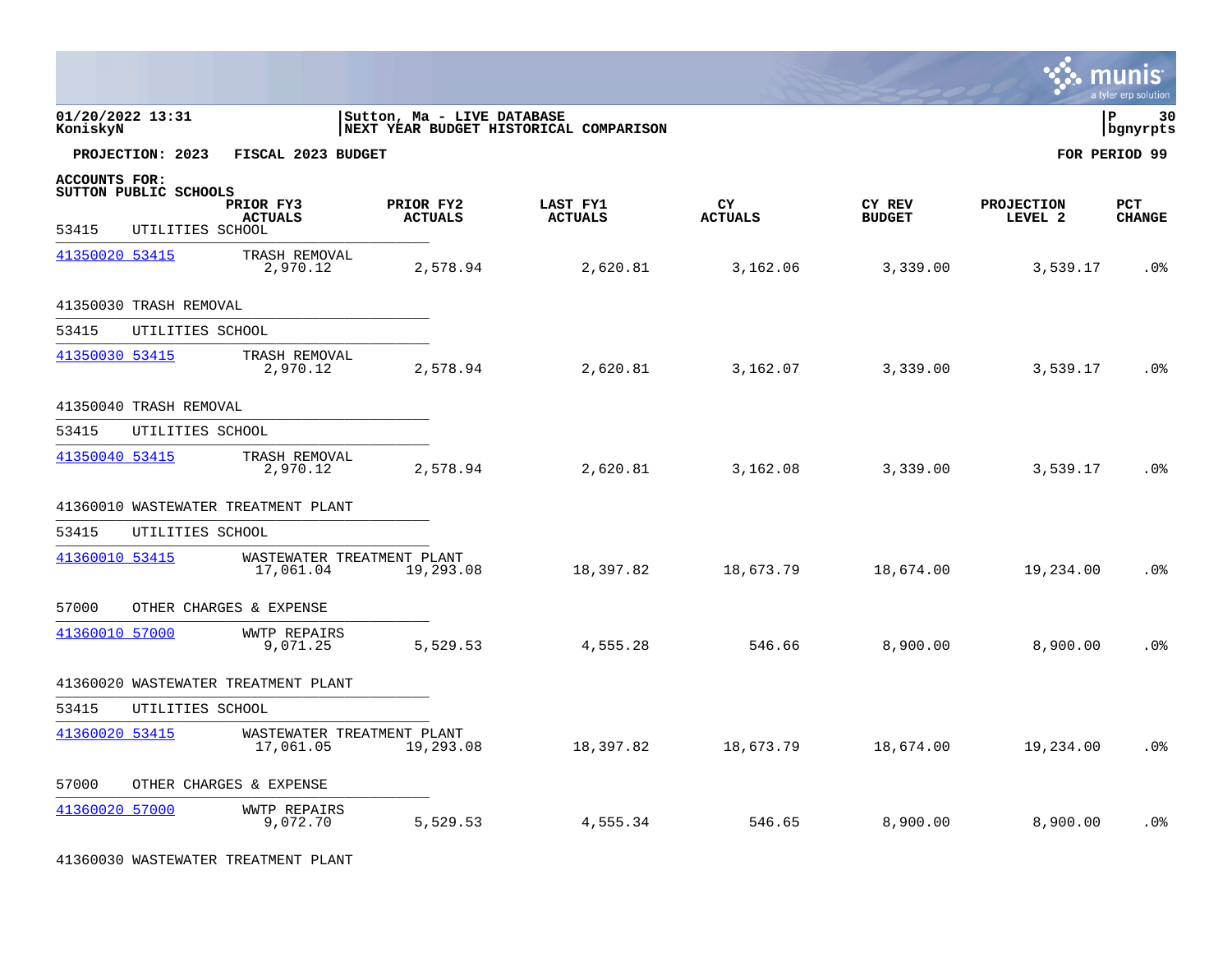|                      |                       |                                         |                                                                      |                            |                       |                         |                              | a tyler erp solution        |
|----------------------|-----------------------|-----------------------------------------|----------------------------------------------------------------------|----------------------------|-----------------------|-------------------------|------------------------------|-----------------------------|
| KoniskyN             | 01/20/2022 13:31      |                                         | Sutton, Ma - LIVE DATABASE<br>NEXT YEAR BUDGET HISTORICAL COMPARISON |                            |                       |                         |                              | l P<br>31<br>bgnyrpts       |
|                      | PROJECTION: 2023      | FISCAL 2023 BUDGET                      |                                                                      |                            |                       |                         |                              | FOR PERIOD 99               |
| <b>ACCOUNTS FOR:</b> | SUTTON PUBLIC SCHOOLS | PRIOR FY3<br><b>ACTUALS</b>             | PRIOR FY2<br><b>ACTUALS</b>                                          | LAST FY1<br><b>ACTUALS</b> | CY.<br><b>ACTUALS</b> | CY REV<br><b>BUDGET</b> | <b>PROJECTION</b><br>LEVEL 2 | <b>PCT</b><br><b>CHANGE</b> |
| 53415                | UTILITIES SCHOOL      |                                         |                                                                      |                            |                       |                         |                              |                             |
| 41360030 53415       |                       | WASTEWATER TREATMENT PLANT<br>17,061.05 | 19,293.08                                                            | 18,397.82                  | 18,673.79             | 18,674.00               | 19,234.00                    | .0%                         |
| 57000                |                       | OTHER CHARGES & EXPENSE                 |                                                                      |                            |                       |                         |                              |                             |
| 41360030 57000       |                       | <b>WWTP REPAIRS</b><br>14,010.82        | 5,529.53                                                             | 4,555.34                   | 546.65                | 8,900.00                | 8,900.00                     | .0 <sub>8</sub>             |
|                      |                       | 41360040 WASTEWATER TREATMENT PLANT     |                                                                      |                            |                       |                         |                              |                             |
| 53415                | UTILITIES SCHOOL      |                                         |                                                                      |                            |                       |                         |                              |                             |
| 41360040 53415       |                       | WASTEWATER TREATMENT PLANT<br>17,061.06 | 19,293.04                                                            | 18,397.82                  | 18,673.77             | 18,674.00               | 19,234.00                    | .0%                         |
| 57000                |                       | OTHER CHARGES & EXPENSE                 |                                                                      |                            |                       |                         |                              |                             |
| 41360040 57000       |                       | <b>WWTP REPAIRS</b><br>14,010.84        | 5,529.44                                                             | 4,555.33                   | 546.66                | 8,900.00                | 8,900.00                     | .0 <sub>8</sub>             |
|                      |                       | 42110050 MAINTENANCE OF GROUNDS SALARY  |                                                                      |                            |                       |                         |                              |                             |
| 51110                | SALARY                |                                         |                                                                      |                            |                       |                         |                              |                             |
| 42110050 51110       |                       | 42,484.00                               | MAINTENANCE OF GROUNDS SALARY<br>43,366.24                           | 44,509.08                  | 22,312.06             | 40,560.00               | 43,876.56                    | .0 <sub>8</sub>             |
| 51310                | <b>OVERTIME</b>       |                                         |                                                                      |                            |                       |                         |                              |                             |
| 42110050 51310       |                       | 644.85                                  | MAINTENANCE GROUNDS OVERTIME<br>628.54                               | 487.30                     | 170.77                | 650.00                  | 650.00                       | .0 <sub>8</sub>             |
|                      |                       | 42130050 OTHER GROUNDS SALARIES         |                                                                      |                            |                       |                         |                              |                             |
| 51120                | WAGES FULL-TIME       |                                         |                                                                      |                            |                       |                         |                              |                             |
| 42130050 51120       |                       | 2,320.00                                | GROUNDS OTHE - SEASONAL SALARY<br>2,541.00                           | .00                        | 469.13                | 2,500.00                | 2,500.00                     | .0 <sub>8</sub>             |

42150050 MAINT OF GRNDS SUPPLIES&MAINT \_\_\_\_\_\_\_\_\_\_\_\_\_\_\_\_\_\_\_\_\_\_\_\_\_\_\_\_\_\_\_\_\_\_\_\_\_\_\_\_\_\_\_\_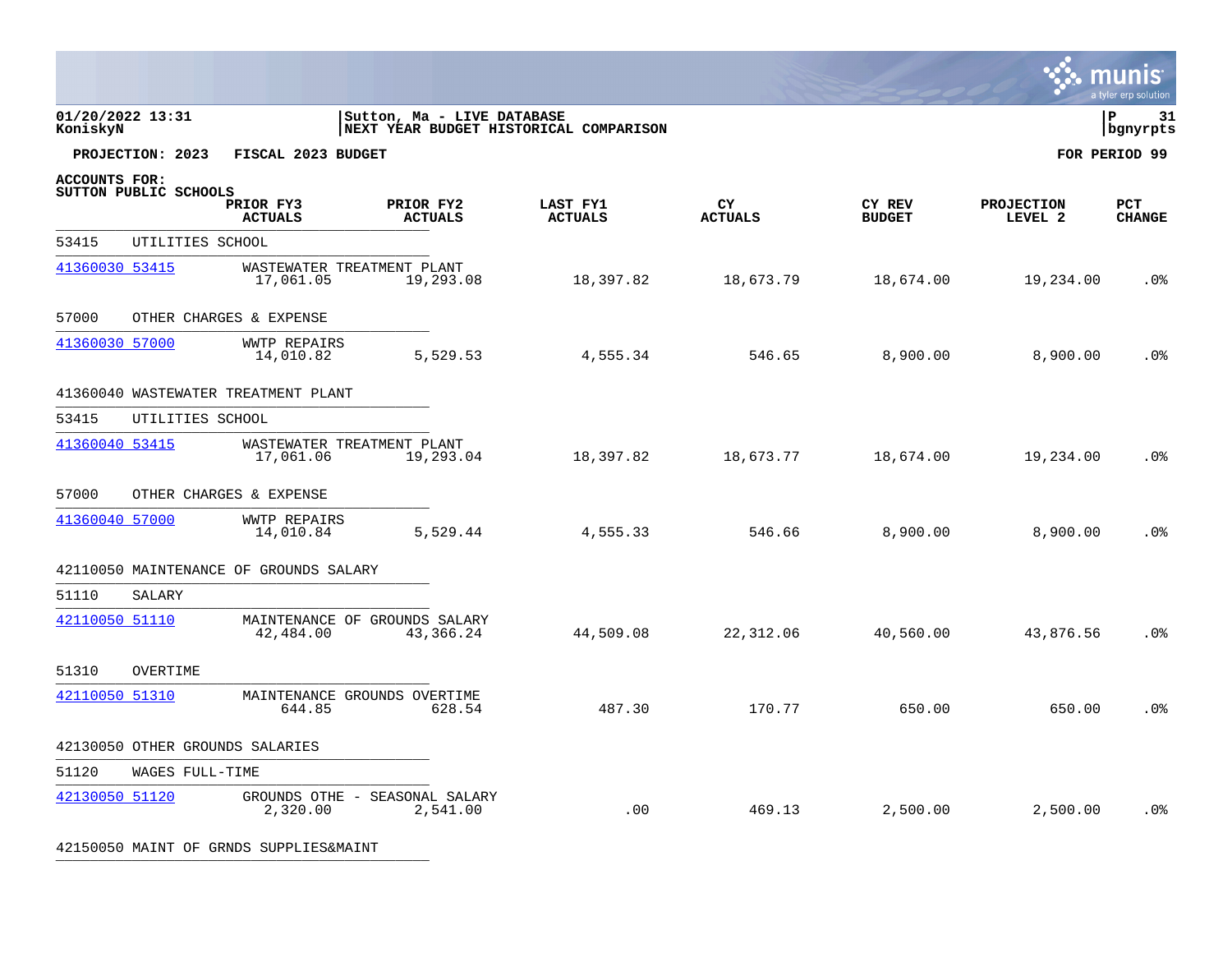|                        |                                           |                                    |                                           |                                        |                      |                         |                              | <u>munis</u><br>a tyler erp solution |
|------------------------|-------------------------------------------|------------------------------------|-------------------------------------------|----------------------------------------|----------------------|-------------------------|------------------------------|--------------------------------------|
| KoniskyN               | 01/20/2022 13:31                          |                                    | Sutton, Ma - LIVE DATABASE                | NEXT YEAR BUDGET HISTORICAL COMPARISON |                      |                         |                              | l P<br>32<br>bgnyrpts                |
|                        | PROJECTION: 2023                          | FISCAL 2023 BUDGET                 |                                           |                                        |                      |                         |                              | FOR PERIOD 99                        |
| ACCOUNTS FOR:<br>54000 | SUTTON PUBLIC SCHOOLS<br>GENERAL SUPPLIES | PRIOR FY3<br><b>ACTUALS</b>        | PRIOR FY2<br><b>ACTUALS</b>               | LAST FY1<br><b>ACTUALS</b>             | CY<br><b>ACTUALS</b> | CY REV<br><b>BUDGET</b> | <b>PROJECTION</b><br>LEVEL 2 | <b>PCT</b><br><b>CHANGE</b>          |
| 42150050 54000         |                                           | 4,778.90                           | MAINT OF GRNDS SUPPLIES&MAINT<br>6,124.72 | 7,129.16                               | 10,412.60            | 13,800.00               | 3,800.00                     | .0 <sub>8</sub>                      |
|                        |                                           | 42210010 MAINT OF BLDGS SALARY     |                                           |                                        |                      |                         |                              |                                      |
| 51110                  | SALARY                                    |                                    |                                           |                                        |                      |                         |                              |                                      |
| 42210010 51110         |                                           | MAINT OF BLDGS SALARY<br>32,985.96 | 34,616.26                                 | 33,867.62                              | 19,931.98            | 35,181.00               | 36,329.05                    | .0%                                  |
|                        |                                           | 42210020 MAINT OF BLDGS SALARY     |                                           |                                        |                      |                         |                              |                                      |
| 51110                  | SALARY                                    |                                    |                                           |                                        |                      |                         |                              |                                      |
| 42210020 51110         |                                           | MAINT OF BLDGS SALARY<br>32,985.70 | 32,346.57                                 | 36,136.79                              | 19,931.98            | 35,181.00               | 36, 329.05                   | .0%                                  |
|                        |                                           | 42210030 MAINT OF BLDGS SALARY     |                                           |                                        |                      |                         |                              |                                      |
| 51110                  | SALARY                                    |                                    |                                           |                                        |                      |                         |                              |                                      |
| 42210030 51110         |                                           | MAINT OF BLDGS SALARY<br>32,985.96 | 32,454.65                                 | 36,029.23                              | 19,931.98            | 35,181.00               | 36,329.05                    | .0 <sub>8</sub>                      |
|                        |                                           | 42210040 MAINT OF BLDGS SALARY     |                                           |                                        |                      |                         |                              |                                      |
| 51110                  | SALARY                                    |                                    |                                           |                                        |                      |                         |                              |                                      |
| 42210040 51110         |                                           | MAINT OF BLDGS SALARY<br>32,985.96 | 32,454.67                                 | 36,029.32                              | 19,931.98            | 35,181.00               | 36,329.05                    | .0 <sub>8</sub>                      |
|                        | 42230010 MAINT OF BLDGS OT                |                                    |                                           |                                        |                      |                         |                              |                                      |
| 51110                  | SALARY                                    |                                    |                                           |                                        |                      |                         |                              |                                      |
| 42230010 51110         |                                           | MAINT BUILDING SUPPORT<br>.00      | 1,615.32                                  | 38.46                                  | 269.22               | 1,000.00                | 1,375.00                     | .0%                                  |
|                        | 42230020 MAINT OF BLDGS OT                |                                    |                                           |                                        |                      |                         |                              |                                      |
| 51110                  | SALARY                                    |                                    |                                           |                                        |                      |                         |                              |                                      |

[42230020 51110](http://munis.sps.local:55000/_layouts/15/DashboardMunisV6.3/PassThru.aspx?-E=vCYO4lht13ote8T7s91OBaT4yoHSsO%2BcXfhr4ZEw0Q7AVsA2JxqJoMFeVAms3EF6Aj9KXNuQi05xutdPN53pD3KEpFmU7v5YtzJmwp5dX98=&) MAINT BUILDING SUPPORT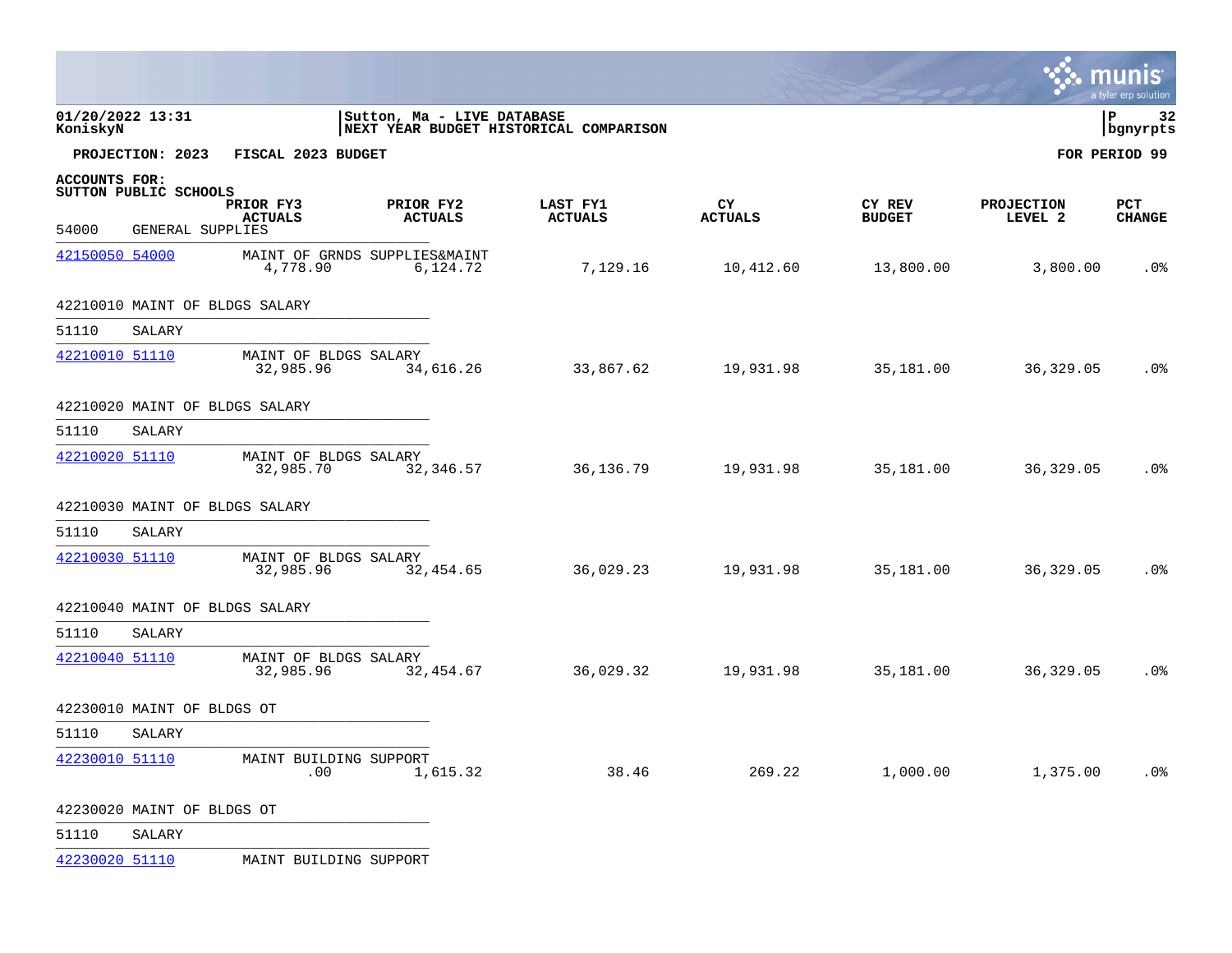|                              |                            |                                     |                                         |                                        |                                |                                     | <b>R. MUNIS</b>                          | a tyler erp solution        |
|------------------------------|----------------------------|-------------------------------------|-----------------------------------------|----------------------------------------|--------------------------------|-------------------------------------|------------------------------------------|-----------------------------|
| 01/20/2022 13:31<br>KoniskyN |                            |                                     | Sutton, Ma - LIVE DATABASE              | NEXT YEAR BUDGET HISTORICAL COMPARISON |                                |                                     |                                          | l P<br>33<br>  bgnyrpts     |
|                              | PROJECTION: 2023           | FISCAL 2023 BUDGET                  |                                         |                                        |                                |                                     |                                          | FOR PERIOD 99               |
| <b>ACCOUNTS FOR:</b>         | SUTTON PUBLIC SCHOOLS      | PRIOR FY3<br><b>ACTUALS</b><br>.00  | PRIOR FY2<br><b>ACTUALS</b><br>1,615.32 | LAST FY1<br><b>ACTUALS</b><br>38.46    | CY<br><b>ACTUALS</b><br>269.22 | CY REV<br><b>BUDGET</b><br>1,000.00 | <b>PROJECTION</b><br>LEVEL 2<br>1,375.00 | PCT<br><b>CHANGE</b><br>.0% |
|                              | 42230030 MAINT OF BLDGS OT |                                     |                                         |                                        |                                |                                     |                                          |                             |
| 51110                        | SALARY                     |                                     |                                         |                                        |                                |                                     |                                          |                             |
| 42230030 51110               |                            | MAINTENANCE BUILDING SUPPORT<br>.00 | 1,615.32                                | 38.46                                  | 269.22                         | 1,000.00                            | 1,375.00                                 | .0 <sub>8</sub>             |
|                              | 42230040 MAINT OF BLDGS OT |                                     |                                         |                                        |                                |                                     |                                          |                             |
| 51110                        | SALARY                     |                                     |                                         |                                        |                                |                                     |                                          |                             |
| 42230040 51110               |                            | MAINT BUILDING SUPPORT<br>$.00 \,$  | 1,615.34                                | 38.47                                  | 269.22                         | 1,000.00                            | 1,375.00                                 | .0 <sub>8</sub>             |
|                              |                            | 42240010 BUILDING CONTRACT SVS      |                                         |                                        |                                |                                     |                                          |                             |
| 57900                        | CONTRACT SERVICES          |                                     |                                         |                                        |                                |                                     |                                          |                             |
| 42240010 57900               |                            | BUILDING CONTRACT SVS<br>12,888.17  | 5,671.50                                | 12,178.51                              | 12,893.85                      | 17,726.00                           | 17,926.00                                | .0%                         |
|                              |                            | 42240020 BUILDING CONTRACT SVS      |                                         |                                        |                                |                                     |                                          |                             |
| 57900                        | CONTRACT SERVICES          |                                     |                                         |                                        |                                |                                     |                                          |                             |
| 42240020 57900               |                            | BUILDING CONTRACT SVS<br>15,812.68  | 6,205.81                                | 12,509.51                              | 14,198.65                      | 18,426.00                           | 18,626.00                                | .0 <sub>8</sub>             |
|                              |                            | 42240030 BUILDING CONTRACT SVS      |                                         |                                        |                                |                                     |                                          |                             |
| 57900                        | CONTRACT SERVICES          |                                     |                                         |                                        |                                |                                     |                                          |                             |
| 42240030 57900               |                            | BUILDING CONTRACT SVS<br>15,639.00  | 14,960.47                               | 13,536.87                              | 12,490.85                      | 15,020.00                           | 15,653.00                                | .0%                         |
|                              |                            | 42240040 BUILDING CONTRACT SVS      |                                         |                                        |                                |                                     |                                          |                             |
| 57900                        | CONTRACT SERVICES          |                                     |                                         |                                        |                                |                                     |                                          |                             |
| 42240040 57900               |                            | BUILDING CONTRACT SVS<br>15,029.09  | 13,910.95                               | 12,487.36                              | 13,970.69                      | 14,520.00                           | 15,153.00                                | $.0\%$                      |

the contract of the contract of the contract of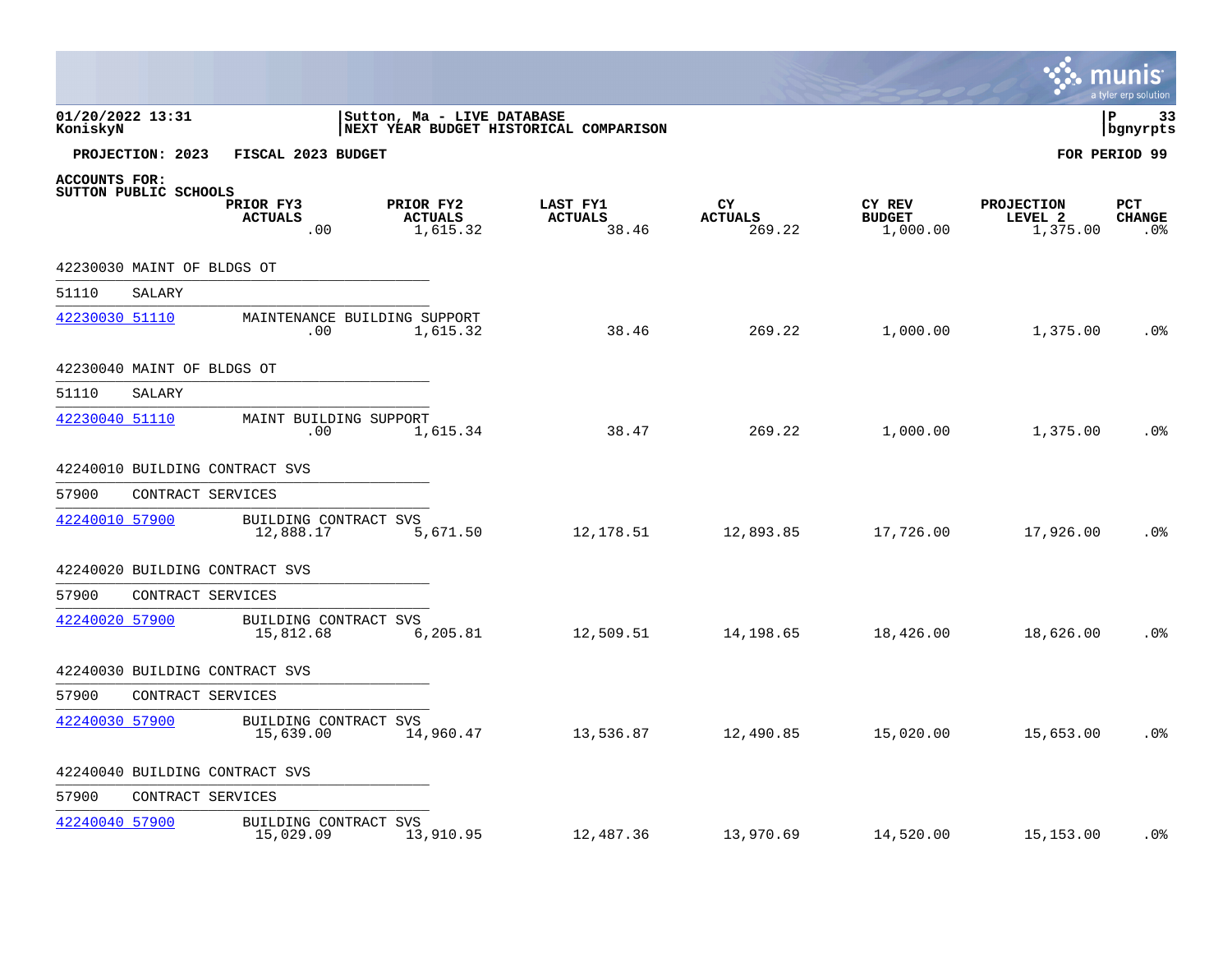|                      |                       |                                                                     |                             |                                        |                      |                         |                              | munis<br>a tyler erp solution |
|----------------------|-----------------------|---------------------------------------------------------------------|-----------------------------|----------------------------------------|----------------------|-------------------------|------------------------------|-------------------------------|
| KoniskyN             | 01/20/2022 13:31      |                                                                     | Sutton, Ma - LIVE DATABASE  | NEXT YEAR BUDGET HISTORICAL COMPARISON |                      |                         |                              | l P<br>34<br>bgnyrpts         |
|                      | PROJECTION: 2023      | FISCAL 2023 BUDGET                                                  |                             |                                        |                      |                         |                              | FOR PERIOD 99                 |
| <b>ACCOUNTS FOR:</b> | SUTTON PUBLIC SCHOOLS | PRIOR FY3<br><b>ACTUALS</b><br>42250010 BUILDING SUPPLIES&MATERIALS | PRIOR FY2<br><b>ACTUALS</b> | LAST FY1<br><b>ACTUALS</b>             | CY<br><b>ACTUALS</b> | CY REV<br><b>BUDGET</b> | <b>PROJECTION</b><br>LEVEL 2 | <b>PCT</b><br><b>CHANGE</b>   |
| 54000                | GENERAL SUPPLIES      |                                                                     |                             |                                        |                      |                         |                              |                               |
| 42250010 54000       |                       | BUILDING SUPPLIES&MATERIALS<br>7,035.28                             | 6,406.41                    | 11,279.67                              | 5,091.02             | 11,000.00               | 11,000.00                    | .0 <sub>8</sub>               |
|                      |                       | 42250020 BUILDING SUPPLIES&MATERIALS                                |                             |                                        |                      |                         |                              |                               |
| 54000                | GENERAL SUPPLIES      |                                                                     |                             |                                        |                      |                         |                              |                               |
| 42250020 54000       |                       | BUILDING SUPPLIES&MATERIALS<br>7,815.63                             | 6,363.45                    | 10,769.71                              | 6,599.00             | 11,000.00               | 11,000.00                    | .0%                           |
|                      |                       | 42250030 BUILDING SUPPLIES&MATERIALS                                |                             |                                        |                      |                         |                              |                               |
| 54000                | GENERAL SUPPLIES      |                                                                     |                             |                                        |                      |                         |                              |                               |
| 42250030 54000       |                       | BUILDING SUPPLIES&MATERIALS<br>11,806.27                            | 8,529.18                    | 6,825.15                               | 8,930.20             | 10,000.00               | 10,000.00                    | .0 <sub>8</sub>               |
|                      |                       | 42250040 BUILDING SUPPLIES&MATERIALS                                |                             |                                        |                      |                         |                              |                               |
| 54000                | GENERAL SUPPLIES      |                                                                     |                             |                                        |                      |                         |                              |                               |
| 42250040 54000       |                       | BUILDING SUPPLIES&MATERIALS<br>13,646.40                            | 8,744.99                    | 7,311.77                               | 8,989.86             | 10,000.00               | 10,000.00                    | .0 <sub>8</sub>               |
|                      |                       | 42260010 BUILDING OTHER EXPENSES                                    |                             |                                        |                      |                         |                              |                               |
| 57000                |                       | OTHER CHARGES & EXPENSE                                             |                             |                                        |                      |                         |                              |                               |
| 42260010 57000       |                       | BUILDING OTHER REPAIR EXPENSES<br>8,878.63                          | 7,970.19                    | 15,885.18                              | 15,677.93            | 19,063.00               | 16,613.00                    | .0 <sub>8</sub>               |
|                      |                       | 42260020 BUILDING OTHER EXPENSES                                    |                             |                                        |                      |                         |                              |                               |
| 57000                |                       | OTHER CHARGES & EXPENSE                                             |                             |                                        |                      |                         |                              |                               |
| 42260020 57000       |                       | BUILDING OTHER REPAIR EXPENSES<br>22,837.50                         | 26,576.95                   | 19,202.37                              | 2,239.13             | 25,063.00               | 20,813.00                    | .0 <sub>8</sub>               |

42260030 BUILDING OTHER EXPENSES \_\_\_\_\_\_\_\_\_\_\_\_\_\_\_\_\_\_\_\_\_\_\_\_\_\_\_\_\_\_\_\_\_\_\_\_\_\_\_\_\_\_\_\_

57000 OTHER CHARGES & EXPENSE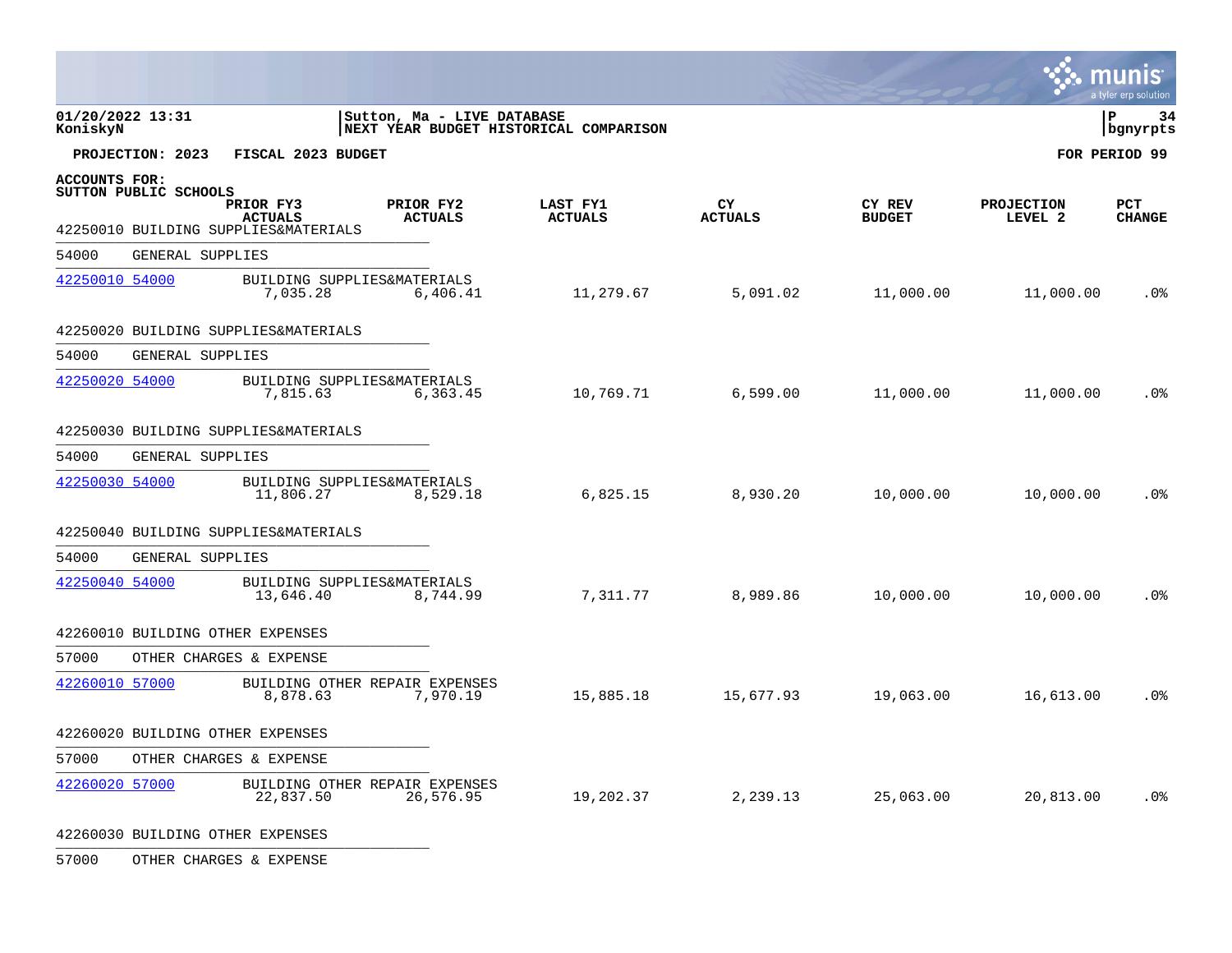|                |                       |                                               |                             |                                        |                      |                         |                       | a tyler erp solution    |
|----------------|-----------------------|-----------------------------------------------|-----------------------------|----------------------------------------|----------------------|-------------------------|-----------------------|-------------------------|
| KoniskyN       | 01/20/2022 13:31      |                                               | Sutton, Ma - LIVE DATABASE  | NEXT YEAR BUDGET HISTORICAL COMPARISON |                      |                         |                       | l P<br>35<br>  bgnyrpts |
|                | PROJECTION: 2023      | FISCAL 2023 BUDGET                            |                             |                                        |                      |                         |                       | FOR PERIOD 99           |
| ACCOUNTS FOR:  | SUTTON PUBLIC SCHOOLS | PRIOR FY3<br><b>ACTUALS</b>                   | PRIOR FY2<br><b>ACTUALS</b> | LAST FY1<br><b>ACTUALS</b>             | CY<br><b>ACTUALS</b> | CY REV<br><b>BUDGET</b> | PROJECTION<br>LEVEL 2 | PCT<br><b>CHANGE</b>    |
| 42260030 57000 |                       | BUILDING OTHER REPAIR EXPENSES<br>26,775.72   | 42,052.51                   | 39,701.04                              | 21,094.85            | 16,613.00               | 18,712.50             | $.0\%$                  |
|                |                       | 42260040 BUILDING OTHER EXPENSES              |                             |                                        |                      |                         |                       |                         |
| 57000          |                       | OTHER CHARGES & EXPENSE                       |                             |                                        |                      |                         |                       |                         |
| 42260040 57000 |                       | BUILDING OTHER REPAIR EXPENSES<br>33, 194. 41 | 31,680.71                   | 26,559.10                              | 19,207.09            | 20,813.00               | 23,912.50             | .0%                     |
|                |                       | 44010050 NETWORK ADMINISTRATOR SALARY         |                             |                                        |                      |                         |                       |                         |
| 51110          | SALARY                |                                               |                             |                                        |                      |                         |                       |                         |
| 44010050 51110 |                       | NETWORK ADMINISTRATOR SALARY<br>74,849.58     | 77,095.20                   | 78,637.00                              | 46,276.65            | 80,213.00               | 81,817.26             | .0 <sub>8</sub>         |
|                |                       | 44040050 NETWORK CONTRACT SVS                 |                             |                                        |                      |                         |                       |                         |
| 51110          | SALARY                |                                               |                             |                                        |                      |                         |                       |                         |
| 44040050 51110 |                       | SALARY<br>.00                                 | 69,802.57                   | 87,712.70                              | 51,042.12            | 105,686.71              | 110,696.05            | .0 <sub>8</sub>         |
|                |                       | 44510050 TECHNOLOGY REPAIR SALARY             |                             |                                        |                      |                         |                       |                         |
| 57900          |                       | CONTRACT SERVICES                             |                             |                                        |                      |                         |                       |                         |
| 44510050 57900 |                       | CONTRACT SERVICES<br>4,767.00                 | 78,203.88                   | 84,977.08                              | 74,153.54            | 84,190.00               | 89,925.00             | .0 <sub>8</sub>         |
|                |                       | 51000050 EMP. RET. SICK DAY BUY BACK          |                             |                                        |                      |                         |                       |                         |
| 51381          |                       | WAGES, SICK LEAVE BUYBACK                     |                             |                                        |                      |                         |                       |                         |
| 51000050 51381 |                       | EMP RET, PER, SICK BUY BACK<br>9,380.00       | .00                         | 3,500.00                               | .00                  | 11,000.00               | .00                   | .0%                     |
|                |                       | 91000050 TUITION TO MA SCHOOLS                |                             |                                        |                      |                         |                       |                         |
| 54208          | PAYMENTS OUT          |                                               |                             |                                        |                      |                         |                       |                         |
| 91000050 54208 |                       | PAYMENTS OUT<br>9,806.00                      | .00                         | 10,400.00                              | 5,302.00             | 10,500.00               | 10,500.00             | .0%                     |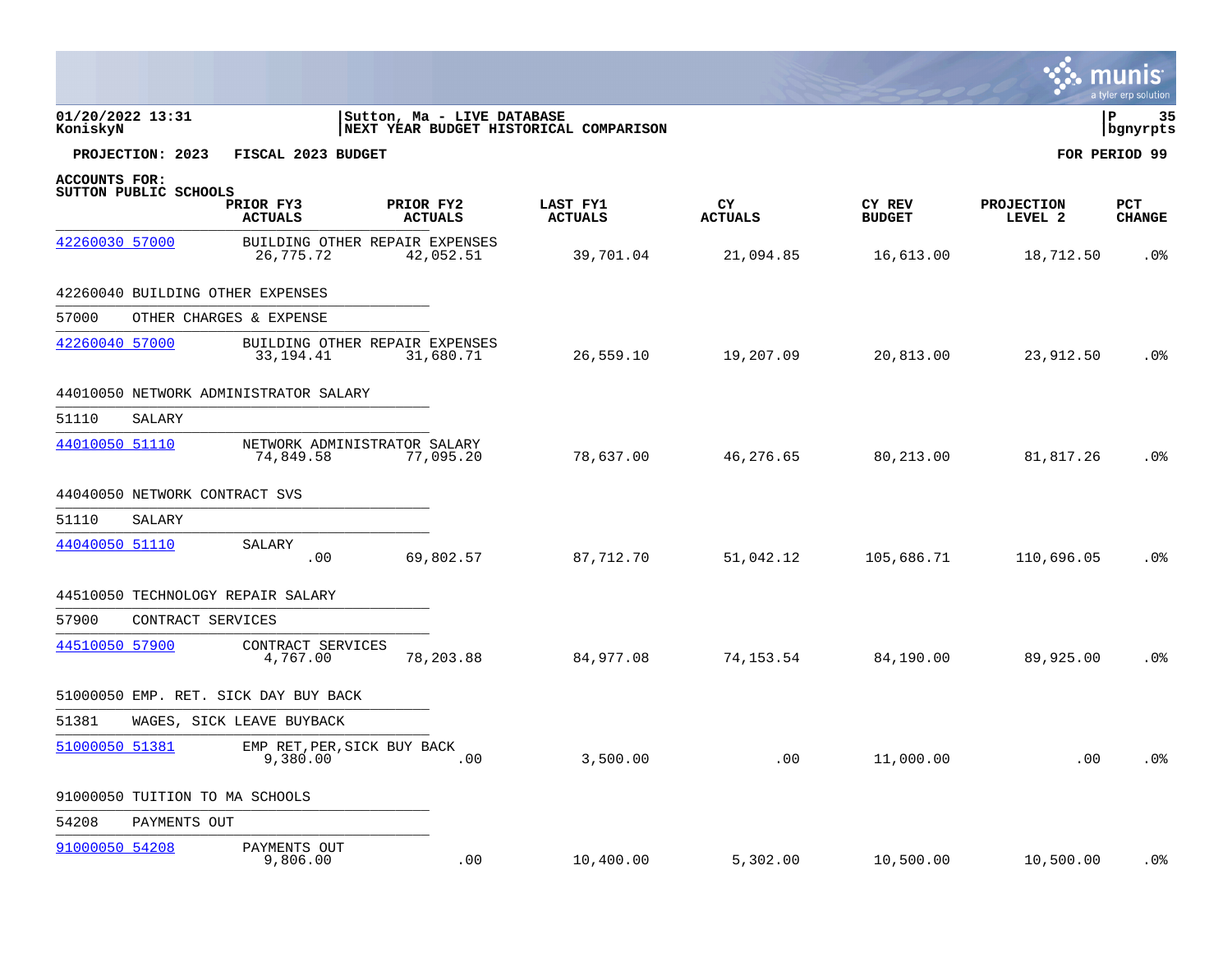|                |                       |                                        |                             |                                        |                      |                         |                              | INIS<br>IMU<br>a tyler erp solution |
|----------------|-----------------------|----------------------------------------|-----------------------------|----------------------------------------|----------------------|-------------------------|------------------------------|-------------------------------------|
| KoniskyN       | 01/20/2022 13:31      |                                        | Sutton, Ma - LIVE DATABASE  | NEXT YEAR BUDGET HISTORICAL COMPARISON |                      |                         |                              | l P<br>36<br>bgnyrpts               |
|                | PROJECTION: 2023      | FISCAL 2023 BUDGET                     |                             |                                        |                      |                         |                              | FOR PERIOD 99                       |
| ACCOUNTS FOR:  | SUTTON PUBLIC SCHOOLS | PRIOR FY3<br><b>ACTUALS</b>            | PRIOR FY2<br><b>ACTUALS</b> | LAST FY1<br><b>ACTUALS</b>             | CY<br><b>ACTUALS</b> | CY REV<br><b>BUDGET</b> | <b>PROJECTION</b><br>LEVEL 2 | <b>PCT</b><br><b>CHANGE</b>         |
|                |                       | 21103505 SPED DIRECTOR CURRICULUM      |                             |                                        |                      |                         |                              |                                     |
| 51110          | SALARY                |                                        |                             |                                        |                      |                         |                              |                                     |
| 21103505 51110 |                       | SPED DIRECTOR CURRICULUM<br>97,602.96  | 114,450.84                  | 114,999.82                             | 67,673.10            | 117,300.00              | 119,646.00                   | .0 <sub>8</sub>                     |
|                |                       | 21123505 SPED CURRICULUM ADMIN SUPPORT |                             |                                        |                      |                         |                              |                                     |
| 51110          | SALARY                |                                        |                             |                                        |                      |                         |                              |                                     |
| 21123505 51110 |                       | SPED Curr Admin Support<br>56,512.27   | 56,721.42                   | 59,072.56                              | 27,517.69            | 62,582.00               | 65,719.08                    | .0 <sub>8</sub>                     |
|                |                       | 21143505 SPED CURRICULUM CONTRACTED    |                             |                                        |                      |                         |                              |                                     |
| 57900          | CONTRACT SERVICES     |                                        |                             |                                        |                      |                         |                              |                                     |
| 21143505 57900 |                       | SPED Curr Dir Contract Svcs<br>98.00   | 196.00                      | 225.00                                 | 250.00               | 10,000.00               | 7,000.00                     | .0 <sup>°</sup>                     |
|                |                       | 21153505 SPED CURRICULUM SUPPLIES      |                             |                                        |                      |                         |                              |                                     |
| 54000          | GENERAL SUPPLIES      |                                        |                             |                                        |                      |                         |                              |                                     |
| 21153505 54000 |                       | SPED Curr SUPPLIES<br>1,999.86         | 2,196.86                    | 2,328.45                               | 1,513.21             | 2,800.00                | 2,800.00                     | .0 <sub>8</sub>                     |
|                |                       | 21163505 SPED CURRICULUM OTHER         |                             |                                        |                      |                         |                              |                                     |
| 57000          |                       | OTHER CHARGES & EXPENSE                |                             |                                        |                      |                         |                              |                                     |
| 21163505 57000 |                       | SPED Curr Other<br>7,984.39            | 10,935.11                   | 9,899.02                               | 14,799.85            | 17,700.00               | 18,000.00                    | .0 <sup>°</sup>                     |
|                |                       | 22103501 SPED CURRICULUM TEAM CHAIR    |                             |                                        |                      |                         |                              |                                     |
| 51110          | SALARY                |                                        |                             |                                        |                      |                         |                              |                                     |
| 22103501 51110 |                       | SCEL Team Chair<br>42,784.72           | 50,071.27                   | 45,170.27                              | 18,782.44            | 47,851.58               | 48,827.74                    | .0%                                 |

22103502 SPED CURRICULUM TEAM CHAIR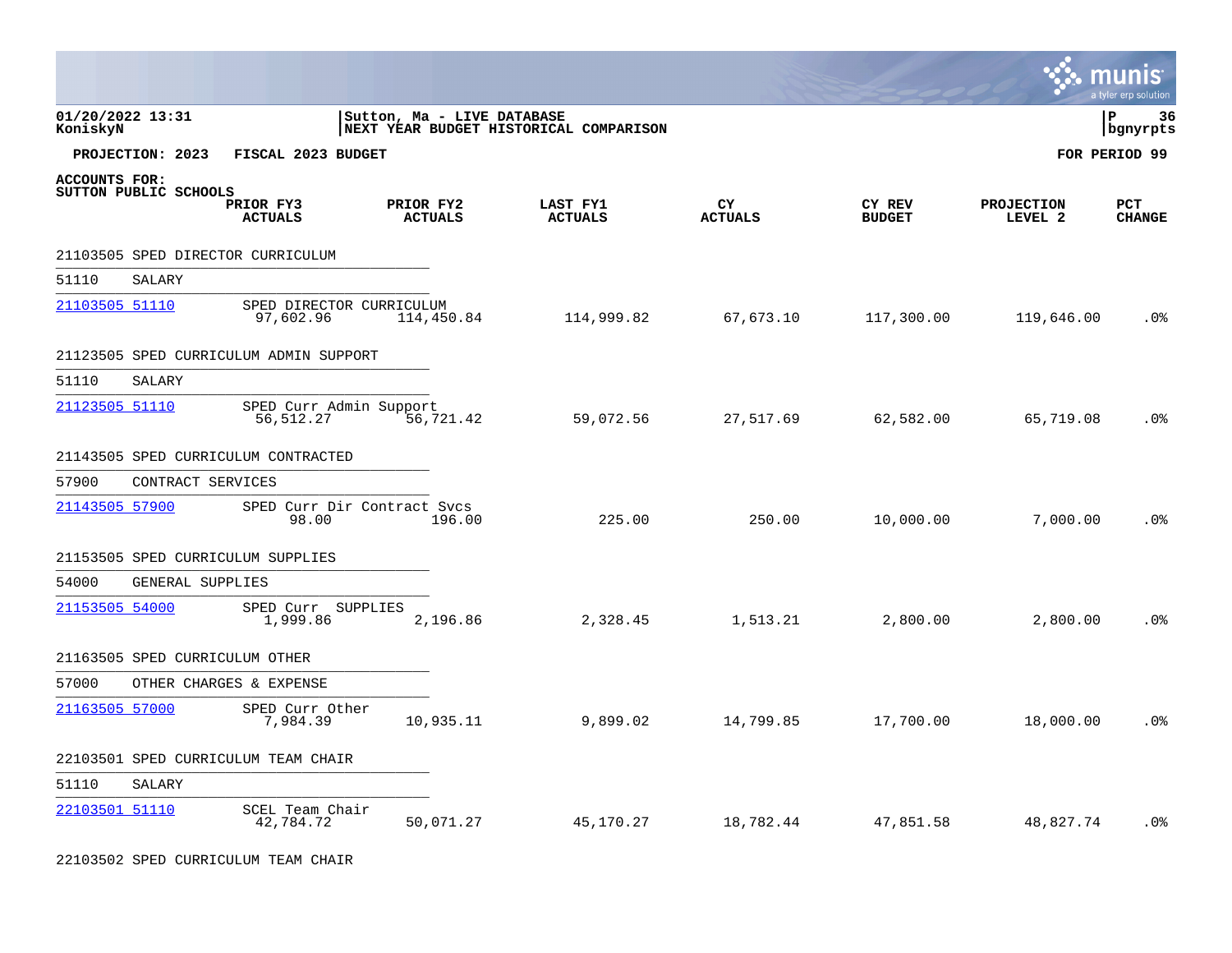|                |                   |                                        |                             |                                        |                       |                         |                              | <b>W. MUNIS</b><br>a tyler erp solution |
|----------------|-------------------|----------------------------------------|-----------------------------|----------------------------------------|-----------------------|-------------------------|------------------------------|-----------------------------------------|
| KoniskyN       | 01/20/2022 13:31  |                                        | Sutton, Ma - LIVE DATABASE  | NEXT YEAR BUDGET HISTORICAL COMPARISON |                       |                         |                              | l P<br>37<br>  bgnyrpts                 |
|                | PROJECTION: 2023  | FISCAL 2023 BUDGET                     |                             |                                        |                       |                         |                              | FOR PERIOD 99                           |
| ACCOUNTS FOR:  | SPECIAL EDUCATION | PRIOR FY3<br><b>ACTUALS</b>            | PRIOR FY2<br><b>ACTUALS</b> | LAST FY1<br><b>ACTUALS</b>             | CY.<br><b>ACTUALS</b> | CY REV<br><b>BUDGET</b> | <b>PROJECTION</b><br>LEVEL 2 | <b>PCT</b><br><b>CHANGE</b>             |
| 51110          | SALARY            |                                        |                             |                                        |                       |                         |                              |                                         |
| 22103502 51110 |                   | ES Team Chair<br>42,784.75             | 45,647.55                   | 49,593.99                              | 18,782.44             | 47,851.58               | 48,827.74                    | .0 <sub>8</sub>                         |
|                |                   | 22103503 SPED CURRICULUM TEAM CHAIR    |                             |                                        |                       |                         |                              |                                         |
| 51110          | SALARY            |                                        |                             |                                        |                       |                         |                              |                                         |
| 22103503 51110 |                   | MS Team Chair<br>39,415.08             | 39,775.84                   | 41,636.01                              | 16,110.08             | 41,621.00               | 42, 477. 42                  | .0%                                     |
|                |                   | 22103504 SPED CURRICULUM TEAM CHAIR    |                             |                                        |                       |                         |                              |                                         |
| 51110          | SALARY            |                                        |                             |                                        |                       |                         |                              |                                         |
| 22103504 51110 |                   | HS Team Chair<br>39,415.08             | 40,630.98                   | 40,780.59                              | 16,110.06             | 41,621.00               | 42,477.42                    | .0 <sub>8</sub>                         |
|                |                   | 23053501 ELC CLASSTEACHER SALARY-SPED  |                             |                                        |                       |                         |                              |                                         |
| 51110          | SALARY            |                                        |                             |                                        |                       |                         |                              |                                         |
| 23053501 51110 |                   | ELC SPED TEACHER<br>319, 135. 19       | 338,686.80                  | 351,444.79                             | 130,670.56            | 499, 316.33             | 511,347.50                   | .0%                                     |
| 51120          | WAGES FULL-TIME   |                                        |                             |                                        |                       |                         |                              |                                         |
| 23053501 51120 |                   | ELC SPED SUMMER PROGRAM<br>8,503.21    | 19,387.65                   | 13,177.14                              | 13,215.40             | 16,000.00               | 15,000.00                    | .0 <sub>8</sub>                         |
|                |                   | 23053502 ELEM CLASSTEACHER SPED SALARY |                             |                                        |                       |                         |                              |                                         |
| 51110          | SALARY            |                                        |                             |                                        |                       |                         |                              |                                         |
| 23053502 51110 |                   | ELEM SPED TEACHER<br>380,832.38        | 415,998.37                  | 528,181.65                             | 163,645.76            | 463,583.00              | 476,224.00                   | .0 <sub>8</sub>                         |
| 51120          | WAGES FULL-TIME   |                                        |                             |                                        |                       |                         |                              |                                         |
| 23053502 51120 |                   | ES SPED SUMMER PROGRAM<br>9,097.75     | 18,297.52                   | 5,852.25                               | 7,038.01              | 16,000.00               | 10,000.00                    | .0%                                     |

 $\sim$   $\sim$   $\sim$   $\sim$   $\sim$   $\sim$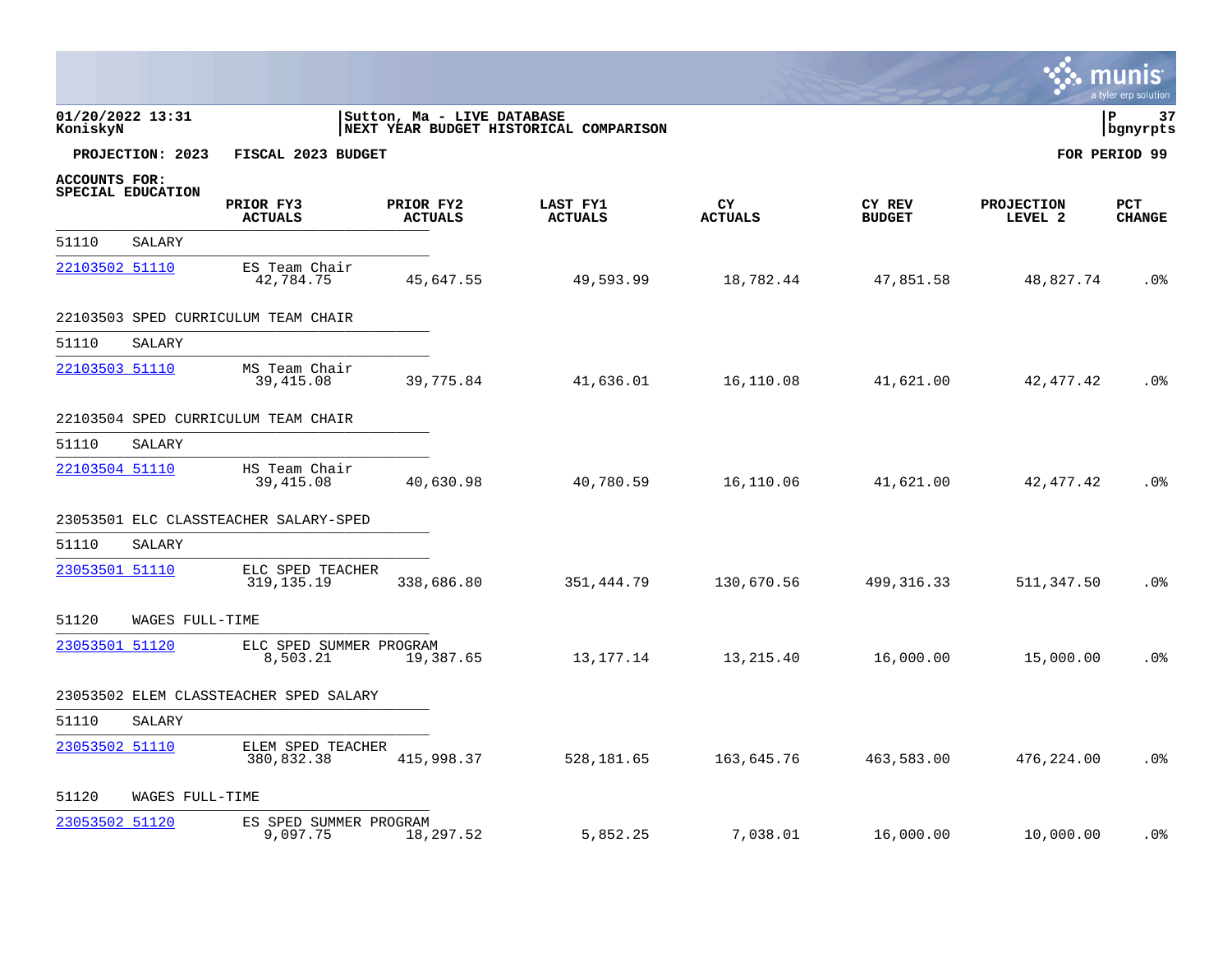|                |                   |                                           |                             |                                        |                      |                         |                              | munis<br>a tyler erp solution |
|----------------|-------------------|-------------------------------------------|-----------------------------|----------------------------------------|----------------------|-------------------------|------------------------------|-------------------------------|
| KoniskyN       | 01/20/2022 13:31  |                                           | Sutton, Ma - LIVE DATABASE  | NEXT YEAR BUDGET HISTORICAL COMPARISON |                      |                         |                              | l P<br>38<br>  bgnyrpts       |
|                | PROJECTION: 2023  | FISCAL 2023 BUDGET                        |                             |                                        |                      |                         |                              | FOR PERIOD 99                 |
| ACCOUNTS FOR:  | SPECIAL EDUCATION | PRIOR FY3<br><b>ACTUALS</b>               | PRIOR FY2<br><b>ACTUALS</b> | LAST FY1<br><b>ACTUALS</b>             | CY<br><b>ACTUALS</b> | CY REV<br><b>BUDGET</b> | <b>PROJECTION</b><br>LEVEL 2 | <b>PCT</b><br><b>CHANGE</b>   |
|                |                   | 23053503 MS CLASSTEACHER SPED SALARY      |                             |                                        |                      |                         |                              |                               |
| 51110          | SALARY            |                                           |                             |                                        |                      |                         |                              |                               |
| 23053503 51110 |                   | MS SPED TEACHER<br>389,853.95             | 313,394.07                  | 246,694.19                             | 96,241.60            | 248,863.00              | 331,573.00                   | .0 <sub>8</sub>               |
| 51120          | WAGES FULL-TIME   |                                           |                             |                                        |                      |                         |                              |                               |
| 23053503 51120 |                   | MS SPED SUMMER PROGRAM<br>10,211.39       | 4,807.33                    | 7,554.38                               | 11,781.02            | 4,000.00                | 7,500.00                     | .0 <sub>8</sub>               |
|                |                   | 23053504 HS ELCLASSTEACHER SPED SALARY    |                             |                                        |                      |                         |                              |                               |
| 51110          | SALARY            |                                           |                             |                                        |                      |                         |                              |                               |
| 23053504 51110 |                   | HS SPED TEACHER<br>271,249.06             | 284, 277.14                 | 292,630.27                             | 117,456.90           | 302,207.00              | 245,869.00                   | .0%                           |
| 51120          | WAGES FULL-TIME   |                                           |                             |                                        |                      |                         |                              |                               |
| 23053504 51120 |                   | HS SPED SUMMER PROGRAM<br>5,369.95        | 3,939.75                    | 3,031.31                               | 1,674.26             | 4,000.00                | 7,500.00                     | .0 <sup>°</sup>               |
|                |                   | 23203501 MED THERAPEUTIC (OT, PT, SPEECH  |                             |                                        |                      |                         |                              |                               |
| 51110          | SALARY            |                                           |                             |                                        |                      |                         |                              |                               |
| 23203501 51110 |                   | MED THER- OT - PT - SPEECH<br>232,505.76  | 251,831.16                  | 261,109.68                             | 111,512.04           | 251,347.00              | 272,405.76                   | .0 <sup>°</sup>               |
| 51120          | WAGES FULL-TIME   |                                           |                             |                                        |                      |                         |                              |                               |
| 23203501 51120 |                   | MED THERAPEUTIC SUMMER PROGRAM<br>806.87  | 1,912.59                    | 2,042.91                               | 2,788.91             | 2,000.00                | 2,000.00                     | .0%                           |
|                |                   | 23203502 MED THERAPEUTIC (OT, PT, SPEECH  |                             |                                        |                      |                         |                              |                               |
| 51110          | SALARY            |                                           |                             |                                        |                      |                         |                              |                               |
| 23203502 51110 |                   | MED THER - OT - PT - SPEECH<br>175,561.48 | 137,445.96                  | 150,430.18                             | 62,750.47            | 169,359.00              | 155,066.67                   | .0 <sub>8</sub>               |

51120 WAGES FULL-TIME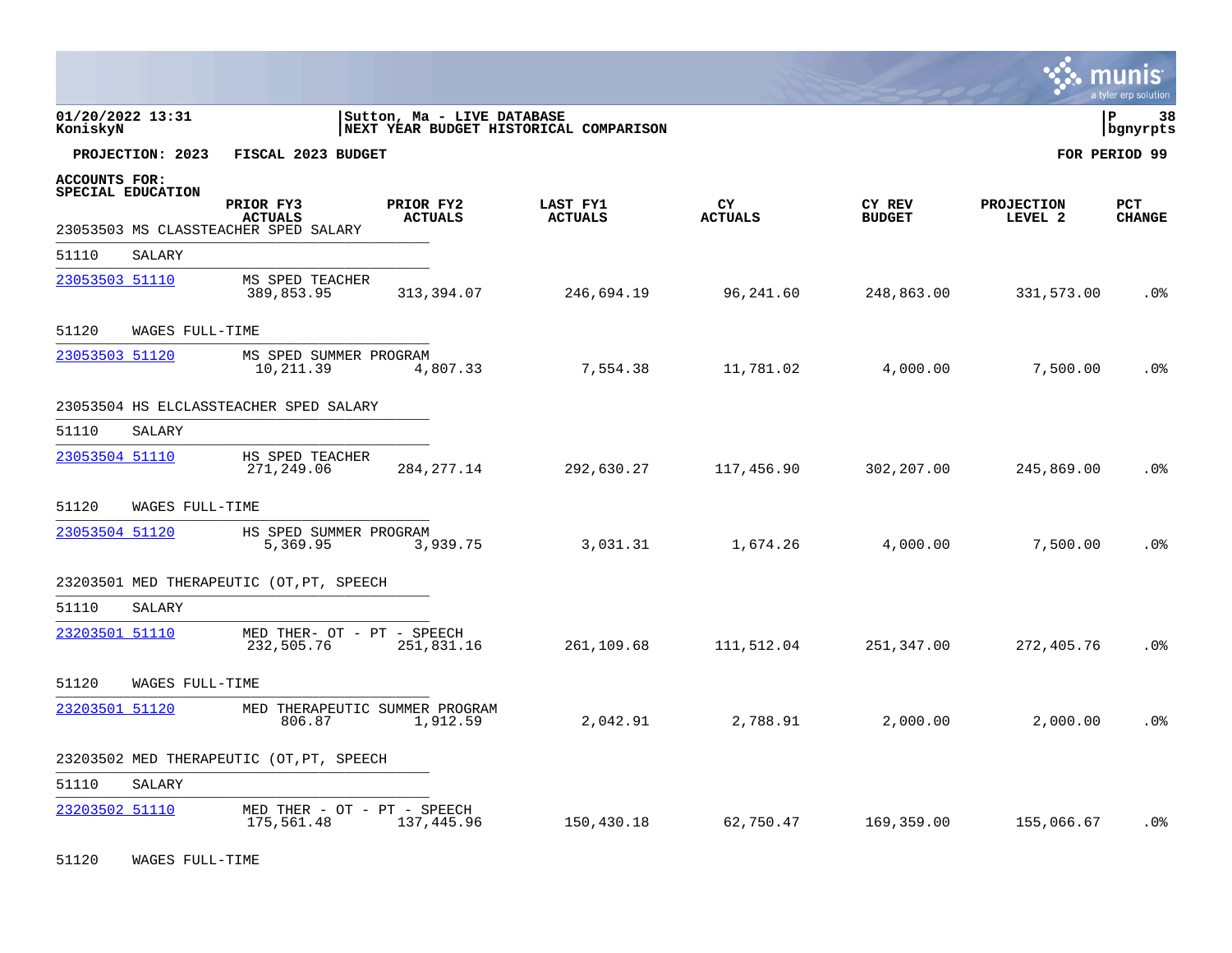|                                           |                                          |                                                                      |                            |                       |                         |                              | mun<br>a tyler erp solution |
|-------------------------------------------|------------------------------------------|----------------------------------------------------------------------|----------------------------|-----------------------|-------------------------|------------------------------|-----------------------------|
| 01/20/2022 13:31<br>KoniskyN              |                                          | Sutton, Ma - LIVE DATABASE<br>NEXT YEAR BUDGET HISTORICAL COMPARISON |                            |                       |                         |                              | l P<br>-39<br>bgnyrpts      |
| PROJECTION: 2023                          | FISCAL 2023 BUDGET                       |                                                                      |                            |                       |                         |                              | FOR PERIOD 99               |
| <b>ACCOUNTS FOR:</b><br>SPECIAL EDUCATION | PRIOR FY3<br><b>ACTUALS</b>              | PRIOR FY2<br><b>ACTUALS</b>                                          | LAST FY1<br><b>ACTUALS</b> | CY.<br><b>ACTUALS</b> | CY REV<br><b>BUDGET</b> | <b>PROJECTION</b><br>LEVEL 2 | <b>PCT</b><br><b>CHANGE</b> |
| 23203502 51120                            | 1,108.87                                 | MED THERAPEUTIC SUMMER PROGRAM<br>1,904.79                           | 3,630.30                   | 2,573.39              | 2,000.00                | 2,000.00                     | .0 <sub>8</sub>             |
|                                           | 23203503 MED THERAPEUTIC (OT, PT, SPEECH |                                                                      |                            |                       |                         |                              |                             |
| 51110<br>SALARY                           |                                          |                                                                      |                            |                       |                         |                              |                             |
| 23203503 51110                            | MED THER- OT - PT - SPEECH<br>80,513.94  | 81,214.29                                                            | 83,457.11                  | 33,940.10             | 89,522.00               | 92,308.89                    | .0%                         |
| 51120<br>WAGES FULL-TIME                  |                                          |                                                                      |                            |                       |                         |                              |                             |
| 23203503 51120                            | 806.87                                   | MED THERAPEUTIC SUMMER PROGRAM<br>$-294.55$                          | 1,835.20                   | 3,701.76              | 2,000.00                | 2,000.00                     | .0 <sub>8</sub>             |
|                                           | 23203504 MED THERAPEUTIC (OT, PT, SPEECH |                                                                      |                            |                       |                         |                              |                             |
| 51110<br>SALARY                           |                                          |                                                                      |                            |                       |                         |                              |                             |
| 23203504 51110                            | MED THER-OT - PT - SPEECH<br>76,368.14   | 64,445.37                                                            | 67,777.54                  | 27,673.40             | 73,228.00               | 76,518.37                    | .0 <sub>8</sub>             |
| 23243501 MEDICAL THERAPUTIC SVCS          |                                          |                                                                      |                            |                       |                         |                              |                             |
| 57900                                     | CONTRACT SERVICES                        |                                                                      |                            |                       |                         |                              |                             |
| 23243501 57900                            | MED THERAPEUTIC CONTRACTED<br>7,903.08   | 4,630.40                                                             | 12,273.23                  | 4,334.70              | 7,250.00                | 7,750.00                     | .0 <sub>8</sub>             |
| 23243502 MEDICAL THERAPUTIC SVCS          |                                          |                                                                      |                            |                       |                         |                              |                             |
| 57900                                     | CONTRACT SERVICES                        |                                                                      |                            |                       |                         |                              |                             |
| 23243502 57900                            | MED THERAPEUTIC CONTRACTED<br>3,340.64   | 2,935.33                                                             | 1,800.08                   | 1,275.27              | 7,250.00                | 8,500.00                     | .0 <sub>8</sub>             |
| 23243503 MEDICAL THERAPUTIC SVCS          |                                          |                                                                      |                            |                       |                         |                              |                             |
| 57900                                     | CONTRACT SERVICES                        |                                                                      |                            |                       |                         |                              |                             |
| 23243503 57900                            | MED THERAPEUTIC CONTRACTED<br>1,949.73   | 1,156.79                                                             | 4,081.75                   | 848.00                | 5,000.00                | 5,500.00                     | .0%                         |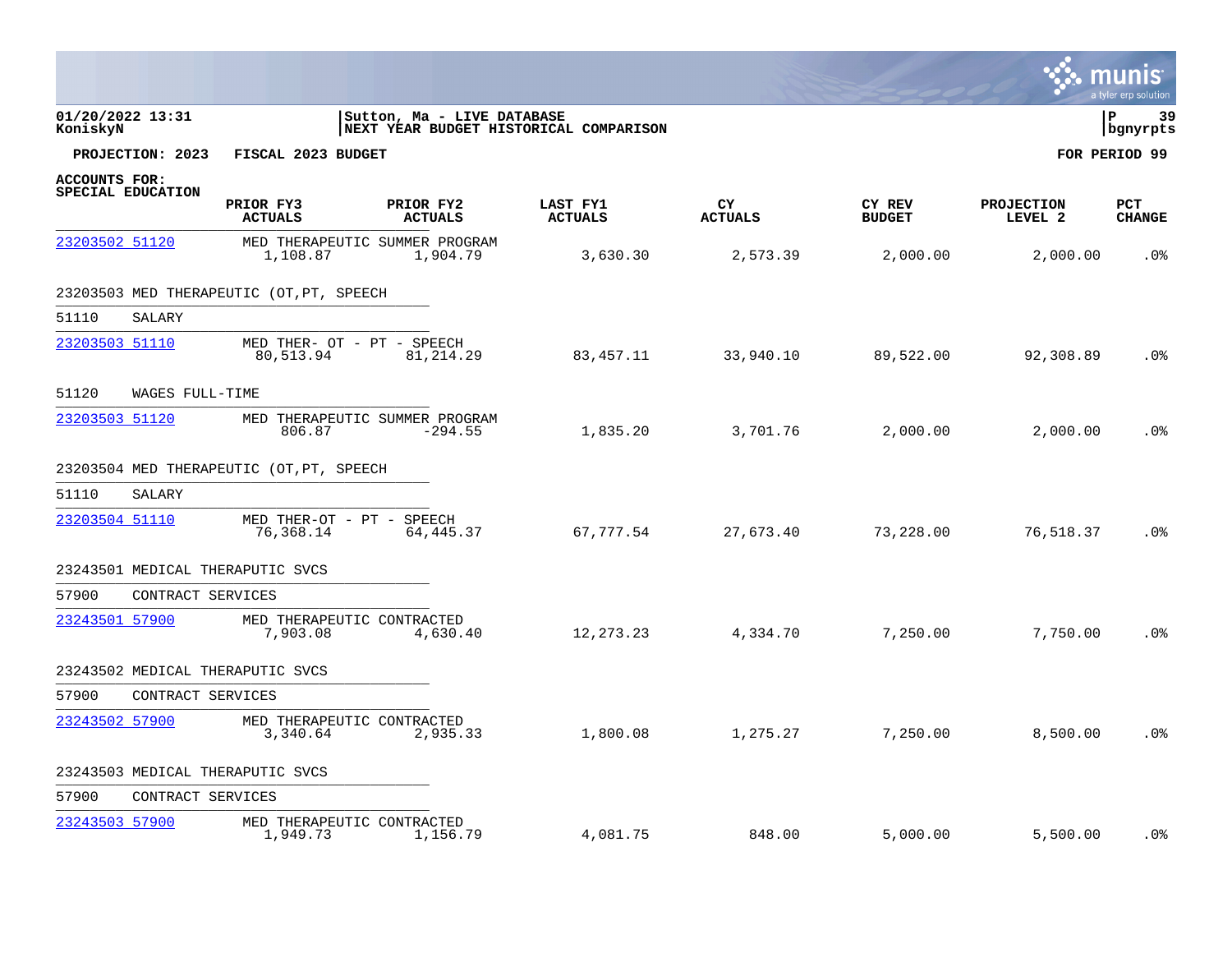|                                           |                                                                 |                             |                                        |                      |                         | ∵. munis                     | a tyler erp solution        |
|-------------------------------------------|-----------------------------------------------------------------|-----------------------------|----------------------------------------|----------------------|-------------------------|------------------------------|-----------------------------|
| 01/20/2022 13:31<br>KoniskyN              |                                                                 | Sutton, Ma - LIVE DATABASE  | NEXT YEAR BUDGET HISTORICAL COMPARISON |                      |                         |                              | ∣P<br>40<br>  bgnyrpts      |
| PROJECTION: 2023                          | FISCAL 2023 BUDGET                                              |                             |                                        |                      |                         |                              | FOR PERIOD 99               |
| <b>ACCOUNTS FOR:</b><br>SPECIAL EDUCATION | PRIOR FY3<br><b>ACTUALS</b><br>23243504 MEDICAL THERAPUTIC SVCS | PRIOR FY2<br><b>ACTUALS</b> | LAST FY1<br><b>ACTUALS</b>             | CY<br><b>ACTUALS</b> | CY REV<br><b>BUDGET</b> | <b>PROJECTION</b><br>LEVEL 2 | <b>PCT</b><br><b>CHANGE</b> |
| 57900                                     | CONTRACT SERVICES                                               |                             |                                        |                      |                         |                              |                             |
| 23243504 57900                            | MED THERAPEUTIC CONTRACTED<br>200.00                            | .00                         | 1,126.25                               | 1,983.02             | 5,000.00                | 9,500.00                     | .0%                         |
|                                           | 23243505 MED THERAPEUTIC-REGED HOME/HOS                         |                             |                                        |                      |                         |                              |                             |
| 57900                                     | CONTRACT SERVICES                                               |                             |                                        |                      |                         |                              |                             |
| 23243505 57900                            | MED THER CONTRACT SERVICES<br>5,390.05                          | 7,016.00                    | .00                                    | .00                  | 16,500.00               | 12,000.00                    | .0%                         |
|                                           | 23253501 SUBSTITUTE TEACHERS                                    |                             |                                        |                      |                         |                              |                             |
| 51110<br>SALARY                           |                                                                 |                             |                                        |                      |                         |                              |                             |
| 23253501 51110                            | SCEL SPED SUBSTITUTE TEACHERS<br>$-175.00$                      | 9,893.83                    | 6,430.00                               | 5,000.00             | 12,000.00               | 12,000.00                    | .0%                         |
|                                           | 23253502 SUB-MED THERAPEUTIC-REGED HOME                         |                             |                                        |                      |                         |                              |                             |
| 51110<br>SALARY                           |                                                                 |                             |                                        |                      |                         |                              |                             |
| 23253502 51110                            | ES SPED SUBSTITUTE TEACHERS<br>25,027.50                        | 1,800.00                    | 6,480.00                               | 9,095.00             | 12,000.00               | 12,000.00                    | .0 <sub>8</sub>             |
|                                           | 23253503 SUBSTITUTE TEACHERS                                    |                             |                                        |                      |                         |                              |                             |
| 51110<br>SALARY                           |                                                                 |                             |                                        |                      |                         |                              |                             |
| 23253503 51110                            | MS SPED SUBSTITUTE TEACHERS<br>3,960.00                         | 1,370.00                    | 160.00                                 | 80.00                | 12,000.00               | 6,000.00                     | .0%                         |
|                                           | 23253504 SUB-MED THERAPEUTIC-REGED HOME                         |                             |                                        |                      |                         |                              |                             |
| 51110<br>SALARY                           |                                                                 |                             |                                        |                      |                         |                              |                             |
| 23253504 51110                            | HS SPED SUBSTITUTE TEACHER<br>3,240.00                          | 40.00                       | 220.00                                 | 110.00               | 3,000.00                | 6,000.00                     | .0%                         |

23310010 SPED AIDES \_\_\_\_\_\_\_\_\_\_\_\_\_\_\_\_\_\_\_\_\_\_\_\_\_\_\_\_\_\_\_\_\_\_\_\_\_\_\_\_\_\_\_\_

51110 SALARY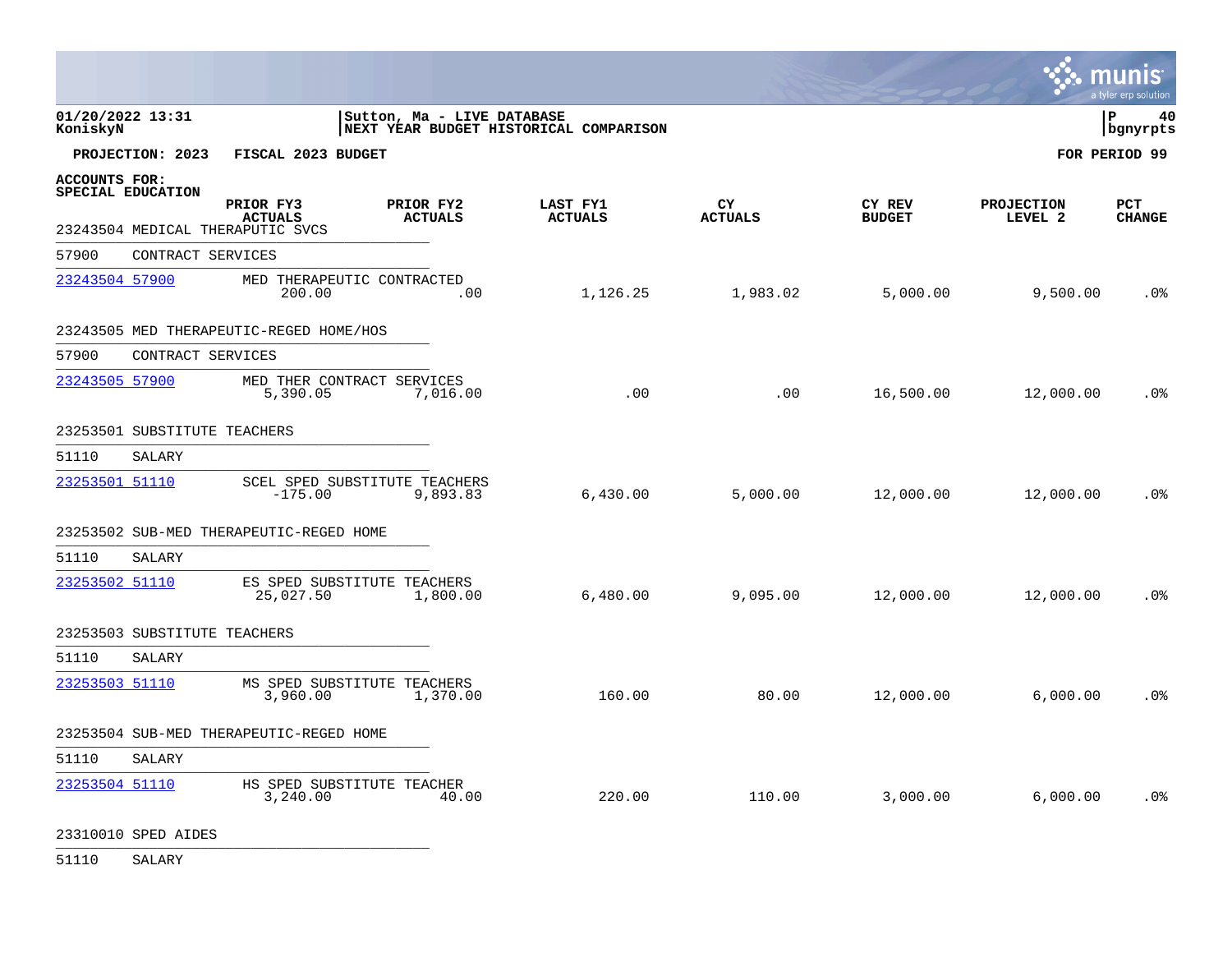|                |                     |                                      |                             |                                        |                      |                         |                              | munis<br>a tyler erp solution |
|----------------|---------------------|--------------------------------------|-----------------------------|----------------------------------------|----------------------|-------------------------|------------------------------|-------------------------------|
| KoniskyN       | 01/20/2022 13:31    |                                      | Sutton, Ma - LIVE DATABASE  | NEXT YEAR BUDGET HISTORICAL COMPARISON |                      |                         |                              | P<br>41<br>  bgnyrpts         |
|                | PROJECTION: 2023    | FISCAL 2023 BUDGET                   |                             |                                        |                      |                         |                              | FOR PERIOD 99                 |
| ACCOUNTS FOR:  | SPECIAL EDUCATION   | PRIOR FY3<br><b>ACTUALS</b>          | PRIOR FY2<br><b>ACTUALS</b> | LAST FY1<br><b>ACTUALS</b>             | CY<br><b>ACTUALS</b> | CY REV<br><b>BUDGET</b> | <b>PROJECTION</b><br>LEVEL 2 | PCT<br><b>CHANGE</b>          |
| 23310010 51110 |                     | SPED PARAPROFESSIONAL<br>318,098.57  | 391,902.22                  | 423,157.74                             | 183,998.07           | 420,016.86              | 413,266.91                   | .0 <sub>8</sub>               |
| 51120          | WAGES FULL-TIME     |                                      |                             |                                        |                      |                         |                              |                               |
| 23310010 51120 |                     | SPED PARA SUMMER PROGRAM<br>4,912.04 | 7,823.16                    | 4,533.87                               | 13,740.39            | 9,000.00                | 9,000.00                     | .0 <sub>8</sub>               |
|                | 23310020 SPED AIDES |                                      |                             |                                        |                      |                         |                              |                               |
| 51110          | SALARY              |                                      |                             |                                        |                      |                         |                              |                               |
| 23310020 51110 |                     | SPED PARAPROFESSIONAL<br>345,625.45  | 362,383.72                  | 416,426.59                             | 144,542.81           | 334,520.00              | 421,087.81                   | .0 <sub>8</sub>               |
| 51120          | WAGES FULL-TIME     |                                      |                             |                                        |                      |                         |                              |                               |
| 23310020 51120 |                     | SPED PARA SUMMER PROGRAM<br>1,139.85 | 2,302.50                    | 1,065.00                               | 1,616.94             | 9,000.00                | 9,000.00                     | . 0%                          |
|                | 23310030 SPED AIDES |                                      |                             |                                        |                      |                         |                              |                               |
| 51110          | SALARY              |                                      |                             |                                        |                      |                         |                              |                               |
| 23310030 51110 |                     | SPED PARAPROFESSIONAL<br>257,282.41  | 255,941.80                  | 290,044.56                             | 88,649.28            | 204,744.00              | 215,162.27                   | .0%                           |
| 51120          | WAGES FULL-TIME     |                                      |                             |                                        |                      |                         |                              |                               |
| 23310030 51120 |                     | SPED PARA SUMMER PROGRAM<br>4,767.58 | 3,729.67                    | 945.00                                 | 364.56               | 7,000.00                | 7,000.00                     | .0 <sub>8</sub>               |
|                | 23310040 SPED AIDES |                                      |                             |                                        |                      |                         |                              |                               |
| 51110          | SALARY              |                                      |                             |                                        |                      |                         |                              |                               |
| 23310040 51110 |                     | SPED PARAPROFESSIONAL<br>241,601.85  | 234,452.62                  | 222,063.41                             | 123,561.63           | 289,223.00              | 348,786.29                   | .0%                           |
| 51120          | WAGES FULL-TIME     |                                      |                             |                                        |                      |                         |                              |                               |
| 23310040 51120 |                     | SPED PARA SUMMER PROGRAM<br>3,269.40 | 3,506.20                    | 1,206.10                               | 1,586.17             | 7,000.00                | 7,000.00                     | $.0\%$                        |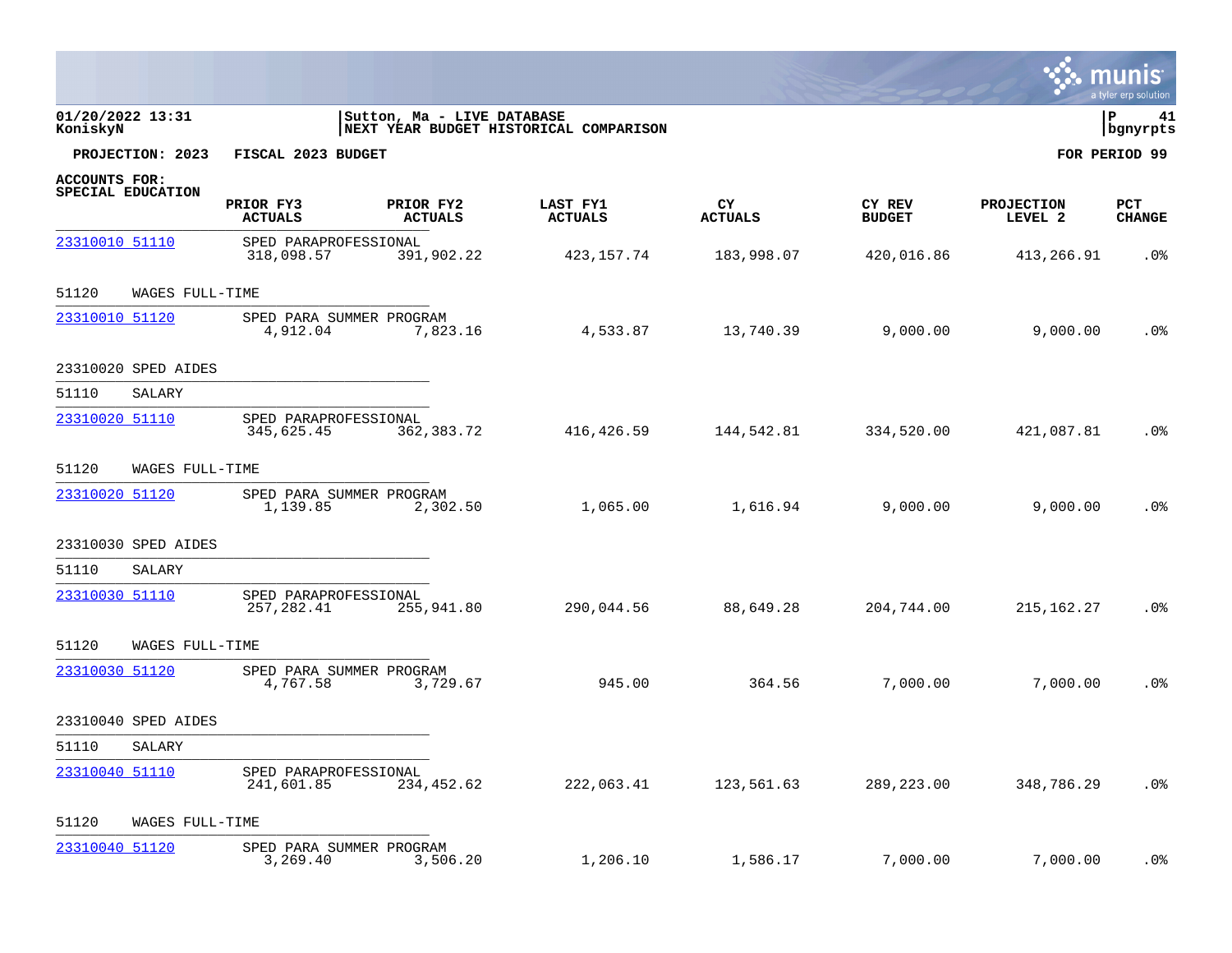|                                           |                                           |                             |                                        |                      |                         | $\sim$ munis                 | a tyler erp solution        |
|-------------------------------------------|-------------------------------------------|-----------------------------|----------------------------------------|----------------------|-------------------------|------------------------------|-----------------------------|
| 01/20/2022 13:31<br>KoniskyN              |                                           | Sutton, Ma - LIVE DATABASE  | NEXT YEAR BUDGET HISTORICAL COMPARISON |                      |                         |                              | 42<br>l P<br>bgnyrpts       |
| PROJECTION: 2023                          | FISCAL 2023 BUDGET                        |                             |                                        |                      |                         |                              | FOR PERIOD 99               |
| <b>ACCOUNTS FOR:</b><br>SPECIAL EDUCATION | PRIOR FY3<br><b>ACTUALS</b>               | PRIOR FY2<br><b>ACTUALS</b> | LAST FY1<br><b>ACTUALS</b>             | CY<br><b>ACTUALS</b> | CY REV<br><b>BUDGET</b> | <b>PROJECTION</b><br>LEVEL 2 | <b>PCT</b><br><b>CHANGE</b> |
|                                           | 24403501 OTHER INSTR SVS - FIELD TRIPS    |                             |                                        |                      |                         |                              |                             |
| 54201                                     | OTHER SUPPLIES                            |                             |                                        |                      |                         |                              |                             |
| 24403501 54201                            | OTHER SUPPLIES<br>.00                     | .00                         | .00                                    | 251.11               | 350.00                  | 450.00                       | .0%                         |
|                                           | 24403502 OTHER INST SVC - FIELD TRIPS     |                             |                                        |                      |                         |                              |                             |
| 54201                                     | OTHER SUPPLIES                            |                             |                                        |                      |                         |                              |                             |
| 24403502 54201                            | OTHER SUPPLIES<br>.00                     | .00                         | .00                                    | 223.76               | 350.00                  | 450.00                       | .0 <sub>8</sub>             |
|                                           | 24403503 OTHER INST SVC - FIELD TRIPS     |                             |                                        |                      |                         |                              |                             |
| 54201                                     | OTHER SUPPLIES                            |                             |                                        |                      |                         |                              |                             |
| 24403503 54201                            | OTHER SUPPLIES<br>.00                     | .00                         | .00                                    | 187.51               | 350.00                  | 450.00                       | .0 <sub>8</sub>             |
| 24403504 SPED FIELD TRIPS                 |                                           |                             |                                        |                      |                         |                              |                             |
| 54201                                     | OTHER SUPPLIES                            |                             |                                        |                      |                         |                              |                             |
| 24403504 54201                            | OTHER SUPPLIES<br>.00                     | .00                         | .00                                    | 216.34               | 350.00                  | 450.00                       | .0 <sub>8</sub>             |
| 54206                                     | SCHOOL FIELD TRIPS                        |                             |                                        |                      |                         |                              |                             |
| 24403504 54206                            | SCHOOL FIELD TRIPS<br>2,422.37            | 1,536.03                    | .00                                    | 104.35               | 3,050.00                | 3,050.00                     | .0 <sub>8</sub>             |
|                                           | 24513501 CLASSROOM TECH (HARDWARE)-SPED   |                             |                                        |                      |                         |                              |                             |
| 54203                                     | INSTRUCTIONAL TECHNOLOGY                  |                             |                                        |                      |                         |                              |                             |
| 24513501 54203                            | CLASSROOM TECH (HARDWARE) - SPED<br>49.00 | 485.68                      | .00                                    | 1,163.94             | 1,500.00                | 2,000.00                     | .0 <sub>8</sub>             |
|                                           | 24513502 CLASSROOM TECH (HARDWARE)-SPED   |                             |                                        |                      |                         |                              |                             |

54203 INSTRUCTIONAL TECHNOLOGY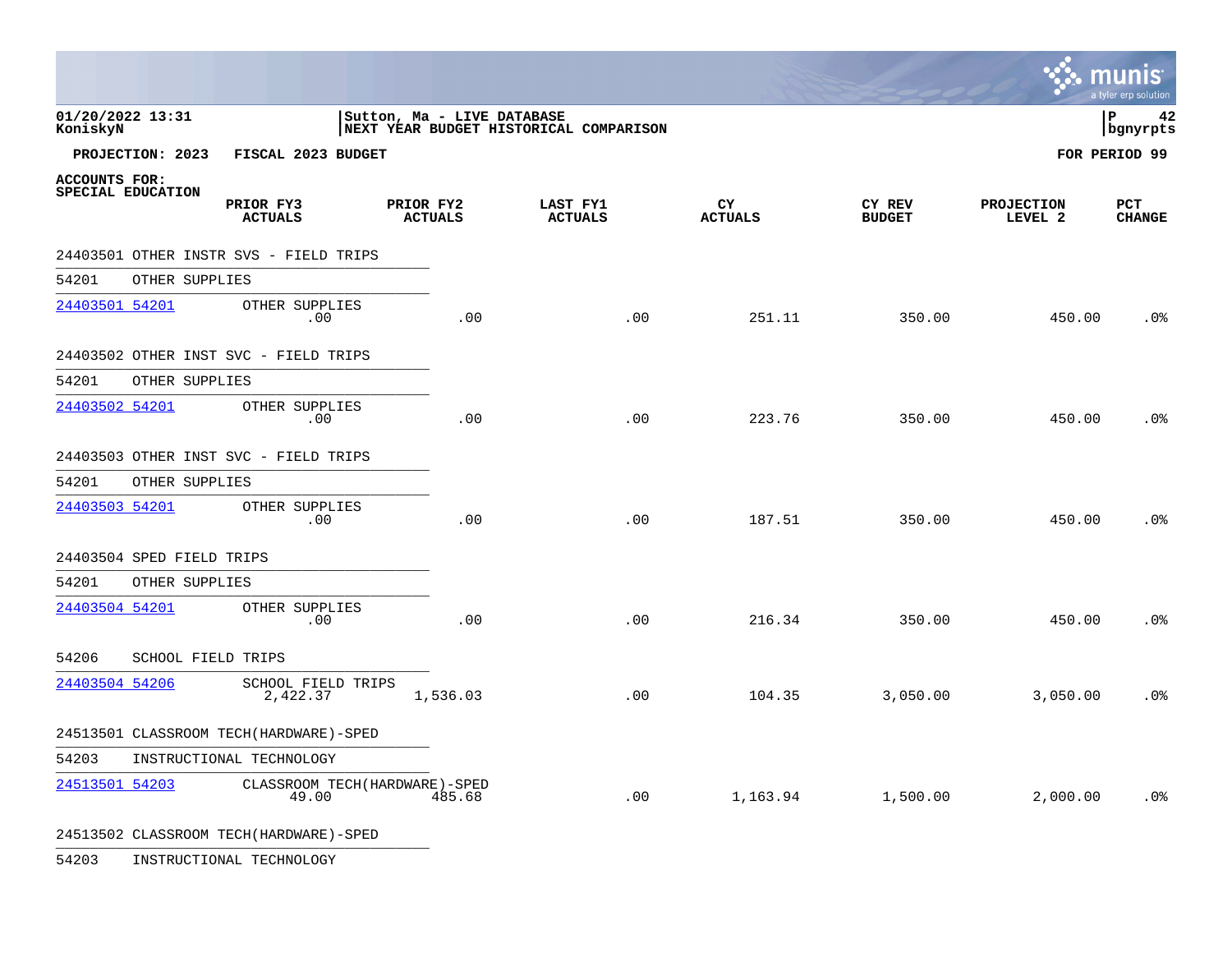|                |                   |                                          |                                                                      |                            |                      |                         |                              | a tyler erp solution |
|----------------|-------------------|------------------------------------------|----------------------------------------------------------------------|----------------------------|----------------------|-------------------------|------------------------------|----------------------|
| KoniskyN       | 01/20/2022 13:31  |                                          | Sutton, Ma - LIVE DATABASE<br>NEXT YEAR BUDGET HISTORICAL COMPARISON |                            |                      |                         |                              | P<br>43<br>bgnyrpts  |
|                | PROJECTION: 2023  | FISCAL 2023 BUDGET                       |                                                                      |                            |                      |                         |                              | FOR PERIOD 99        |
| ACCOUNTS FOR:  | SPECIAL EDUCATION | PRIOR FY3<br><b>ACTUALS</b>              | PRIOR FY2<br><b>ACTUALS</b>                                          | LAST FY1<br><b>ACTUALS</b> | CY<br><b>ACTUALS</b> | CY REV<br><b>BUDGET</b> | <b>PROJECTION</b><br>LEVEL 2 | PCT<br><b>CHANGE</b> |
| 24513502 54203 |                   | 1,239.28                                 | CLASSROOM TECH (HARDWARE) - SPED<br>27.54                            | .00                        | 134.95               | 1,700.00                | 2,400.00                     | .0 <sup>8</sup>      |
|                |                   | 24513503 CLASSROOM TECH (HARDWARE)-SPED  |                                                                      |                            |                      |                         |                              |                      |
| 54203          |                   | INSTRUCTIONAL TECHNOLOGY                 |                                                                      |                            |                      |                         |                              |                      |
| 24513503 54203 |                   | 3,527.89                                 | CLASSROOM TECH (HARDWARE) - SPED<br>1,631.99                         | 9,700.00                   | 454.98               | 2,250.00                | 2,500.00                     | .0 <sub>8</sub>      |
|                |                   | 24513504 CLASSROOM TECH (HARDWARE)-SPED  |                                                                      |                            |                      |                         |                              |                      |
| 54203          |                   | INSTRUCTIONAL TECHNOLOGY                 |                                                                      |                            |                      |                         |                              |                      |
| 24513504 54203 |                   | 929.99                                   | CLASSROOM TECH (HARDWARE) - SPED<br>.00                              | .00                        | 533.00               | 2,250.00                | 2,500.00                     | .0 <sup>8</sup>      |
|                |                   | 24553502 INSTRUCTIONAL SOFT(SITE LICENS  |                                                                      |                            |                      |                         |                              |                      |
| 54203          |                   | INSTRUCTIONAL TECHNOLOGY                 |                                                                      |                            |                      |                         |                              |                      |
| 24553502 54203 |                   | .00                                      | INSTRUCTIONAL SOFT(SITE LICENS<br>.00                                | 2,346.10                   | 5,633.00             | 1,250.00                | 9,100.00                     | .0%                  |
|                |                   | 24553503 INSTRUCTIONAL SOFT (SITE LICENS |                                                                      |                            |                      |                         |                              |                      |
| 54203          |                   | INSTRUCTIONAL TECHNOLOGY                 |                                                                      |                            |                      |                         |                              |                      |
| 24553503 54203 |                   | .00                                      | INSTRUCTIONAL SOFT (SITE LICENS<br>.00                               | 947.50                     | 1,137.50             | 1,250.00                | 1,300.00                     | .0 <sub>8</sub>      |
|                |                   | 24553504 INSTRUCTIONAL SOFT (SITE LICENS |                                                                      |                            |                      |                         |                              |                      |
| 54203          |                   | INSTRUCTIONAL TECHNOLOGY                 |                                                                      |                            |                      |                         |                              |                      |
| 24553504 54203 |                   | .00                                      | INSTRUCTIONAL SOFT(SITE LICENS<br>.00                                | 947.50                     | 1,137.50             | 1,250.00                | 1,300.00                     | .0%                  |
|                |                   | 24553505 INSTRUCTIONAL SOFT (SITE LICENS |                                                                      |                            |                      |                         |                              |                      |
| 54203          |                   | INSTRUCTIONAL TECHNOLOGY                 |                                                                      |                            |                      |                         |                              |                      |
| 24553505 54203 |                   | 4,763.64                                 | INSTRUCTIONAL SOFT(SITE LICENS<br>4,860.23                           | 5,156.36                   | 5,201.25             | 6,531.00                | 6,700.00                     | $.0\%$               |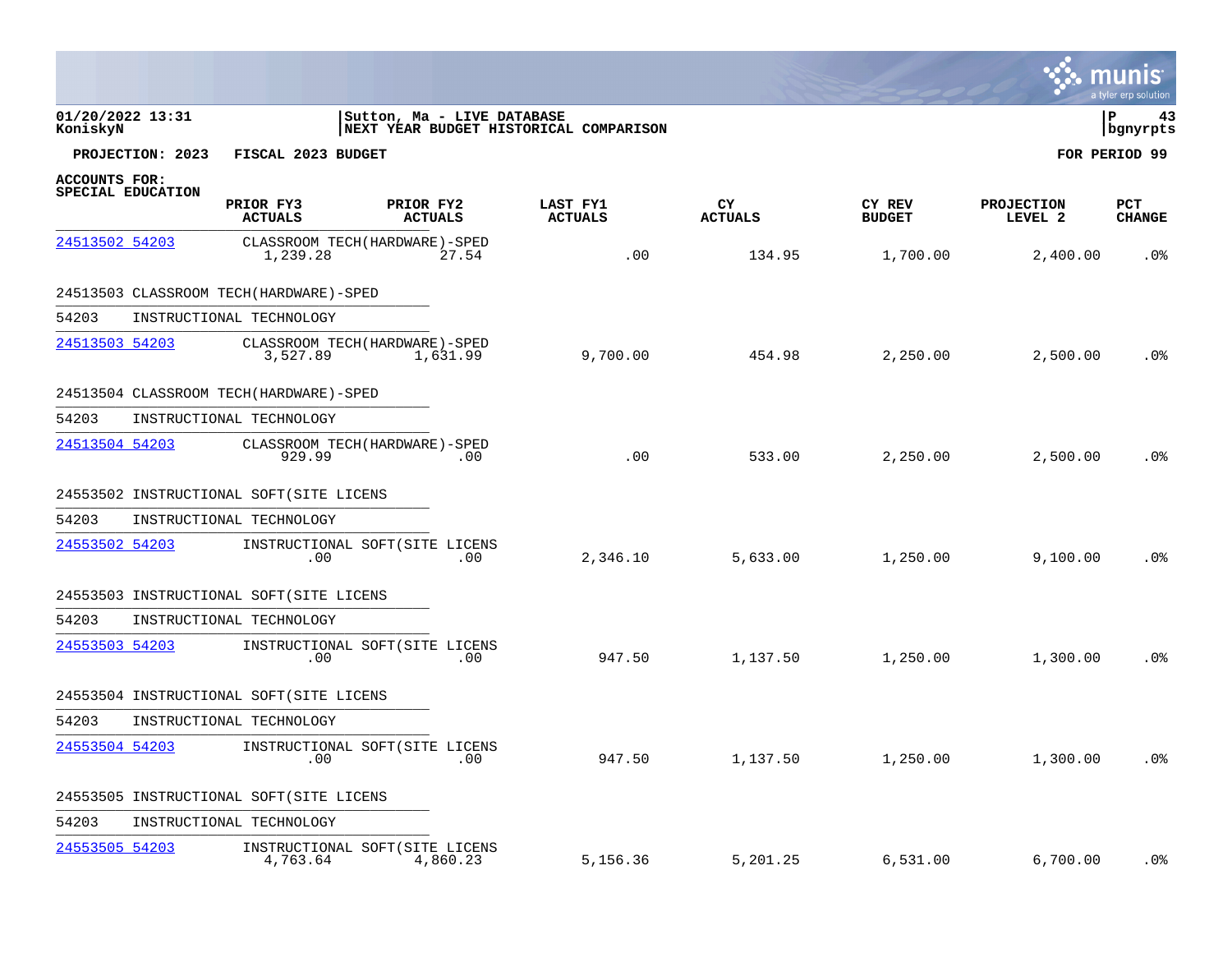|                      |                           |                                      |                             |                                        |                      |                         |                              | munis<br>a tyler erp solution |
|----------------------|---------------------------|--------------------------------------|-----------------------------|----------------------------------------|----------------------|-------------------------|------------------------------|-------------------------------|
| KoniskyN             | 01/20/2022 13:31          |                                      | Sutton, Ma - LIVE DATABASE  | NEXT YEAR BUDGET HISTORICAL COMPARISON |                      |                         |                              | P<br>44<br>bgnyrpts           |
|                      | PROJECTION: 2023          | FISCAL 2023 BUDGET                   |                             |                                        |                      |                         |                              | FOR PERIOD 99                 |
| <b>ACCOUNTS FOR:</b> | SPECIAL EDUCATION         | PRIOR FY3<br><b>ACTUALS</b>          | PRIOR FY2<br><b>ACTUALS</b> | LAST FY1<br><b>ACTUALS</b>             | CY<br><b>ACTUALS</b> | CY REV<br><b>BUDGET</b> | <b>PROJECTION</b><br>LEVEL 2 | <b>PCT</b><br><b>CHANGE</b>   |
|                      |                           | 28103501 SPED CURRICULUM PSYCH       |                             |                                        |                      |                         |                              |                               |
| 51110                | SALARY                    |                                      |                             |                                        |                      |                         |                              |                               |
| 28103501 51110       |                           | SCEL Psych<br>38,141.00              | 43,398.63                   | 39,616.32                              | 15,669.56            | 41,510.00               | 42,669.33                    | .0 <sub>8</sub>               |
|                      |                           | 28103502 SPED CURRICULUM PSYCH       |                             |                                        |                      |                         |                              |                               |
| 51110                | SALARY                    |                                      |                             |                                        |                      |                         |                              |                               |
| 28103502 51110       |                           | ES Psych<br>56,521.59                | 57,185.87                   | 63,079.68                              | 29,498.92            | 62,265.00               | 64,004.00                    | .0 <sub>8</sub>               |
|                      |                           | 28103503 SPED CURRICULUM PSYCH       |                             |                                        |                      |                         |                              |                               |
| 51110                | SALARY                    |                                      |                             |                                        |                      |                         |                              |                               |
| 28103503 51110       |                           | MS Psych<br>31,247.06                | 39,694.78                   | 45,305.92                              | 16,994.30            | 46,587.00               | 49,593.17                    | .0 <sub>8</sub>               |
|                      |                           | 28103504 SPED CURRICULUM PSYCH       |                             |                                        |                      |                         |                              |                               |
| 51110                | SALARY                    |                                      |                             |                                        |                      |                         |                              |                               |
| 28103504 51110       |                           | HS Psych<br>31,247.06                | 30,491.68                   | 27,648.36                              | 11,329.50            | 31,058.00               | 33,062.11                    | .0 <sub>8</sub>               |
|                      | 28143501 PYSCH CONTRACTED |                                      |                             |                                        |                      |                         |                              |                               |
| 57900                | CONTRACT SERVICES         |                                      |                             |                                        |                      |                         |                              |                               |
| 28143501 57900       |                           | PYSCH CONTRACT SERVICES<br>16,387.50 | 14,355.00                   | 22,087.50                              | 7,220.00             | 15,000.00               | 15,500.00                    | .0 <sub>8</sub>               |
|                      | 28143502 PSYCH CONTRACTED |                                      |                             |                                        |                      |                         |                              |                               |
| 57900                | CONTRACT SERVICES         |                                      |                             |                                        |                      |                         |                              |                               |
| 28143502 57900       |                           | PSYCH CONTRACT SERVICES<br>17,437.50 | 17,505.00                   | 24,391.25                              | 9,785.00             | 15,000.00               | 15,500.00                    | .0 <sub>8</sub>               |

28143503 PSYCH CONTRACTED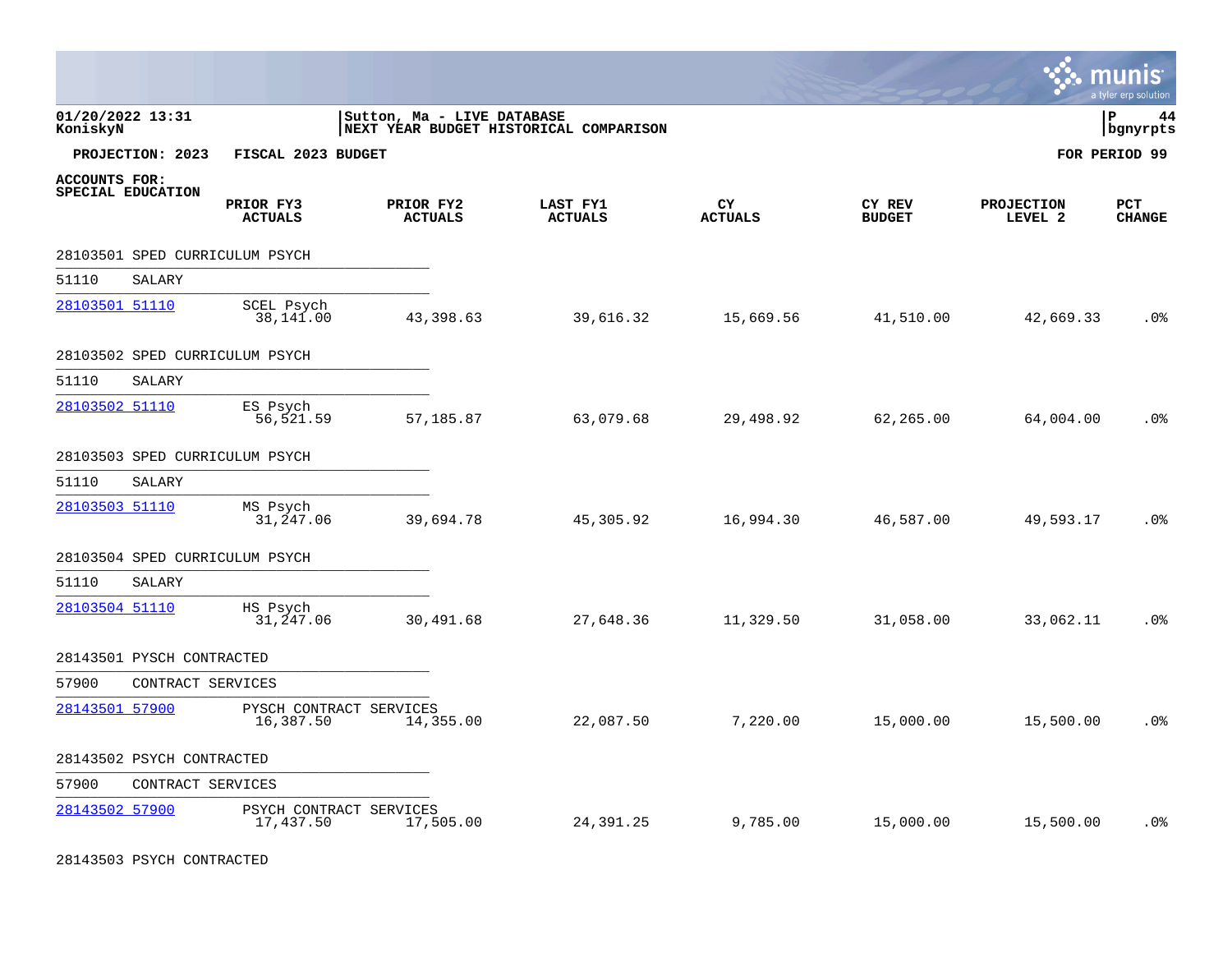|                              |                           |                                     |                             |          |                                        |                      |                         |                              | a tyler erp solution    |
|------------------------------|---------------------------|-------------------------------------|-----------------------------|----------|----------------------------------------|----------------------|-------------------------|------------------------------|-------------------------|
| 01/20/2022 13:31<br>KoniskyN |                           |                                     | Sutton, Ma - LIVE DATABASE  |          | NEXT YEAR BUDGET HISTORICAL COMPARISON |                      |                         |                              | l P<br>45<br>  bgnyrpts |
|                              | PROJECTION: 2023          | FISCAL 2023 BUDGET                  |                             |          |                                        |                      |                         |                              | FOR PERIOD 99           |
| <b>ACCOUNTS FOR:</b>         | SPECIAL EDUCATION         | PRIOR FY3<br><b>ACTUALS</b>         | PRIOR FY2<br><b>ACTUALS</b> |          | LAST FY1<br><b>ACTUALS</b>             | CY<br><b>ACTUALS</b> | CY REV<br><b>BUDGET</b> | <b>PROJECTION</b><br>LEVEL 2 | PCT<br><b>CHANGE</b>    |
| 57900                        | CONTRACT SERVICES         |                                     |                             |          |                                        |                      |                         |                              |                         |
| 28143503 57900               |                           | PSYCH CONTRACT SERVICES<br>2,400.00 |                             | .00      | .00                                    | .00                  | 5,300.00                | 4,000.00                     | .0 <sub>8</sub>         |
|                              | 28143504 PSYCH CONTRACTED |                                     |                             |          |                                        |                      |                         |                              |                         |
| 57900                        | CONTRACT SERVICES         |                                     |                             |          |                                        |                      |                         |                              |                         |
| 28143504 57900               |                           | PSYCH CONTRACT SERVICES<br>.00      |                             | .00      | .00                                    | .00                  | 5,300.00                | 4,000.00                     | $.0\%$                  |
|                              | 28153501 PSYCH SUPPLIES   |                                     |                             |          |                                        |                      |                         |                              |                         |
| 54000                        | GENERAL SUPPLIES          |                                     |                             |          |                                        |                      |                         |                              |                         |
| 28153501 54000               |                           | PSYCH GENERAL SUPPLIES<br>1,394.48  |                             | 1,467.29 | 1,740.07                               | 3,128.47             | 3,500.00                | 3,750.00                     | .0 <sub>8</sub>         |
|                              | 28153502 PYSCH SUPPLIES   |                                     |                             |          |                                        |                      |                         |                              |                         |
| 54000                        | GENERAL SUPPLIES          |                                     |                             |          |                                        |                      |                         |                              |                         |
| 28153502 54000               |                           | PSYCH GENERAL SUPPLIES<br>1,755.79  |                             | 1,296.57 | 1,700.64                               | 3,427.68             | 3,500.00                | 3,750.00                     | .0%                     |
|                              | 28153503 PSYCH SUPPLES    |                                     |                             |          |                                        |                      |                         |                              |                         |
| 54000                        | GENERAL SUPPLIES          |                                     |                             |          |                                        |                      |                         |                              |                         |
| 28153503 54000               |                           | PSYCH GENERAL SUPPLIES<br>1,391.88  |                             | 1,367.87 | 1,557.33                               | 2,953.21             | 3,250.00                | 3,400.00                     | .0 <sub>8</sub>         |
|                              | 28153504 PSYCH SUPPLIES   |                                     |                             |          |                                        |                      |                         |                              |                         |
| 54000                        | GENERAL SUPPLIES          |                                     |                             |          |                                        |                      |                         |                              |                         |
| 28153504 54000               |                           | PSYCH GENERAL SUPPLIES<br>1,543.72  |                             | 1,217.35 | 1,456.60                               | 2,953.64             | 3,250.00                | 3,400.00                     | .0 <sub>8</sub>         |
|                              |                           | 33033505 SPED TRANSP. BUS MONITORS  |                             |          |                                        |                      |                         |                              |                         |

51110 SALARY \_\_\_\_\_\_\_\_\_\_\_\_\_\_\_\_\_\_\_\_\_\_\_\_\_\_\_\_\_\_\_\_\_\_\_\_\_\_\_\_\_\_\_\_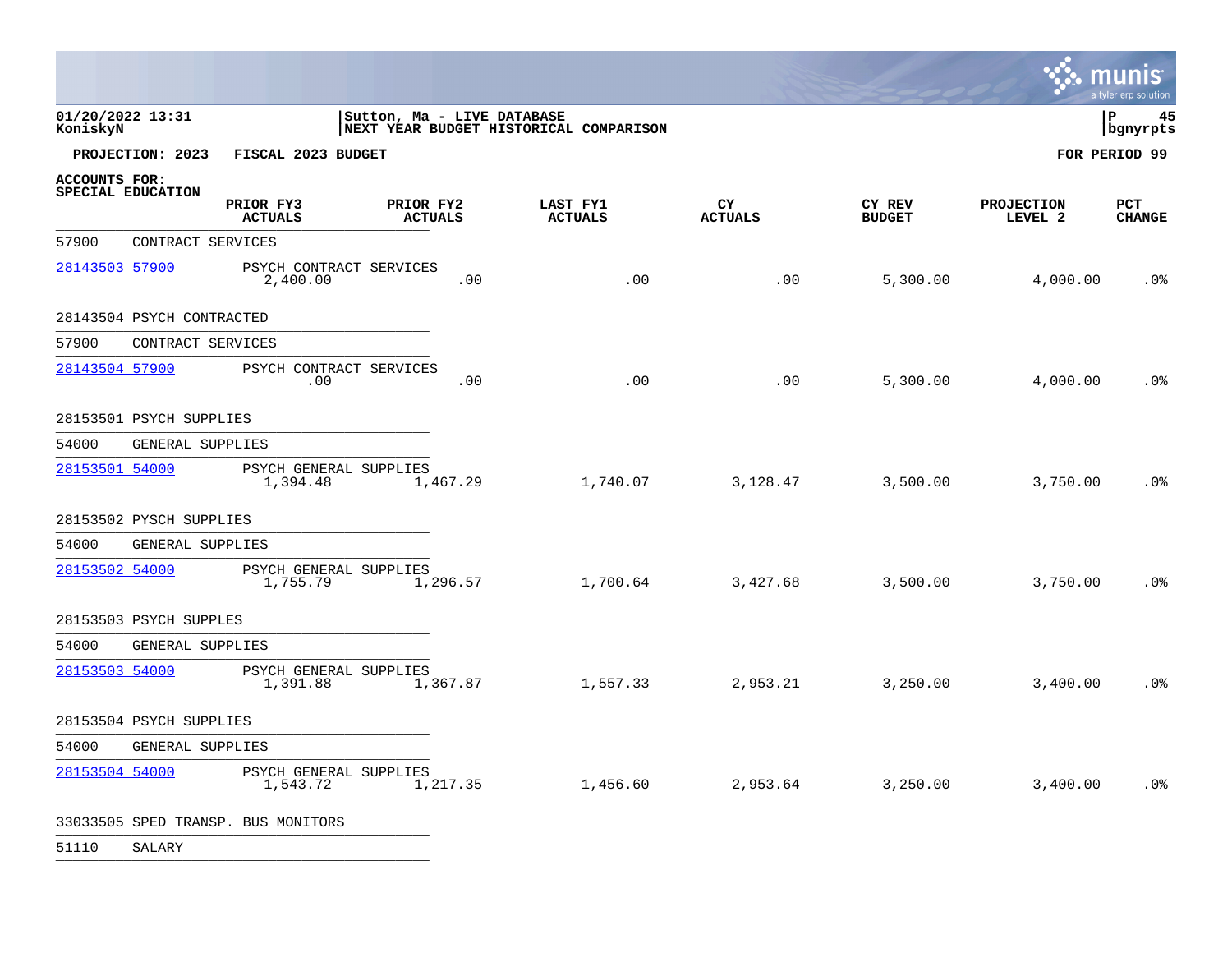|                                                                                                                                       |                                           |                                          |                                      |                                       |                                            | a tyler erp solution                           |
|---------------------------------------------------------------------------------------------------------------------------------------|-------------------------------------------|------------------------------------------|--------------------------------------|---------------------------------------|--------------------------------------------|------------------------------------------------|
| 01/20/2022 13:31<br>KoniskyN                                                                                                          | Sutton, Ma - LIVE DATABASE                | NEXT YEAR BUDGET HISTORICAL COMPARISON   |                                      |                                       |                                            | l P<br>46<br>bgnyrpts                          |
| PROJECTION: 2023<br>FISCAL 2023 BUDGET                                                                                                |                                           |                                          |                                      |                                       |                                            | FOR PERIOD 99                                  |
| <b>ACCOUNTS FOR:</b><br>SPECIAL EDUCATION<br>PRIOR FY3<br><b>ACTUALS</b><br>33033505 51110<br>DRIVERS / MONITOR -TRANSP<br>170,975.91 | PRIOR FY2<br><b>ACTUALS</b><br>181,930.26 | LAST FY1<br><b>ACTUALS</b><br>138,952.83 | CY.<br><b>ACTUALS</b><br>94, 113. 24 | CY REV<br><b>BUDGET</b><br>177,308.00 | <b>PROJECTION</b><br>LEVEL 2<br>188,705.20 | <b>PCT</b><br><b>CHANGE</b><br>.0 <sub>8</sub> |
|                                                                                                                                       |                                           |                                          |                                      |                                       |                                            |                                                |
| 57900<br>CONTRACT SERVICES                                                                                                            |                                           |                                          |                                      |                                       |                                            |                                                |
| 33033505 57900<br>CONTRACT SERVICES<br>55,474.61                                                                                      | 28,768.08                                 | 15,142.15                                | 16,432.85                            | 42,000.00                             | 30,000.00                                  | .0 <sub>8</sub>                                |
| 33043505 SPED TRANSPORTATION - OTHER                                                                                                  |                                           |                                          |                                      |                                       |                                            |                                                |
| 53415<br>UTILITIES SCHOOL                                                                                                             |                                           |                                          |                                      |                                       |                                            |                                                |
| 33043505 53415<br>SPED TRANSPORT - OTHER<br>44,162.29                                                                                 | 41,700.69                                 | 47,967.82                                | 34, 146. 21                          | 46,944.00                             | 46,944.00                                  | .0 <sub>8</sub>                                |
| 91003505 TUITION TO MA SCHOOLS-SPED                                                                                                   |                                           |                                          |                                      |                                       |                                            |                                                |
| 54208<br>PAYMENTS OUT                                                                                                                 |                                           |                                          |                                      |                                       |                                            |                                                |
| 91003505 54208<br>MA SCHOOLS PAYMENTS OUT<br>.00                                                                                      | .00                                       | .00                                      | 62,322.80                            | 62,322.80                             | 140,887.99                                 | .0%                                            |
| 93003505 TUITION TO NON PUBLIC SCHOOLS-                                                                                               |                                           |                                          |                                      |                                       |                                            |                                                |
| 54208<br>PAYMENTS OUT                                                                                                                 |                                           |                                          |                                      |                                       |                                            |                                                |
| 93003505 54208<br>NON-PUBLIC PAYMENTS OUT<br>37,870.40                                                                                | 168,182.21                                | 503,059.44                               | .00                                  | .00                                   | 34,000.00                                  | .0 <sub>8</sub>                                |
| 94003505 TUITION TO COLLABORATIVES-SPED                                                                                               |                                           |                                          |                                      |                                       |                                            |                                                |
| 54208<br>PAYMENTS OUT                                                                                                                 |                                           |                                          |                                      |                                       |                                            |                                                |
| 94003505 54208<br>PAYMENTS TO COLLABORATIVES<br>.00                                                                                   | .00                                       | 1,840.12                                 | .00                                  | .00                                   | 166,073.78                                 | $.0\%$                                         |
| TOTAL REVENUE<br>.00                                                                                                                  | .00                                       | .00                                      | .00                                  | .00                                   | .00                                        | .0%                                            |
| TOTAL EXPENSE<br>15, 419, 896.99                                                                                                      | 16,042,405.34                             | 16,369,479.13                            | 8,065,535.98                         | 16,864,198.00                         | 18, 391, 495. 29                           | .0%                                            |
| GRAND TOTAL<br>15, 419, 896.99                                                                                                        | 16,042,405.34                             | 16,369,479.13                            | 8,065,535.98                         | 16,864,198.00                         | 18, 391, 495. 29                           | .0%                                            |

\*\* END OF REPORT - Generated by Nancy Konisky \*\*